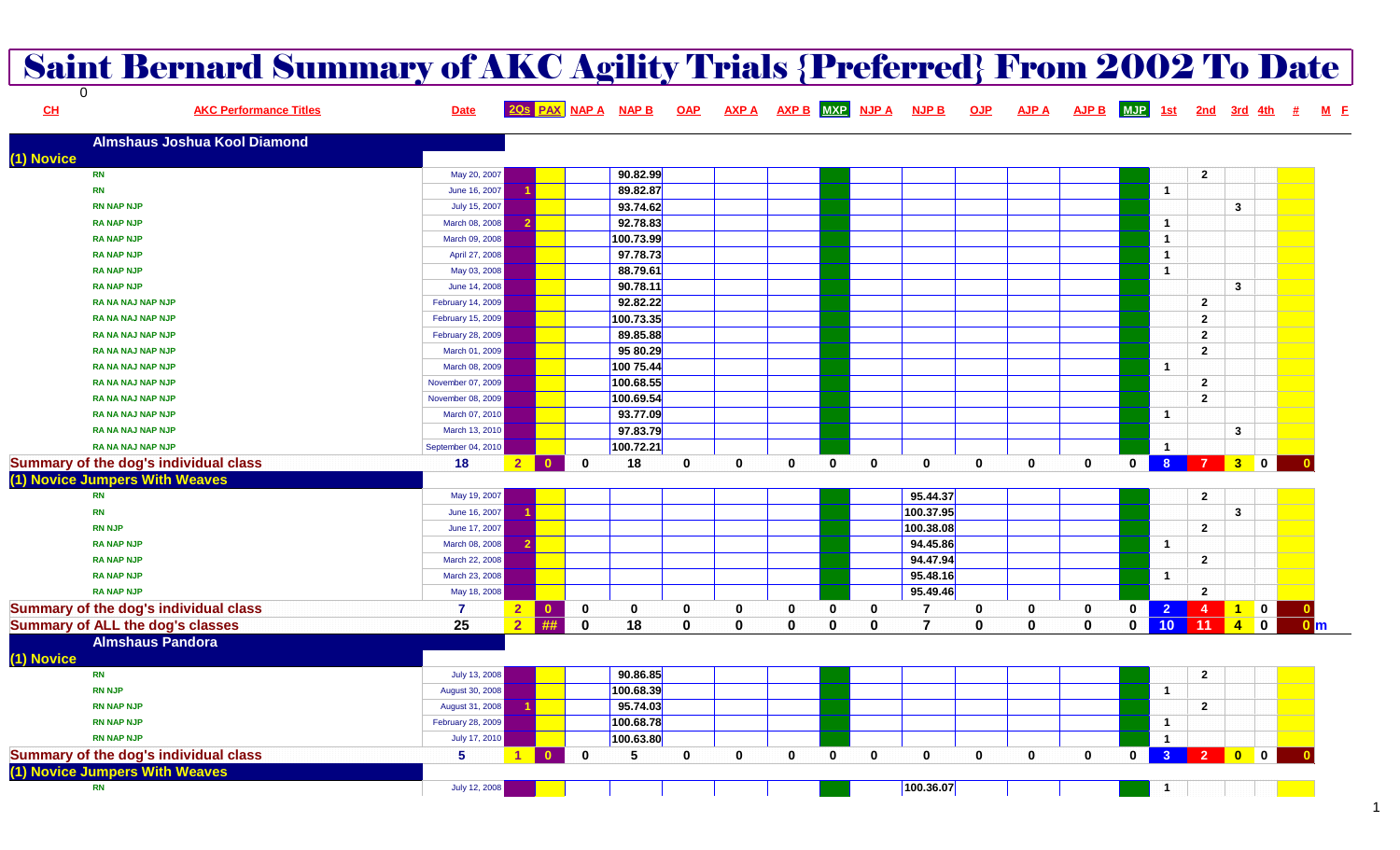| CL         | <b>AKC Performance Titles</b>                 | <b>Date</b>       |                      | <b>PAX</b>               | <b>NAP A</b>   | <b>NAPB</b>  | <b>OAP</b>   | <b>AXP A</b> | <b>AXP B</b> | <b>MXP</b>   | <b>NJP A</b> | <b>NJP B</b> | <b>OJP</b>              | <b>AJP A</b>            | <b>AJP B</b> | <b>MJP</b>   | 1st                     | 2nd                    |                                                                    |                         |  |
|------------|-----------------------------------------------|-------------------|----------------------|--------------------------|----------------|--------------|--------------|--------------|--------------|--------------|--------------|--------------|-------------------------|-------------------------|--------------|--------------|-------------------------|------------------------|--------------------------------------------------------------------|-------------------------|--|
|            | <b>RN</b>                                     | August 17, 2008   |                      |                          |                |              |              |              |              |              |              | 100.38.49    |                         |                         |              |              | $\mathbf{1}$            |                        |                                                                    |                         |  |
|            | <b>RN NAP NJP</b>                             | August 29, 2008   |                      |                          |                |              |              |              |              |              |              | 100.39.24    |                         |                         |              |              |                         | $\overline{2}$         |                                                                    |                         |  |
|            | <b>RN NAP NJP</b>                             | August 31, 2008   |                      |                          |                |              |              |              |              |              |              | 100.39.54    |                         |                         |              |              |                         | $\overline{2}$         |                                                                    |                         |  |
|            | Summary of the dog's individual class         | 4                 |                      | $\mathbf{0}$             | 0              | 0            | 0            | 0            | 0            | 0            | 0            |              | 0                       | 0                       | $\mathbf 0$  | $\mathbf 0$  | $\overline{2}$          | $\overline{2}$         | $\begin{array}{ c c c c c }\n\hline\n0 & 0 \\ \hline\n\end{array}$ |                         |  |
|            | <b>Summary of ALL the dog's classes</b>       | 9                 |                      | ##                       | $\Omega$       |              | $\Omega$     | 0            | $\Omega$     | ŋ            | O            |              | $\Omega$                | $\mathbf{0}$            | $\mathbf 0$  | $\mathbf{0}$ | 5 <sup>1</sup>          | $\boldsymbol{\Lambda}$ | $\mathbf{0}$                                                       | $\blacksquare$ 0        |  |
|            | Brandau Ridge Takn A Walk Thru Ur Heart       |                   |                      |                          |                |              |              |              |              |              |              |              |                         |                         |              |              |                         |                        |                                                                    |                         |  |
| (1) Novice |                                               |                   |                      |                          |                |              |              |              |              |              |              |              |                         |                         |              |              |                         |                        |                                                                    |                         |  |
|            | BN RN SCN SIN SBN SCHDN TKN CGC               | July 13, 2018     |                      |                          |                | 100.55.49    |              |              |              |              |              |              |                         |                         |              |              | $\mathbf{1}$            |                        |                                                                    |                         |  |
|            | BN RN NJP SCN SIN SBN SCHDN TKN CGC           | July 14, 2018     |                      |                          |                | 95.71.03     |              |              |              |              |              |              |                         |                         |              |              | $\overline{1}$          |                        |                                                                    |                         |  |
|            | BN RN NAP NJP SCN SIN SBN SCHDN TKN CGC       | October 19, 2018  |                      |                          |                | 85.80.43     |              |              |              |              |              |              |                         |                         |              |              |                         |                        | 3                                                                  |                         |  |
|            | BN RN NAP NJP SCN SIN SBN SCHDN TKN CGC       | November 16, 2018 |                      |                          |                | 95.68.99     |              |              |              |              |              |              |                         |                         |              |              | $\blacktriangleleft$    |                        |                                                                    |                         |  |
|            | Summary of the dog's individual class         | 4                 | 3 <sup>°</sup>       | $\overline{\phantom{a}}$ | $\mathbf{0}$   |              | $\mathbf{0}$ | $\mathbf{0}$ | $\mathbf{0}$ | $\mathbf{0}$ | 0            | $\mathbf{0}$ | $\bf{0}$                | $\mathbf{0}$            | $\mathbf{0}$ | $\mathbf{0}$ | $\overline{3}$          | $\Omega$               | $\overline{1}$                                                     | $\mathbf{0}$            |  |
|            | (1) Novice Jumpers With Weaves                |                   |                      |                          |                |              |              |              |              |              |              |              |                         |                         |              |              |                         |                        |                                                                    |                         |  |
|            | BN RN NAP NJP SCN SIN SBN SCHDN TKN CGC       | June 29, 2018     |                      |                          |                |              |              |              |              |              |              | 90.38.89     |                         |                         |              |              |                         | $\overline{2}$         |                                                                    |                         |  |
|            | BN RN NAP NJP SCN SIN SBN SCHDN TKN CGC       | July 13, 2018     |                      |                          |                |              |              |              |              |              |              | 90.38.77     |                         |                         |              |              | $\mathbf{1}$            |                        |                                                                    |                         |  |
|            | BN RN NAP NJP SCN SIN SBN SCHDN TKN CGC       | July 14, 2018     |                      |                          |                |              |              |              |              |              |              | 100.32.44    |                         |                         |              |              | $\overline{1}$          |                        |                                                                    |                         |  |
|            | Summary of the dog's individual class         | $\mathbf{3}$      | 2 <sup>1</sup>       | $\blacksquare$           | $\mathbf{0}$   | $\mathbf{0}$ | $\mathbf{0}$ | $\bf{0}$     | $\mathbf{0}$ | $\mathbf{0}$ | $\mathbf{0}$ | 3            | $\bf{0}$                | 0                       | $\mathbf 0$  | $\mathbf 0$  |                         | 2 1 0 0                |                                                                    |                         |  |
|            | (2) Open Jumpers With Weaves                  |                   |                      |                          |                |              |              |              |              |              |              |              |                         |                         |              |              |                         |                        |                                                                    |                         |  |
|            | BN RN NAP NJP SCN SIN SBN SCHDN TKN CGC       | November 16, 2018 |                      |                          |                |              |              |              |              |              |              |              | 95.54.97                |                         |              |              |                         | $\overline{2}$         |                                                                    |                         |  |
|            | BN RN NAP NJP SCN SIN SBN SCHDN TKN CGC       | November 17, 2018 |                      |                          |                |              |              |              |              |              |              |              | 100.39.22               |                         |              |              |                         | $\overline{2}$         |                                                                    |                         |  |
|            | BN RN NAP OJP SCN SIN SBN SCHDN TKN CGC       | November 18, 2018 |                      |                          |                |              |              |              |              |              |              |              | 95.42.90                |                         |              |              |                         | $\overline{2}$         |                                                                    |                         |  |
|            | BN RN NAP OJP SWN SCNE SINE SBN SCHDN TKN CGC | January 05, 2019  |                      |                          |                |              |              |              |              |              |              |              | 91.45.01                |                         |              |              | $\overline{\mathbf{1}}$ |                        |                                                                    |                         |  |
|            | Summary of the dog's individual class         | 4                 | $\blacktriangleleft$ | $\mathbf{0}$             | $\mathbf 0$    | $\bf{0}$     | $\bf{0}$     | $\bf{0}$     | $\mathbf{0}$ | $\mathbf{0}$ | 0            | $\mathbf 0$  | 4                       | $\mathbf{0}$            | $\mathbf{0}$ | $\mathbf{0}$ |                         | $\overline{3}$         | $\bullet$                                                          | $\mathbf 0$             |  |
|            | (3) Excellent Jumpers With Weaves             |                   |                      |                          |                |              |              |              |              |              |              |              |                         |                         |              |              |                         |                        |                                                                    |                         |  |
|            | BN RN NAP OJP BCAT SWNE SCA SIA SHDN TKN CGC  | November 15, 2019 |                      |                          |                |              |              |              |              |              |              |              |                         | 100.44.94               |              |              | -1                      |                        |                                                                    |                         |  |
|            | BN RN NAP OJP BCAT SWNE SCA SIA SHDN TKN CGC  | January 31, 2020  |                      |                          |                |              |              |              |              |              |              |              |                         | 100.44.90               |              |              | $\overline{1}$          |                        |                                                                    |                         |  |
|            | Summary of the dog's individual class         | $\overline{2}$    | $\mathbf{0}$         | $\mathbf{0}$             | 0              |              | 0            | 0            | 0            | 0            | 0            | 0            | 0                       | $\mathbf{2}$            | $\mathbf 0$  | $\mathbf 0$  | $\overline{2}$          | $\mathbf{0}$           |                                                                    |                         |  |
|            | <b>Summary of ALL the dog's classes</b>       | 13                | $\overline{2}$       | ##                       | $\mathbf 0$    |              | $\bf{0}$     | $\bf{0}$     | $\mathbf 0$  | $\bf{0}$     | $\Omega$     | $\mathbf{3}$ |                         | $\overline{\mathbf{2}}$ | $\mathbf 0$  | $\mathbf 0$  | 8 <sup>°</sup>          |                        | $\blacktriangleleft$                                               | $\mathbf 0$             |  |
|            | <b>Brandy Stations Almost N Angel</b>         |                   |                      |                          |                |              |              |              |              |              |              |              |                         |                         |              |              |                         |                        |                                                                    |                         |  |
| (1) Novice |                                               |                   |                      |                          |                |              |              |              |              |              |              |              |                         |                         |              |              |                         |                        |                                                                    |                         |  |
|            | <b>CDX OA OAJ</b>                             | October 12, 2002  |                      |                          | 95.55.52       |              |              |              |              |              |              |              |                         |                         |              |              |                         | $\overline{2}$         |                                                                    |                         |  |
|            | <b>CDX NAP OA OAJ</b>                         | November 09, 2002 |                      |                          | 95.96.16       |              |              |              |              |              |              |              |                         |                         |              |              | $\mathbf{1}$            |                        |                                                                    |                         |  |
|            | <b>CDX NAP NAP OA OAJ</b>                     | November 10, 2002 |                      |                          | 95.52.07       |              |              |              |              |              |              |              |                         |                         |              |              |                         |                        | $\mathbf{3}$                                                       |                         |  |
|            | Summary of the dog's individual class         | 3                 | $\mathbf{0}$         |                          | 3              | $\bf{0}$     | $\mathbf{0}$ | $\bf{0}$     | $\mathbf{0}$ | 0            | $\bf{0}$     | $\mathbf 0$  | $\bf{0}$                | $\mathbf{0}$            | $\mathbf{0}$ | $\bf{0}$     |                         |                        |                                                                    |                         |  |
|            | (1) Novice Jumpers With Weaves                |                   |                      |                          |                |              |              |              |              |              |              |              |                         |                         |              |              |                         |                        |                                                                    |                         |  |
|            | <b>CDX OA OAJ</b>                             | October 13, 2002  |                      |                          |                |              |              |              |              |              | 100.24.45    |              |                         |                         |              |              |                         |                        |                                                                    |                         |  |
|            | <b>CDX OA OAJ</b>                             | October 19, 2002  |                      |                          |                |              |              |              |              |              | 100.33.17    |              |                         |                         |              |              | $\mathbf{1}$            |                        |                                                                    |                         |  |
|            | <b>CDX NAP OA OAJ</b>                         | October 20, 2002  |                      |                          |                |              |              |              |              |              | 95.31.03     |              |                         |                         |              |              | $\mathbf{1}$            |                        |                                                                    |                         |  |
|            | Summary of the dog's individual class         | 3                 | $\bullet$            | $\vert 0 \vert$          | $\mathbf 0$    | 0            | 0            | 0            | 0            | 0            | 3            | 0            | $\mathbf 0$             | 0                       | $\bf{0}$     | $\mathbf 0$  |                         | 3 0 0 0                |                                                                    |                         |  |
|            | <b>Summary of ALL the dog's classes</b>       | 6                 | ##                   | ##                       | $\overline{3}$ | $\mathbf 0$  | $\mathbf 0$  | $\mathbf 0$  | $\pmb{0}$    | 0            | $\mathbf{3}$ | $\mathbf 0$  | $\overline{\mathbf{0}}$ | $\mathbf 0$             | $\pmb{0}$    | $\mathbf 0$  | $\overline{4}$          |                        | $\overline{1}$                                                     | $\overline{\mathbf{0}}$ |  |
|            | <b>Bruno</b>                                  |                   |                      |                          |                |              |              |              |              |              |              |              |                         |                         |              |              |                         |                        |                                                                    |                         |  |
|            | (1) Novice Jumpers With Weaves                |                   |                      |                          |                |              |              |              |              |              |              |              |                         |                         |              |              |                         |                        |                                                                    |                         |  |
|            | CD                                            | November 25, 2005 |                      |                          |                |              |              |              |              |              | 100.35.84    |              |                         |                         |              |              |                         |                        | 3 <sup>1</sup>                                                     |                         |  |
|            |                                               |                   |                      |                          |                |              |              |              |              |              |              |              |                         |                         |              |              |                         |                        |                                                                    |                         |  |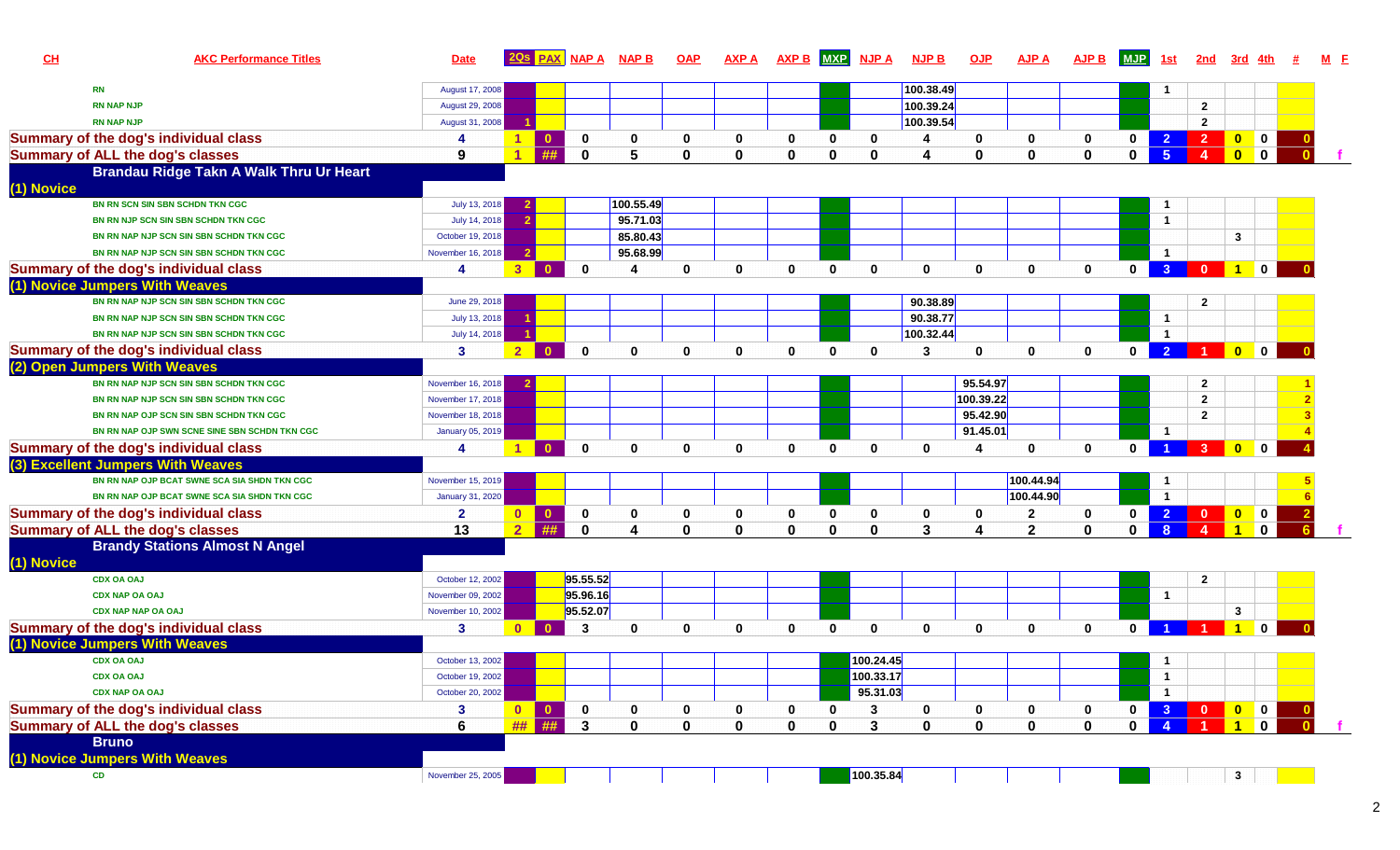| CL            | <b>AKC Performance Titles</b>                | <b>Date</b>       |                | <b>PAX</b>   | <b>NAP A</b> | <b>NAP B</b> | <b>OAP</b>   | <b>AXP A</b> | <b>AXP B</b>   | <b>MXP</b>     | <b>NJPA</b>    | <b>NJP B</b> | QJP          | <b>AJP A</b> | <b>AJP B</b> | <b>MJP</b>   | 1st            | 2nd            | 3rd                                                                             |              |                 |  |
|---------------|----------------------------------------------|-------------------|----------------|--------------|--------------|--------------|--------------|--------------|----------------|----------------|----------------|--------------|--------------|--------------|--------------|--------------|----------------|----------------|---------------------------------------------------------------------------------|--------------|-----------------|--|
|               | <b>Summary of the dog's individual class</b> | -1                | $\mathbf{0}$   | $\mathbf{0}$ | 0            | $\mathbf{0}$ | 0            | $\mathbf{0}$ | 0              | 0              | ി              | $\mathbf 0$  | 0            | 0            | $\mathbf 0$  | $\mathbf 0$  | $\mathbf{0}$   | $\mathbf{0}$   | $\mathbf{1}$                                                                    | $\mathbf 0$  |                 |  |
|               | <b>Summary of ALL the dog's classes</b>      |                   | ##             | ##           | $\mathbf 0$  | $\bf{0}$     | $\bf{0}$     | $\mathbf{0}$ | $\mathbf 0$    | $\mathbf{0}$   | $\overline{ }$ | $\mathbf{0}$ | $\mathbf 0$  | $\mathbf 0$  | $\mathbf 0$  | $\mathbf 0$  | $\mathbf{0}$   | $\Omega$       | $\blacksquare$ 1                                                                | $\mathbf 0$  | $\mathbf{0}$ m  |  |
|               | <b>Shadow Mtn Quidditch V Vicdory</b>        |                   |                |              |              |              |              |              |                |                |                |              |              |              |              |              |                |                |                                                                                 |              |                 |  |
| (1) Novice    |                                              |                   |                |              |              |              |              |              |                |                |                |              |              |              |              |              |                |                |                                                                                 |              |                 |  |
|               | <b>CD RAE NFP</b>                            | June 11, 2011     |                |              |              | 100.63.69    |              |              |                |                |                |              |              |              |              |              |                | $\mathbf{2}$   |                                                                                 |              |                 |  |
|               | <b>CD RAE NFP</b>                            | June 12, 2011     |                |              |              | 100.57.38    |              |              |                |                |                |              |              |              |              |              | $\overline{1}$ |                |                                                                                 |              |                 |  |
|               | <b>CD RAE NAP NJP NFP</b>                    | June 18, 2011     |                |              |              | 100.64.74    |              |              |                |                |                |              |              |              |              |              |                | $\mathbf{2}$   |                                                                                 |              |                 |  |
|               | <b>Summary of the dog's individual class</b> | 3                 | 3 <sup>1</sup> |              | $\mathbf{0}$ | 3            | 0            | $\mathbf 0$  | $\mathbf{0}$   | $\mathbf{0}$   | $\mathbf 0$    | $\mathbf 0$  | $\mathbf 0$  | $\mathbf 0$  | $\mathbf 0$  | $\mathbf 0$  | $\overline{1}$ | $\overline{2}$ | $\bullet$                                                                       | $\mathbf 0$  |                 |  |
|               | (1) Novice Jumpers With Weaves               |                   |                |              |              |              |              |              |                |                |                |              |              |              |              |              |                |                |                                                                                 |              |                 |  |
|               | <b>CD RAE NFP</b>                            | June 11, 2011     |                |              |              |              |              |              |                |                |                | 95.43.79     |              |              |              |              |                | $\mathbf{2}$   |                                                                                 |              |                 |  |
|               | <b>CD RAE NFP</b>                            | June 12, 2011     |                |              |              |              |              |              |                |                |                | 95.41.20     |              |              |              |              | $\overline{1}$ |                |                                                                                 |              |                 |  |
|               | <b>CD RAE NAP NJP NFP</b>                    | June 18, 2011     |                |              |              |              |              |              |                |                |                | 100.35.39    |              |              |              |              |                | $\overline{2}$ |                                                                                 |              |                 |  |
|               | <b>Summary of the dog's individual class</b> | $\mathbf{3}$      | 3 <sup>°</sup> | $\Omega$     | $\mathbf 0$  | $\mathbf{0}$ | $\mathbf{0}$ | $\mathbf{0}$ | $\mathbf{0}$   | $\mathbf{0}$   | $\mathbf{0}$   | 3            | $\mathbf 0$  | $\mathbf{0}$ | $\mathbf{0}$ | $\bf{0}$     |                | $\overline{2}$ | $\begin{array}{ c c c c c }\hline \textbf{0} & \textbf{0} & \hline \end{array}$ |              |                 |  |
| (2) Open      |                                              |                   |                |              |              |              |              |              |                |                |                |              |              |              |              |              |                |                |                                                                                 |              |                 |  |
|               | <b>CD RAE NAP NJP NFP</b>                    | July 24, 2011     |                |              |              |              | 95.69.61     |              |                |                |                |              |              |              |              |              |                |                | 3                                                                               |              |                 |  |
|               | <b>CD RAE NAP OJP NFP</b>                    | August 28, 2011   |                |              |              |              | 100.75.25    |              |                |                |                |              |              |              |              |              | $\mathbf{1}$   |                |                                                                                 |              |                 |  |
|               | <b>CD RAE OAP OJP NFP</b>                    | November 27, 2011 |                |              |              |              | 100.64.56    |              |                |                |                |              |              |              |              |              |                | $\mathbf{2}$   |                                                                                 |              |                 |  |
|               | <b>Summary of the dog's individual class</b> | $\mathbf{3}$      | $\mathbf{0}$   | $\mathbf{0}$ | $\mathbf 0$  | $\bf{0}$     | 3            | $\mathbf{0}$ | $\mathbf{0}$   | $\mathbf{0}$   | $\mathbf{0}$   | $\mathbf{0}$ | $\mathbf{0}$ | $\mathbf{0}$ | $\mathbf{0}$ | $\mathbf{0}$ |                |                | $\overline{1}$                                                                  | $\mathbf{0}$ |                 |  |
|               | (2) Open Jumpers With Weaves                 |                   |                |              |              |              |              |              |                |                |                |              |              |              |              |              |                |                |                                                                                 |              |                 |  |
|               | <b>CD RAE NAP NJP NFP</b>                    | July 23, 2011     |                |              |              |              |              |              |                |                |                |              | 91.45.44     |              |              |              | $\overline{1}$ |                |                                                                                 |              |                 |  |
|               | <b>CD RAE NAP NJP NFP</b>                    | July 25, 2011     |                |              |              |              |              |              |                |                |                |              | 95.49.32     |              |              |              | $\mathbf{1}$   |                |                                                                                 |              |                 |  |
|               | <b>CD RAE NAP OJP NFP</b>                    | August 07, 2011   |                |              |              |              |              |              |                |                |                |              | 87.00.00     |              |              |              | $\overline{1}$ |                |                                                                                 |              |                 |  |
|               | <b>Summary of the dog's individual class</b> | $\mathbf{3}$      | $\overline{0}$ | $\mathbf{0}$ | $\mathbf 0$  | $\mathbf{0}$ | 0            | $\mathbf 0$  | $\mathbf{0}$   | $\mathbf{0}$   | $\mathbf 0$    | $\mathbf 0$  | 3            | $\mathbf{0}$ | $\mathbf{0}$ | $\mathbf{0}$ | 3 <sup>1</sup> | <b>O</b> OO    |                                                                                 |              |                 |  |
| (3) Excellent |                                              |                   |                |              |              |              |              |              |                |                |                |              |              |              |              |              |                |                |                                                                                 |              |                 |  |
|               | CD RAE OAP OJP NFP                           | December 17, 2011 |                |              |              |              |              | 100.64.44    |                |                |                |              |              |              |              |              | -1             |                |                                                                                 |              |                 |  |
|               | <b>CD RAE OAP OJP OFP</b>                    | December 31, 2011 |                |              |              |              |              | 94.72.37     |                |                |                |              |              |              |              |              |                | $\mathbf{2}$   |                                                                                 |              | 9               |  |
|               | <b>CD RAE AXP AJP OFP</b>                    | February 05, 2012 |                |              |              |              |              | 100.68.08    |                |                |                |              |              |              |              |              | $\mathbf{1}$   |                |                                                                                 |              | 12              |  |
|               | <b>CD RAE AXP AJP OFP</b>                    | February 19, 2012 |                |              |              |              |              |              | 100.65.96      |                |                |              |              |              |              |              |                |                | $\mathbf{3}$                                                                    |              | 13              |  |
|               | <b>CD RAE AXP AJP OFP</b>                    | February 25, 2012 |                | - 1          |              |              |              |              | 100.65.94      |                |                |              |              |              |              |              |                | $\mathbf{2}$   |                                                                                 |              | 14              |  |
|               | <b>CD RAE2 AXP AJP OFP</b>                   | April 15, 2012    |                |              |              |              |              |              | 100.71.92      |                |                |              |              |              |              |              |                | $\overline{2}$ |                                                                                 |              | 17              |  |
|               | <b>CD RAE2 AXP AJP OFP</b>                   | June 03, 2012     |                |              |              |              |              |              | 100.71.17      |                |                |              |              |              |              |              | $\mathbf{1}$   |                |                                                                                 |              | 18              |  |
|               | <b>CD RAE2 AXP AJP OFP</b>                   | July 23, 2012     |                |              |              |              |              |              | 100.67.36      | -5             |                |              |              |              |              |              | $\overline{1}$ |                |                                                                                 |              | 19              |  |
|               | <b>CD RAE3 AXP AJP OFP</b>                   | November 09, 2012 |                |              |              |              |              |              | 100.70.87      | - 6            |                |              |              |              |              |              |                |                |                                                                                 |              | 20              |  |
|               | <b>CD RAE3 AXP AJP OFP</b>                   | November 25, 2012 |                |              |              |              |              |              | 100.75.34      | $\overline{7}$ |                |              |              |              |              |              |                |                |                                                                                 |              | 22              |  |
|               | <b>Summary of the dog's individual class</b> | 10                | 1              |              | $\mathbf{0}$ | $\mathbf 0$  | 0            | 3            | 7              | 7              | $\mathbf 0$    | $\mathbf 0$  | $\mathbf 0$  | $\mathbf{0}$ | 0            | $\mathbf{0}$ |                | $4$ 3 1        |                                                                                 | $\mathbf 0$  | 10              |  |
|               | (3) Excellent Jumpers With Weaves            |                   |                |              |              |              |              |              |                |                |                |              |              |              |              |              |                |                |                                                                                 |              |                 |  |
|               | <b>CD RAE OAP OJP NFP</b>                    | December 16, 2011 |                |              |              |              |              |              |                |                |                |              |              | 100.44.22    |              |              |                |                | 3                                                                               |              | $\mathbf{7}$    |  |
|               | CD RAE OAP OJP OFP                           | January 16, 2012  |                |              |              |              |              |              |                |                |                |              |              | 100.46.15    |              |              |                | $\mathbf{2}$   |                                                                                 |              | 10 <sub>1</sub> |  |
|               | <b>CD RAE OAP AJP OFP</b>                    | February 04, 2012 |                |              |              |              |              |              |                |                |                |              |              | 85.57.52     |              |              | $\mathbf{1}$   |                |                                                                                 |              | 11              |  |
|               | <b>CD RAE AXP AJP OFP</b>                    | February 25, 2012 |                | $-1$         |              |              |              |              |                |                |                |              |              |              | 100.44.07    |              |                |                | $\mathbf{3}$                                                                    |              | 15              |  |
|               | <b>CD RAE AXP AJP OFP</b>                    | February 26, 2012 |                |              |              |              |              |              |                |                |                |              |              |              | 100.49.07    |              |                | $\mathbf{2}$   |                                                                                 |              | 16              |  |
|               | <b>CD RAE3 AXP AJP OFP</b>                   | November 23, 2012 |                |              |              |              |              |              |                |                |                |              |              |              | 100.49.68    |              |                |                |                                                                                 |              | 21              |  |
|               | <b>Summary of the dog's individual class</b> | 6                 | $\mathbf{1}$   |              | 0            | 0            | 0            | 0            | 0              | 0              | 0              | 0            | 0            | 3            | 3            | $\mathbf{3}$ |                | 1 2 2          |                                                                                 | $\mathbf 0$  | $\frac{6}{22}$  |  |
|               | <b>Summary of ALL the dog's classes</b>      | 28                | $\overline{4}$ |              | $\mathbf 0$  | $\mathbf{3}$ | 3            | $\mathbf{3}$ | $\overline{7}$ | $\overline{7}$ | $\mathbf 0$    | 3            | $\mathbf{3}$ | $\mathbf{3}$ | $\mathbf{3}$ |              | 3 11 10        |                | $\blacksquare$                                                                  | $\mathbf{0}$ |                 |  |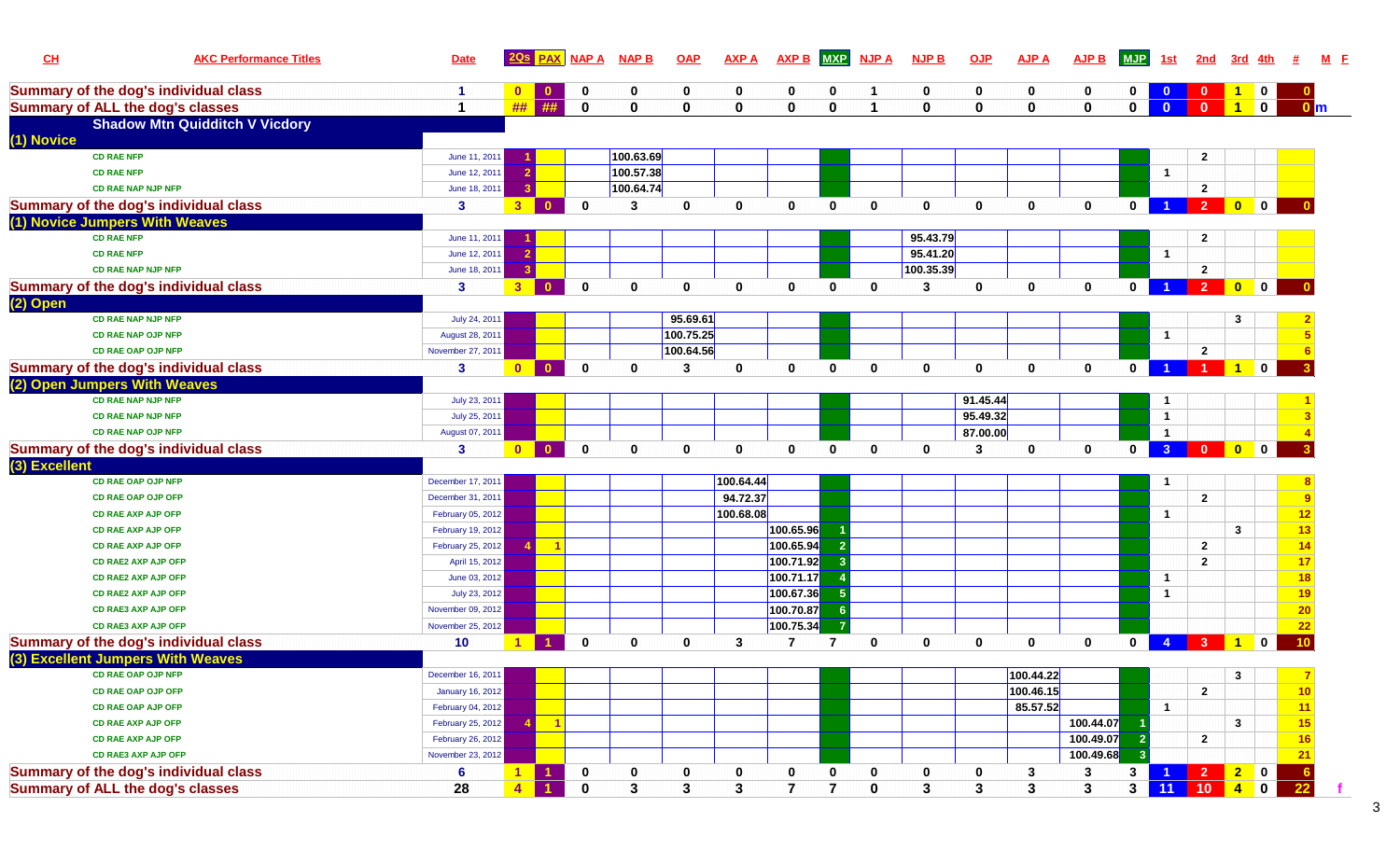**CH**

# **AKC Performance Titles Date 2Qs PAX NAP A NAP B OAP AXP A AXP B MXP NJP A NJP B OJP AJP A AJP B MJP 1st 2nd 3rd 4th # <sup>M</sup>M F**

|               | <b>Sir Hennessy Cognac</b>              |                         |                                       |                    |              |              |              |              |              |                |              |              |             |                |                |                |                         |                         |                |                         |
|---------------|-----------------------------------------|-------------------------|---------------------------------------|--------------------|--------------|--------------|--------------|--------------|--------------|----------------|--------------|--------------|-------------|----------------|----------------|----------------|-------------------------|-------------------------|----------------|-------------------------|
| (1) Novice    |                                         |                         |                                       |                    |              |              |              |              |              |                |              |              |             |                |                |                |                         |                         |                |                         |
|               | <b>OA OAJ</b>                           | September 15, 2002      |                                       | 00.68.34           |              |              |              |              |              |                |              |              |             |                |                |                |                         | $\mathbf{3}$            |                |                         |
|               | <b>OA OAJ</b>                           | September 21, 2002      |                                       | 00.48.49           |              |              |              |              |              |                |              |              |             |                |                |                | $\mathbf{2}$            |                         |                |                         |
|               | <b>OA OAJ NAP NJP</b>                   | September 28, 2002      |                                       | 90.58.34           |              |              |              |              |              |                |              |              |             |                |                |                | $\overline{2}$          |                         |                |                         |
|               | Summary of the dog's individual class   | 3                       | $2^{\circ}$<br>n                      | 3                  | $\mathbf 0$  | $\mathbf{0}$ | 0            | $\mathbf{0}$ | $\mathbf{0}$ | $\mathbf{0}$   | $\mathbf{0}$ | $\mathbf 0$  | $\mathbf 0$ | $\mathbf 0$    | $\mathbf{0}$   | $\bullet$      | $\overline{2}$          | $\overline{1}$          | $\mathbf 0$    |                         |
|               | (1) Novice Jumpers With Weaves          |                         |                                       |                    |              |              |              |              |              |                |              |              |             |                |                |                |                         |                         |                |                         |
|               | <b>OA OAJ</b>                           | September 14, 2002      |                                       |                    |              |              |              |              |              | 100.27.34      |              |              |             |                |                | $\mathbf{1}$   |                         |                         |                |                         |
|               | <b>OA OAJ</b>                           | September 15, 2002      |                                       |                    |              |              |              |              |              | 100.28.50      |              |              |             |                |                | $\mathbf{1}$   |                         |                         |                |                         |
|               | <b>OA OAJ NJP</b>                       | September 21, 2002      | -2                                    |                    |              |              |              |              |              | 100.30.07      |              |              |             |                |                | $\mathbf{1}$   |                         |                         |                |                         |
|               | Summary of the dog's individual class   | $\mathbf{3}$            | 2 <sup>7</sup><br>$\mathbf{r}$        | $\mathbf{0}$       | $\mathbf{0}$ | $\mathbf{0}$ | $\mathbf 0$  | $\mathbf{0}$ | $\bf{0}$     | 3              | $\mathbf 0$  | $\mathbf{0}$ | $\mathbf 0$ | $\mathbf{0}$   | $\mathbf 0$    | 3 <sup>°</sup> | $\overline{0}$          | $\bullet$               | $\blacksquare$ |                         |
| (2) Open      |                                         |                         |                                       |                    |              |              |              |              |              |                |              |              |             |                |                |                |                         |                         |                |                         |
|               | OA OAJ NAP NJP                          | September 30, 2002      |                                       |                    |              | 100.75.64    |              |              |              |                |              |              |             |                |                | $\mathbf{1}$   |                         |                         |                |                         |
|               | OA OAJ NAP OJP                          | October 20, 2002        |                                       |                    |              | 100.72.12    |              |              |              |                |              |              |             |                |                | $\overline{1}$ |                         |                         |                |                         |
|               | OA OAJ OAP OJP                          | November 09, 2002       |                                       |                    |              | 100.67.34    |              |              |              |                |              |              |             |                |                | $\mathbf{1}$   |                         |                         |                |                         |
|               | CD OA OAJ OAP OJP                       | February 01, 2003       |                                       |                    |              | 100.44.60    |              |              |              |                |              |              |             |                |                | $\mathbf{1}$   |                         |                         |                |                         |
|               | CD OA OAJ OAP OJP                       | May 04, 2003            |                                       |                    |              | 100.67.36    |              |              |              |                |              |              |             |                |                | $\mathbf{1}$   |                         |                         |                | 10                      |
|               | Summary of the dog's individual class   | 5                       | $\Omega$                              | $\mathbf{0}$       | $\mathbf{0}$ | 5            | $\mathbf 0$  | $\mathbf{0}$ | $\mathbf{0}$ | $\mathbf 0$    | $\mathbf 0$  | $\mathbf 0$  | $\mathbf 0$ | $\mathbf 0$    | $\mathbf 0$    | 5 <sub>1</sub> | $\overline{0}$          | $\bullet$               | $\mathbf 0$    | $\overline{5}$          |
|               | (2) Open Jumpers With Weaves            |                         |                                       |                    |              |              |              |              |              |                |              |              |             |                |                |                |                         |                         |                |                         |
|               | <b>OA OAJ NJP</b>                       | September 22, 2002      |                                       |                    |              |              |              |              |              |                |              | 100.39.37    |             |                |                | $\mathbf{1}$   |                         |                         |                |                         |
|               | <b>OA OAJ NAP NJP</b>                   | September 29, 2002      |                                       |                    |              |              |              |              |              |                |              | 100.45.24    |             |                |                | $\mathbf{1}$   |                         |                         |                |                         |
|               | <b>OA OAJ NAP OJP</b>                   | October 20, 2002        | $\mathbf{3}$                          |                    |              |              |              |              |              |                |              | 100.43.72    |             |                |                | $\overline{1}$ |                         |                         |                |                         |
|               | Summary of the dog's individual class   | $\mathbf{3}$            | $\Omega$                              | $\mathbf{0}$       | $\mathbf 0$  | $\mathbf 0$  | $\mathbf 0$  | $\mathbf{0}$ | $\Omega$     | $\mathbf{0}$   | $\mathbf{0}$ | $\mathbf{3}$ | $\mathbf 0$ | $\mathbf{0}$   | $\mathbf 0$    | 3 <sup>°</sup> | $\overline{0}$          | $\bullet$               | $\mathbf 0$    |                         |
| (3) Excellent |                                         |                         |                                       |                    |              |              |              |              |              |                |              |              |             |                |                |                |                         |                         |                |                         |
|               | CD OA OAJ OAP AJP                       | <b>January 12, 2004</b> |                                       |                    |              |              | 97.70.99     |              |              |                |              |              |             |                |                | $\mathbf{1}$   |                         |                         |                | 12                      |
|               | CD OA OAJ OAP AJP                       | April 17, 2004          |                                       |                    |              |              | 97.71.93     |              |              |                |              |              |             |                |                |                | $\mathbf{2}$            |                         |                | 13                      |
|               | CD OA OAJ AXP AJP                       | May 23, 2004            |                                       |                    |              |              | 100.64.61    |              |              |                |              |              |             |                |                | $\mathbf{1}$   |                         |                         |                | 14                      |
|               | Summary of the dog's individual class   | $\mathbf{3}$            | $\overline{\mathbf{0}}$<br>$\sqrt{2}$ | $\mathbf{0}$       | $\mathbf 0$  | $\mathbf 0$  | 3            | $\mathbf{0}$ | $\mathbf{0}$ | $\mathbf 0$    | $\bf{0}$     | $\mathbf 0$  | $\mathbf 0$ | $\mathbf{0}$   | $\mathbf 0$    | $\overline{2}$ | $\overline{1}$          | $\bullet$               | $\mathbf 0$    | $\overline{\mathbf{3}}$ |
|               | (3) Excellent Jumpers With Weaves       |                         |                                       |                    |              |              |              |              |              |                |              |              |             |                |                |                |                         |                         |                |                         |
|               | CD OA OAJ OAP OJP                       | February 02, 2003       |                                       |                    |              |              |              |              |              |                |              |              | 100.44.81   |                |                | $\mathbf{1}$   |                         |                         |                |                         |
|               | CD OA OAJ OAP OJP                       | April 20, 2003          |                                       |                    |              |              |              |              |              |                |              |              | 100.42.10   |                |                |                | $\overline{\mathbf{2}}$ |                         |                | <b>g</b>                |
|               | CD OA OAJ OAP AJP                       | June 07, 2003           |                                       |                    |              |              |              |              |              |                |              |              | 85.53.70    |                |                | $\mathbf 1$    |                         |                         |                | 11                      |
|               | <b>CD AX AXJ AXP AJP</b>                | March 12, 2006          |                                       |                    |              |              |              |              |              |                |              |              |             | 100.44.40      |                |                | $\mathbf{2}$            |                         |                | 15                      |
|               | Summary of the dog's individual class   | 4                       | $\bullet$<br>$\mathbf{0}$             | $\mathbf 0$        | $\mathbf 0$  | 0            | 0            | 0            | $\mathbf 0$  | $\bf{0}$       | $\bf{0}$     | 0            | 3           | -1             | $\mathbf{1}$   | $\overline{2}$ | $\overline{2}$          | $\overline{\mathbf{0}}$ | $\vert$ 0      |                         |
|               | <b>Summary of ALL the dog's classes</b> | 21                      | $\overline{\mathbf{3}}$               | 丑丑<br>$\mathbf{3}$ | $\Omega$     | 5            | $\mathbf{3}$ | 0            | $\mathbf{0}$ | $\overline{3}$ | $\mathbf{0}$ | $\mathbf{3}$ | 3           | $\overline{1}$ | $\overline{1}$ | 15             | 5                       | $\blacktriangleleft$    | $\mathbf 0$    | 15 <sub>m</sub>         |
|               | <b>Snowy Pines Athena</b>               |                         |                                       |                    |              |              |              |              |              |                |              |              |             |                |                |                |                         |                         |                |                         |
| (1) Novice    |                                         |                         |                                       |                    |              |              |              |              |              |                |              |              |             |                |                |                |                         |                         |                |                         |
|               | See Performance DB For All Titles       | July 26, 2021           |                                       |                    | 95.63.64     |              |              |              |              |                |              |              |             |                |                |                |                         |                         |                |                         |
|               | Summary of the dog's individual class   | $\overline{1}$          | $\overline{0}$<br>$\Omega$            | $\mathbf 0$        | -1           | $\mathbf 0$  | 0            | $\mathbf{0}$ | $\bf{0}$     | $\mathbf{0}$   | $\bf{0}$     | $\mathbf{0}$ | $\mathbf 0$ | $\mathbf{0}$   | $\mathbf{0}$   |                | $\Omega$                | $\overline{0}$          | $\mathbf{0}$   |                         |
|               | (1) Novice Jumpers With Weaves          |                         |                                       |                    |              |              |              |              |              |                |              |              |             |                |                |                |                         |                         |                |                         |
|               | See Performance DB For All Titles       | July 24, 2021           |                                       |                    |              |              |              |              |              |                | 100.33.45    |              |             |                |                | $\mathbf{1}$   |                         |                         |                |                         |
|               | See Performance DB For All Titles       | July 26, 2021           |                                       |                    |              |              |              |              |              |                | 91.54.31     |              |             |                |                | $\mathbf{1}$   |                         |                         |                |                         |
|               | See Performance DB For All Titles       | October 16, 2021        |                                       |                    |              |              |              |              |              |                | 100.45.68    |              |             |                |                | $\mathbf{1}$   |                         |                         |                |                         |
|               | Summary of the dog's individual class   | $\mathbf{3}$            | $\overline{0}$<br>$\Omega$            | $\mathbf{0}$       | $\mathbf{0}$ | $\bf{0}$     | $\mathbf{0}$ | $\mathbf{0}$ | $\bf{0}$     | $\mathbf{0}$   | 3            | $\mathbf 0$  | $\mathbf 0$ | $\Omega$       | 0              | 3 <sup>7</sup> | $\Omega$                | $\overline{\mathbf{0}}$ | $\mathbf 0$    |                         |
|               |                                         |                         |                                       |                    |              |              |              |              |              |                |              |              |             |                |                |                |                         |                         |                |                         |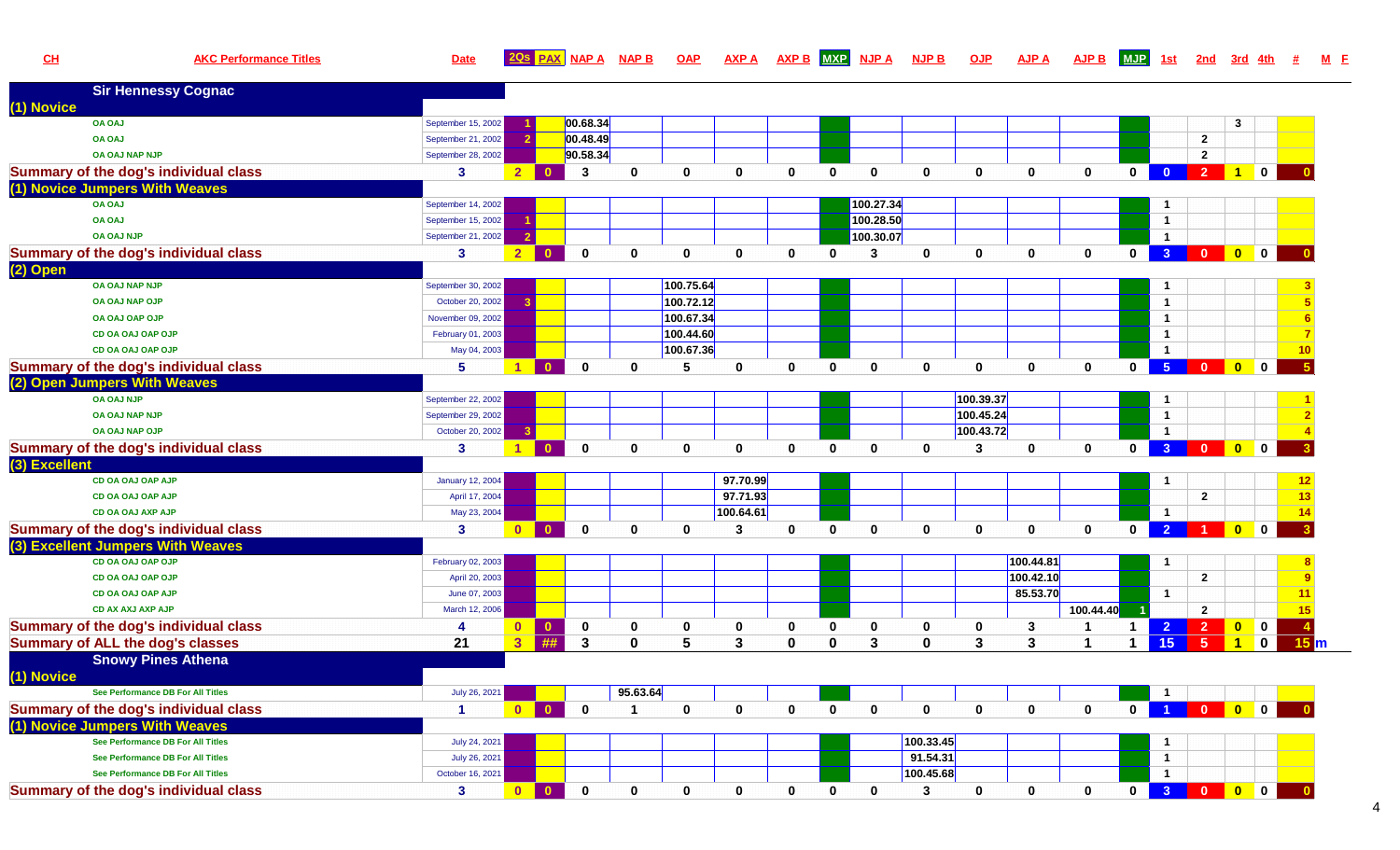| CL            | <b>AKC Performance Titles</b>                | <b>Date</b>             |                      | <b>PAX</b>                 | <b>NAP A</b> | <b>NAP B</b> | <b>OAP</b> | <b>AXP A</b> | <b>AXP B</b>   | <b>MXP</b>   | <b>NJP A</b> | <b>NJP B</b> | QJP          | <b>AJP A</b> | <b>AJP B</b> | <b>MJP</b>   | <u>1st</u>              | <u>2nd</u>                | 3rd                                                                    |                         |                 |
|---------------|----------------------------------------------|-------------------------|----------------------|----------------------------|--------------|--------------|------------|--------------|----------------|--------------|--------------|--------------|--------------|--------------|--------------|--------------|-------------------------|---------------------------|------------------------------------------------------------------------|-------------------------|-----------------|
|               | <b>Summary of ALL the dog's classes</b>      | 4                       | ##                   | ##                         | $\mathbf 0$  |              | 0          | $\mathbf 0$  | 0              | $\mathbf 0$  | $\mathbf 0$  | 3            | 0            | $\mathbf 0$  | 0            | $\mathbf{0}$ | $\overline{4}$          | $\mathbf{0}$ $\mathbf{I}$ | $\begin{array}{ c c c c c }\n\hline\n0 & 0 \\ \hline\n\end{array}$     |                         |                 |
|               | <b>Snowy Pines Hummer</b>                    |                         |                      |                            |              |              |            |              |                |              |              |              |              |              |              |              |                         |                           |                                                                        |                         |                 |
| (1) Novice    |                                              |                         |                      |                            |              |              |            |              |                |              |              |              |              |              |              |              |                         |                           |                                                                        |                         |                 |
|               | CD, RAE, NJP, NFP                            | March 20, 2010          |                      |                            | 95.55.41     |              |            |              |                |              |              |              |              |              |              |              | $\overline{1}$          |                           |                                                                        |                         |                 |
|               | <b>CD GN GO RAE NJP NFP</b>                  | April 24, 2010          |                      |                            | 95.61.06     |              |            |              |                |              |              |              |              |              |              |              | $\overline{1}$          |                           |                                                                        |                         |                 |
|               | UD GN GO VER RAE NAP NJP NFP                 | October 16, 2010        |                      |                            | 95.71.42     |              |            |              |                |              |              |              |              |              |              |              |                         | $\mathbf{2}$              |                                                                        |                         |                 |
|               | UD GN GO VER RAE NAP NJP NFP                 | October 17, 2010        |                      |                            | 95.69.11     |              |            |              |                |              |              |              |              |              |              |              |                         | $\mathbf{2}$              |                                                                        |                         |                 |
|               | <b>Summary of the dog's individual class</b> | 4                       | $\blacktriangleleft$ | $\mathbf{a}$               | 4            | $\mathbf{0}$ | 0          | $\mathbf 0$  | 0              | $\bf{0}$     | $\bf{0}$     | $\mathbf 0$  | $\mathbf 0$  | $\mathbf{0}$ | 0            | $\mathbf 0$  | $\overline{2}$          | $\overline{2}$            | $\bullet$                                                              | $\mathbf 0$             |                 |
|               | (1) Novice Jumpers With Weaves               |                         |                      |                            |              |              |            |              |                |              |              |              |              |              |              |              |                         |                           |                                                                        |                         |                 |
|               | CD, RAE                                      | January 01, 2010        |                      |                            |              |              |            |              |                |              | 100.33.59    |              |              |              |              |              | $\mathbf{1}$            |                           |                                                                        |                         |                 |
|               | CD, RAE                                      | January 02, 2010        |                      |                            |              |              |            |              |                |              | 100.27.24    |              |              |              |              |              | $\overline{1}$          |                           |                                                                        |                         |                 |
|               | CD, RAE, NJP                                 | January 03, 2010        |                      |                            |              |              |            |              |                |              | 100.28.64    |              |              |              |              |              | $\overline{\mathbf{1}}$ |                           |                                                                        |                         |                 |
|               | <b>Summary of the dog's individual class</b> | 3                       | $\mathbf{0}$         | $\mathbf{0}$               | $\mathbf 0$  | $\mathbf{0}$ | 0          | $\mathbf{0}$ | $\bf{0}$       | $\mathbf{0}$ | 3            | $\mathbf{0}$ | $\mathbf 0$  | $\mathbf{0}$ | $\mathbf{0}$ | $\bf{0}$     | $\overline{3}$          |                           | 0 0 0                                                                  |                         |                 |
| (2) Open      |                                              |                         |                      |                            |              |              |            |              |                |              |              |              |              |              |              |              |                         |                           |                                                                        |                         |                 |
|               | UD GN GO VER RAE NAP OJP OFP                 | January 15, 2011        |                      |                            |              |              | 100.59.28  |              |                |              |              |              |              |              |              |              | -1                      |                           |                                                                        |                         |                 |
|               | UD GN GO VER RAE NAP OJP OFP                 | <b>January 16, 2011</b> |                      |                            |              |              | 100.59.56  |              |                |              |              |              |              |              |              |              | $\mathbf{1}$            |                           |                                                                        |                         |                 |
|               | UD GN GO VER RAE NAP OAP OJP OFP             | February 21, 2011       |                      |                            |              |              | 95.56.16   |              |                |              |              |              |              |              |              |              | $\overline{1}$          |                           |                                                                        |                         |                 |
|               | <b>Summary of the dog's individual class</b> | $\mathbf{3}$            | $\overline{1}$       | $\Omega$                   | $\mathbf 0$  | $\bf{0}$     | 3          | $\mathbf 0$  | $\mathbf{0}$   | $\mathbf{0}$ | $\mathbf{0}$ | $\mathbf{0}$ | $\mathbf{0}$ | $\mathbf{0}$ | $\mathbf 0$  | $\mathbf{0}$ | 3 <sup>2</sup>          | $\mathbf{0}$              | $\bullet$                                                              | $\mathbf{0}$            |                 |
|               | (2) Open Jumpers With Weaves                 |                         |                      |                            |              |              |            |              |                |              |              |              |              |              |              |              |                         |                           |                                                                        |                         |                 |
|               | UD GN GO VER RAE NAP NJP NFP                 | October 16, 2010        |                      |                            |              |              |            |              |                |              |              |              | 95.40.86     |              |              |              | $\overline{1}$          |                           |                                                                        |                         |                 |
|               | UD GN GO VER RAE NAP NJP NFP                 | November 27, 2010       |                      |                            |              |              |            |              |                |              |              |              | 95.37.76     |              |              |              |                         | $\mathbf{2}$              |                                                                        |                         |                 |
|               | UD GN GO VER RAE NAP NJP NFP                 | November 28, 2010       |                      |                            |              |              |            |              |                |              |              |              | 100.32.44    |              |              |              | $\overline{1}$          |                           |                                                                        |                         |                 |
|               | <b>Summary of the dog's individual class</b> | $\mathbf{3}$            | $\blacktriangleleft$ | $\mathbf{0}$               | $\mathbf 0$  | $\mathbf{0}$ | 0          | $\mathbf 0$  | $\bf{0}$       | $\mathbf 0$  | $\mathbf 0$  | $\mathbf 0$  | 3            | 0            | 0            | $\mathbf{0}$ | 2 <sup>1</sup>          | $\blacksquare$ 1          | $\begin{array}{ c c c }\n\hline\n\textbf{0} & \textbf{0}\n\end{array}$ |                         |                 |
| (3) Excellent |                                              |                         |                      |                            |              |              |            |              |                |              |              |              |              |              |              |              |                         |                           |                                                                        |                         |                 |
|               | UD GN GO VER RAE OAP MJP XFP                 | May 18, 2012            |                      |                            |              |              |            | 100.60.74    |                |              |              |              |              |              |              |              | $\mathbf{1}$            |                           |                                                                        |                         | 23              |
|               | UD GN GO VER RAE2 OAP MJP XFP                | October 26, 2012        |                      |                            |              |              |            | 100.54.35    |                |              |              |              |              |              |              |              | $\overline{1}$          |                           |                                                                        |                         | 28              |
|               | UD GN GO VER RAE2 AXP MJP XFP                | October 28, 2012        |                      |                            |              |              |            | 100.65.10    |                |              |              |              |              |              |              |              |                         |                           | $\mathbf{3}$                                                           |                         | $\frac{29}{32}$ |
|               | UD GN GO VER RAE2 AXP MJP XFP                | November 25, 2012       |                      |                            |              |              |            |              | 100.61.25      |              |              |              |              |              |              |              |                         |                           | $\mathbf{3}$                                                           |                         |                 |
|               | UD GN GO VER RAE2 AXP MJP XFP                | December 29, 2012       |                      |                            |              |              |            |              | 100.63.25      |              |              |              |              |              |              |              |                         |                           |                                                                        |                         | 33              |
|               | UD GN GO VER RAE2 AXP MJP2 XFP               | January 11, 2013        |                      | $\overline{1}$             |              |              |            |              | 100.65.84      |              |              |              |              |              |              |              |                         |                           |                                                                        | $\overline{\mathbf{4}}$ | 35              |
|               | UD GN GO VER RAE2 AXP MJP2 XFP               | January 12, 2013        |                      | $\sqrt{2}$                 |              |              |            |              | 100.63.22      |              |              |              |              |              |              |              |                         |                           |                                                                        |                         | 37              |
|               | UD GN GO VER RAE2 AXP MJP2 XFP               | January 13, 2013        |                      | $\overline{\phantom{a}}$ 3 |              |              |            |              | 100.67.88      | 5            |              |              |              |              |              |              |                         | $\mathbf{2}$              |                                                                        |                         | 39              |
|               | UD GN GO VER RAE2 AXP MJP3 MJPB XFP T2BP     | March 02, 2013          |                      |                            |              |              |            |              | 100.61.25      |              |              |              |              |              |              |              |                         |                           | $\mathbf{3}$                                                           |                         | 49              |
|               | UD GN GO VER RAE2 AXP MJP3 MJPB MFP T2BP     | April 13, 2013          |                      |                            |              |              |            |              | 100.56.01      |              |              |              |              |              |              |              |                         |                           |                                                                        |                         | 52              |
|               | UD GN GO VER RAE2 AXP MJP3 MJPB MFP T2BP     | April 26, 2013          |                      | $\overline{4}$             |              |              |            |              | 100.56.80      |              |              |              |              |              |              |              |                         |                           | $\mathbf{3}$                                                           |                         | 54              |
|               | UD GN GO VER RAE2 AXP MJP3 MJPB MFP T2BP     | April 27, 2013          |                      |                            |              |              |            |              | 100.54.14      |              |              |              |              |              |              |              |                         | $\overline{2}$            |                                                                        |                         | 56              |
|               | UD GN GO VER RAE2 MXP MJP4 MJPB MFP T2BP     | July 14, 2013           | 8 <sup>1</sup>       | $-5$                       |              |              |            |              | 100.62.51      | $\sqrt{10}$  |              |              |              |              |              |              |                         |                           | 3                                                                      |                         | 61              |
|               | UD GN GO VER RAE2 MXP MJP4 MJPB MFP T2BP     | July 20, 2013           | $\mathbf{9}$         | $-6$                       |              |              |            |              | 100.55.74      | 11           |              |              |              |              |              |              | $\mathbf{1}$            |                           |                                                                        |                         | 63              |
|               | UD GN GO VER RAE2 MXP MJP4 MJPB MFP T2BP     | July 22, 2013           | <b>10</b> I          | $-7$                       |              |              |            |              | 100.58.40      | 12           |              |              |              |              |              |              |                         | $\mathbf{2}$              |                                                                        |                         | 65              |
|               | UD GN GO VER RAE2 MXP MJP4 MJPB MFP T2BP     | August 30, 2013         | $\sqrt{11}$          | $\overline{\phantom{0}}$ 8 |              |              |            |              | 100.63.23      | 13           |              |              |              |              |              |              | $\overline{1}$          |                           |                                                                        |                         | 69              |
|               | UD GN GO VER RAE2 MXP MJP4 MJPB MFP T2BP     | September 01, 2013      | 12                   | $^{\circ}$ 9               |              |              |            |              | 100.54.50      | 14           |              |              |              |              |              |              | $\overline{1}$          |                           |                                                                        |                         | 72              |
|               | UD GN GO VER RAE2 MXP MJP4 MJPB MFP T2BP     | September 02, 2013      | -13                  | $-10$                      |              |              |            |              | $100.59.90$ 15 |              |              |              |              |              |              |              |                         | $\mathbf{2}$              |                                                                        |                         | 74              |
|               | UD GN GO VER RAE2 MXP MJP4 MJPB MFP T2BP2    | September 20, 2013      | 14                   | $-11$                      |              |              |            |              | 100.62.13 16   |              |              |              |              |              |              |              |                         |                           |                                                                        |                         | 76              |
|               | UD GN GO VER RAE2 MXP MJP5 MJPS MFP T2BP2    | September 21, 2013      |                      | $15$ 12                    |              |              |            |              | 100.62.74 17   |              |              |              |              |              |              |              |                         | $\mathbf{2}$              |                                                                        |                         | 78              |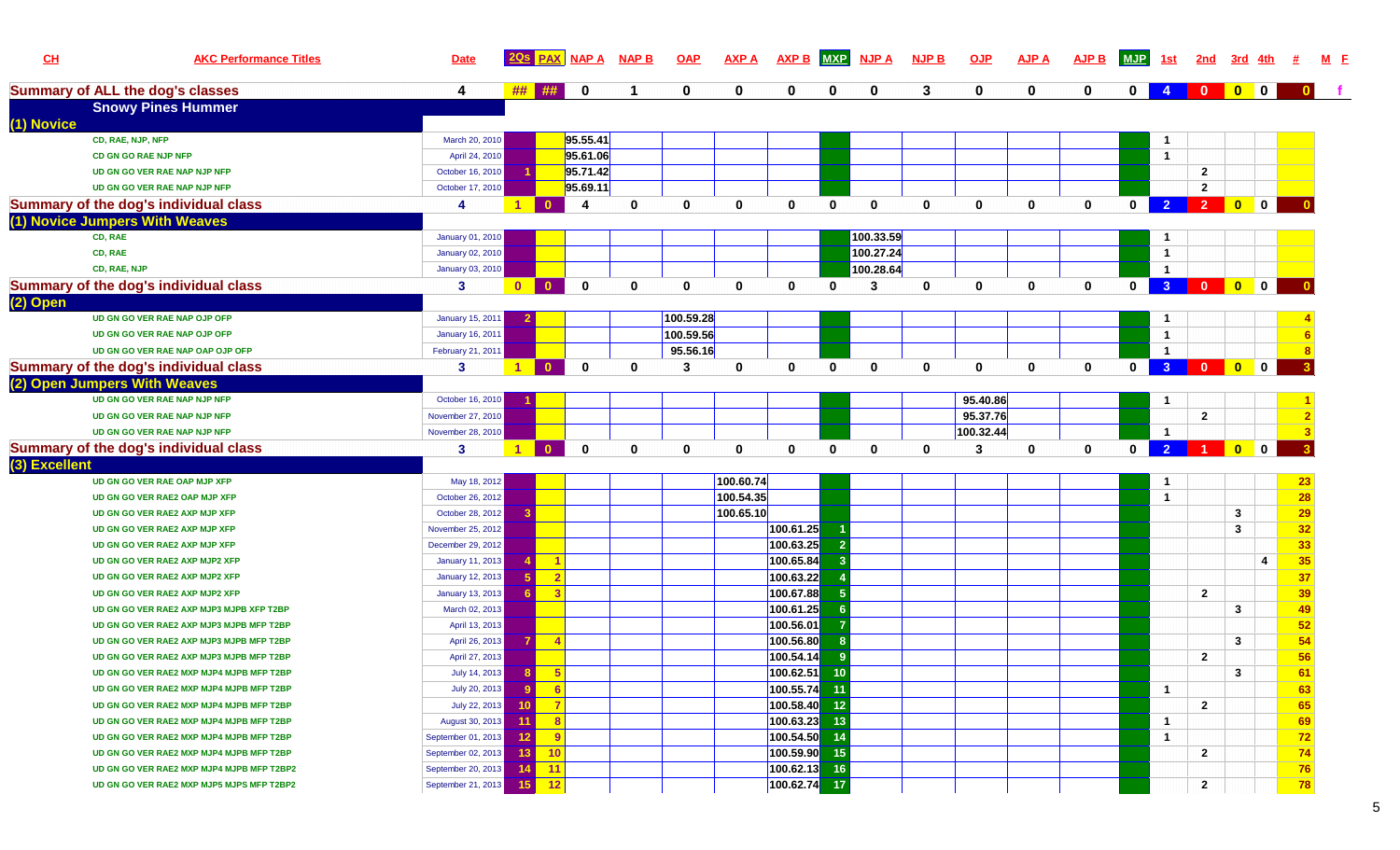## AKC Performance Titles **Date 20s** PAX NAP A NAP B OAP AXP A AXP B MXP NJP A NJP B OJP  $\overline{A}$ **JPA**  $\overline{A}$ **JPB**  $\overline{M}$ **JP**  $\overline{1}$  3t  $\overline{2}$  2nd  $\overline{3}$ rd  $\overline{4}$ th  $\overline{t}$   $\overline{M}$  F

**CH**

| UD GN GO VER RAE2 MXP MJP5 MJPS MFP T2BP2                        | September 29, 2013                   |                 | 100.54.50<br>18 |  |                | 3              |                         | 81  |
|------------------------------------------------------------------|--------------------------------------|-----------------|-----------------|--|----------------|----------------|-------------------------|-----|
| UD GN GO VER RAE2 MXP MJP5 MJPS MFP T2BP2                        | October 11, 2013<br>16               | 13              | 100.59.55<br>19 |  |                | 3              |                         | 82  |
| UD GN GO VER RAE2 MXP2 MJP5 MJPS MFP T2BP2                       | October 13, 2013                     |                 | 100.55.96<br>20 |  |                | $\overline{2}$ |                         | 85  |
| UD GN GO VER RAE2 MXP2 MJP5 MJPS MFP T2BP2                       | October 25, 2013<br>17 I             | $-14$           | 100.57.91<br>21 |  |                |                | 4                       | 87  |
| UD GN GO VER RAE2 MXP2 MJP5 MJPS MFP T2BP2                       | October 26, 2013<br>18               | 15              | 100.59.55<br>22 |  |                | 3              |                         | 89  |
| UD GN GO VER RAE2 MXP2 MJP5 MJPS MFP T2BP2                       | November 08, 2013<br>19              | 16              | 100.55.56<br>23 |  |                | $\mathbf{2}$   |                         | 92  |
| UD GN GO VER RAE2 MXP2 MJP6 MJPS MFP T2BP2                       | 20<br>November 09, 2013              | 17              | 100.55.56<br>24 |  |                | 3              |                         | 94  |
| UD GN GO VER RAE2 MXP2 MXPB MJP6 MJPS MFP T2BP2                  | 21<br>November 10, 2013              | 18              | 100.62.52<br>25 |  |                |                |                         | 96  |
| UD GN GO VER RAE2 MXP2 MXPB MJP6 MJPS MFP T2BP2                  | 22<br>November 23, 2013              | 19              | 100.64.97<br>26 |  |                | 3              |                         | 98  |
| 2013-PACH UD GN GO VER RAE2 MXP2 MXPB MJP6 MJPS PAX MFP T2BP2    | 23<br>November 25, 2013              | <b>20</b>       | 100.59.74<br>27 |  |                | $\mathbf{2}$   |                         | 101 |
| 2013-PACH UD GN GO VER RAE2 MXP2 MXPB MJP6 MJPS PAX MFP T2BP2    | November 29, 2013<br>24              | $\overline{21}$ | 100.60.64<br>28 |  | $\overline{1}$ |                |                         | 103 |
| 2013-PACH UD GN GO VER RAE2 MXP2 MXPB MJP6 MJPS PAX MFP T2BP2    | 25 <sub>2</sub><br>December 01, 2013 | 22              | 100.52.85<br>29 |  | $\overline{1}$ |                |                         | 106 |
| 2013-PACH UD GN GO VER RAE2 MXP3 MXPB MJP7 MJPS PAX MFP T2BP3    | 26<br>December 29, 2013              | 23              | 100.58.54<br>30 |  | $\overline{1}$ |                |                         | 110 |
| 2013-PACH UD GN GO VER RAE2 MXP3 MXPB MJP7 MJPS PAX MFP T2BP3    | December 30, 2013<br>27              | 24              | 100.58.96<br>31 |  |                | $\mathbf{2}$   |                         | 112 |
| 2013-PACH UD GN GO VER RAE2 MXP3 MXPB MJP7 MJPS PAX MFP T2BP3    | 28 <sup>1</sup><br>January 12, 2014  | 25              | 100.61.39<br>32 |  |                | $\overline{2}$ |                         | 116 |
| 2013-PACH UD GN GO VER RAE2 MXP3 MXPB MJP7 MJPG PAX MFP T2BP3    | <b>January 24, 2014</b><br>29        | 26              | 100.60.53<br>33 |  |                | $\overline{2}$ |                         | 118 |
| 2013-PACH UD GN GO VER RAE2 MXP3 MXPB MJP7 MJPG PAX MFP T2BP3    | 30 <sup>1</sup><br>January 25, 2014  | $\overline{27}$ | 100.53.07<br>34 |  |                |                | $\overline{\mathbf{4}}$ | 120 |
| 2013-PACH UD GN GO VER RAE2 MXP3 MXPB MJP7 MJPG PAX MFP T2BP3    | <b>January 26, 2014</b>              |                 | 100.55.20<br>35 |  |                | $\mathbf{2}$   |                         | 122 |
| 2013-PACH UD GN GO VER RAE2 MXP3 MXPB MJP7 MJPG PAX MFP T2BP3    | February 07, 2014                    |                 | 100.56.22<br>36 |  |                | $\overline{2}$ |                         | 123 |
| 2013-PACH UD GN GO VER RAE2 MXP3 MXPB MJP7 MJPG PAX MFP T2BP3    | 31<br>February 09, 2014              | 28              | 100.58.59<br>37 |  |                | $\overline{2}$ |                         | 125 |
| 2013-PACH UD GN GO VER RAE2 MXP3 MXPB MJP7 MJPG PAX MFP T2BP3    | 32 <sub>1</sub><br>February 15, 2014 | 29              | 100.56.63<br>38 |  |                |                | $\boldsymbol{\Lambda}$  | 127 |
| 2013-PACH UD GN GO VER RAE2 MXP3 MXPB MJP7 MJPG PAX MFP T2BP3    | February 16, 2014<br>33 <sup>1</sup> | 30              | 100.53.93<br>39 |  |                |                | $\boldsymbol{\Lambda}$  | 129 |
| 2013-PACH UD GN GO VER RAE2 MXP4 MXPB MJP8 MJPG PAX MFP T2BP3    | 34<br>February 17, 2014              | 31              | 100.51.41<br>40 |  | $\overline{1}$ |                |                         | 131 |
| 2013-PACH UD GN GO VER RAE2 MXP4 MXPB MJP8 MJPG PAX MFP T2BP3    | 35<br>March 01, 2014                 | 32              | 100.57.35<br>41 |  |                | 3              |                         | 134 |
| 2013-PACH UD GN GO VER RAE2 MXP4 MXPB MJP8 MJPG PAX MFP T2BP3    | 36 <sup>1</sup><br>March 02, 2014    | 33              | 100.52.17<br>42 |  |                | 3              |                         | 136 |
| 2013-PACH UD GN GO VER RAE2 MXP4 MXPB MJP8 MJPG PAX MFP T2BP3    | 37<br>March 14, 2014                 | 34              | 100.51.53<br>43 |  | $\mathbf{1}$   |                |                         | 138 |
| 2013-PACH UD GN GO VER RAE2 MXP4 MXPB MJP8 MJPG PAX MFP T2BP3    | March 16, 2014<br>38                 | 35              | 100.56.32<br>44 |  |                | $\overline{2}$ |                         | 140 |
| 2013-PACH UD GN GO VER RAE2 MXP4 MXPB MJP8 MJPG PAX MFP T2BP4    | April 11, 2014                       |                 | 100.54.53<br>45 |  |                | 3              |                         | 142 |
| 2013-PACH UD GN GO VER RAE2 MXP4 MXPB MJP8 MJPG PAX MFP T2BP4    | April 13, 2014<br>39 <sup>°</sup>    | 36              | 100.55.31<br>46 |  |                | 3              |                         | 143 |
| 2013-PACH UD GN GO VER RAE2 MXP4 MXPB MJP8 MJPG PAX MFP T2BP4    | April 26, 2014                       |                 | 100.52.17<br>47 |  |                |                | 4                       | 146 |
| 2013-PACH UD GN GO VER RAE2 MXP4 MXPB MJP8 MJPG PAX MFP T2BP4    | 40<br>April 27, 2014                 | 37              | 100.60.40<br>48 |  |                | $\overline{2}$ |                         | 147 |
| 2013-PACH UD GN GO VER RAE2 MXP4 MXPB MJP9 MJPG PAX MFP T2BP4    | May 16, 2014<br>41                   | 38              | 100.58.87<br>49 |  |                | $\overline{2}$ |                         | 149 |
| 2013-PACH UD GN GO VER RAE2 MXP5 MXPS MJP9 MJPG PAX MFP T2BP4    | 42 <br>May 17, 2014                  | 39              | 100.57.61<br>50 |  |                | $\overline{2}$ |                         | 151 |
| 2013-PACH UD GN GO VER RAE2 MXP5 MXPS MJP9 MJPG PAX MFP T2BP4    | May 18, 2014                         |                 | 100.53.45<br>51 |  |                | 3              |                         | 153 |
| 2013-PACH2 UD GN GO VER RAE2 MXP5 MXPS MJP9 MJPG PAX2 MFP T2BP4  | May 24, 2014<br>43                   | 40              | 100.68.35<br>52 |  | $\overline{1}$ |                |                         | 154 |
| 2013-PACH2 UD GN GO VER RAE2 MXP5 MXPS MJP9 MJPG PAX2 MFP T2BP4  | May 25, 2014                         |                 | 100.58.24<br>53 |  |                | $\overline{2}$ |                         | 156 |
| 2013-PACH2 UD GN GO VER RAE2 MXP5 MXPS MJP9 MJPG PAX2 MFP T2BP4  | July 19, 2014                        |                 | 54<br>100.52.27 |  |                |                | 4                       | 158 |
| 2013-PACH2 UD GN GO VER RAE2 MXP5 MXPS MJP9 MJPG PAX2 MFP T2BP4  | July 20, 2014<br>44                  | $-41$           | 55<br>100.56.50 |  |                | 3              |                         | 159 |
| 2013-PACH2 UD GN GO VER RAE2 MXP5 MXPS MJP9 MJPG PAX2 MFP T2BP4  | 45<br>July 21, 2014                  | 42              | 100.53.73<br>56 |  |                | 3              |                         | 161 |
| 2013-PACH2 UD GN GO VER RAE2 MXP5 MXPS MJP9 MJPG PAX2 MFP T2BP4  | 46<br>August 29, 2014                | 43              | 100.50.59<br>57 |  | $\overline{1}$ |                |                         | 163 |
| 2013-PACH2 UD GN GO VER RAE2 MXP5 MXPS MJP9 MJPG PAX2 MFP T2BP5  | August 30, 2014                      |                 | 100.52.57<br>58 |  | $\overline{1}$ |                |                         | 165 |
| 2013-PACH2 UD GN GO VER RAE2 MXP5 MXPS MJP9 MJPG PAX2 MFP T2BP5  | September 01, 2014<br>47             | -44             | 100.49.15<br>59 |  |                | $\mathbf{2}$   |                         | 167 |
| 2013-PACH2 UD GN GO VER RAE2 MXP6 MXPS MJP9 MJPG PAX2 MFP T2BP5  | September 13, 2014<br>48             | 45              | 100.50.98<br>60 |  | $\overline{1}$ |                |                         | 169 |
| 2013-PACH2 UD GN GO VER RAE2 MXP6 MXPS MJP10 MJPC PAX2 MFP T2BP5 | September 27, 2014<br>49             | 46              | 100.51.12<br>61 |  |                | $\overline{2}$ |                         | 172 |
|                                                                  |                                      |                 |                 |  |                |                |                         |     |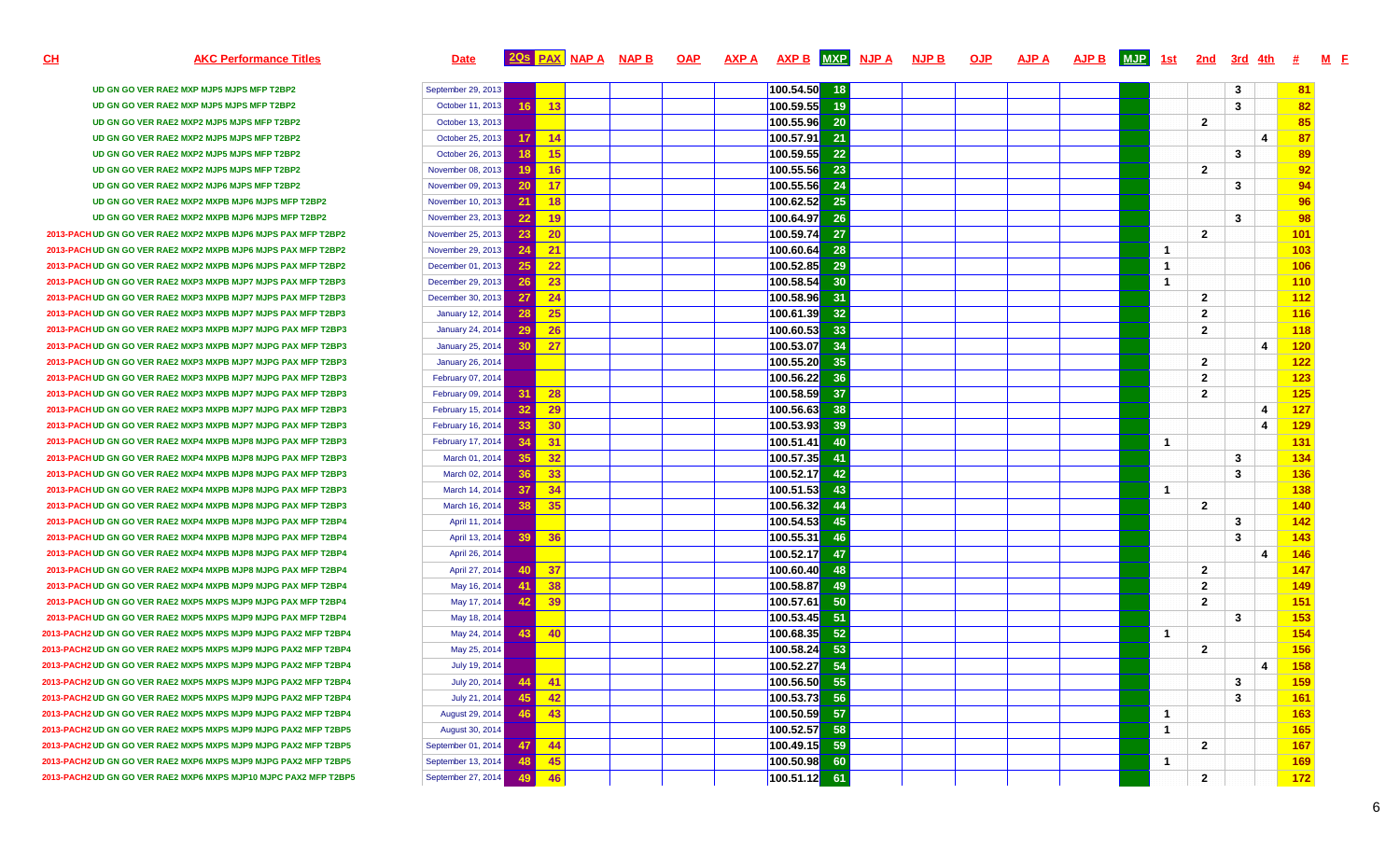**CH**

# <u>H</u> kan and a set of the set of the set of the set of the set of the set of the set of the set of the set of the s<br>H set of the set of the set of the set of the set of the set of the set of the set of the set of the set of **<sup>F</sup>**

**2013-PACH2 UD GN GO VER RAE2 MXP6 MXPS MJP10 MJPC PAX2 MFP T2BP5** September 28, 2014 **50 47 100.52.772013-PACH2 UD GN GO VER RAE2 MXP6 MXPS MJP10 MJPC PAX2 MFP T2BP5** October 11, 2014 **51 48 100.53.902013-PACH2 UD GN GO VER RAE2 MXP6 MXPS MJP10 MJPC PAX2 MFP T2BP5** October 25, 2014 **52 49 100.54.062013-PACH2 UD GN GO VER RAE2 MXP6 MXPS MJP10 MJPC PAX2 MFP T2BP5** October 26, 2014 **53 50 100.52.022013-PACH2 UD GN GO VER RAE2 MXP6 MXPS MJP10 MJPC PAX2 MFP T2BP5 TQXP2013-PACH2 UD GN GO VER RAE2 MXP6 MXPS MJP11 MJPC PAX2 MFP T2BP5 TQXP2013-PACH2 UD GN GO VER RAE2 MXP6 MXPS MJP11 MJPC PAX2 MFPB T2BP5 TQXP2013-PACH2 UD GN GO VER RAE2 MXP6 MXPS MJP11 MJPC PAX2 MFPB T2BP5 TQXP** November 24, 2014 **57 54 100.55.082013-PACH2 UD GN GO VER RAE2 MXP7 MXPS MJP11 MJPC PAX2 MFPB T2BP5 TQXP** November 29, 2014 **58 55 100.54.832014-PACH2 UD GN GO VER RAE2 MXP7 MXPS MJP11 MJPC PAX2 MFPB T2BP5 TQXP** December 27, 2014 **59 56 100.55.072014-PACH2 UD GN GO VER RAE2 MXP7 MXPS MJP11 MJPC PAX2 MFPB T2BP5 TQXP** December 29, 2014 **60 57 100.55.852014-PACH2 UD GN GO VER RAE2 MXP7 MXPS MJP11 MJPC PAX2 MFPB T2BP5 TQXP2014-PACH2 UD GN GO VER RAE2 MXP7 MXPS MJP12 MJPC PAX2 MFPB T2BP5 TQXP** January 10, 2015 **100.53.692014-PACH2 UD GN GO VER RAE2 MXP7 MXPG MJP12 MJPC PAX2 MFPB T2BP5 TQXP** January 11, 2015 **62 59 100.57.012014-PACH2 UD GN GO VER RAE2 MXP7 MXPG MJP12 MJPC PAX2 MFPB T2BP5 TQXP** February 06, 2015 **100.54.502015-PACH3 UD GN GO VER RAE2 MXP7 MXPG MJP12 MJPC PAX3 MFPB T2BP5 TQXP** February 07, 2015 **63 60 100.54.232015-PACH3 UD GN GO VER RAE2 MXP7 MXPG MJP12 MJPC PAX3 MFPB T2BP5 TQXP** February 08, 2015 **64 61 100.48.482015-PACH3 UD GN GO VER RAE2 MXP7 MXPG MJP12 MJPB2 MJPC PAX3 MFPB T2BP5 TQXP** February 28, 2015 **65 62 100.55.902015-PACH3 UD GN GO VER RAE2 MXP7 MXPG MJP12 MJPB2 MJPC PAX3 MFPB T2BP5 TQXP** March 06, 2015 **66 63 100.57.912015-PACH3 UD GN GO VER RAE2 MXP8 MXPG MJP13 MJPB2 MJPC PAX3 MFPB T2BP5 TQXP** March 07, 2015 **67 64 100.56.032015-PACH3 UD GN GO VER RAE2 MXP8 MXPG MJP13 MJPB2 MJPC PAX3 MFPB T2BP5 TQXP** March 22, 2015 **100.64.612015-PACH3 UD GN GO VER RAE2 MXP8 MXPG MJP13 MJPB2 MJPC PAX3 MFPB T2BP5 TQXP** April 10, 2015 **100.48.702015-PACH3 UD GN GO VER RAE2 MXP8 MXPG MJP13 MJPB2 MJPC PAX3 MFPB T2BP5 TQXP** April 24, 2015 **68 65 100.54.122015-PACH3 UD GN GO VER RAE2 MXP8 MXPG MJP13 MJPB2 MJPC PAX3 MFPB T2BP5 TQXP** May 16, 2015 **69 66 100.59.852015-PACH3 UD GN GO VER RAE2 MXP8 MXPG MJP14 MJPB2 MJPC PAX3 MFPB T2BP5 TQXP** May 17, 2015 **70 67 100.56.252015-PACH3 UD GN GO VER RAE2 MXP8 MXPG MJP14 MJPB2 MJPC PAX3 MFPB T2BP5 TQXP** June 09, 2015 **100.57.792015-PACH3 UD GN GO VER RAE2 MXP8 MXPG MJP14 MJPB2 MJPC PAX3 MFPB T2BP5 TQXP** October 29, 2015 **71 68 100.59.692015-PACH3 UD GN GO VER RAE2 MXP8 MXPG MJP14 MJPB2 MJPC PAX3 MFPS T2BP5 TQXP2015-PACH3 UD GN GO VER RAE2 MXP9 MXPG MJP14 MJPB2 MJPC PAX3 MFPS T2BP5 TQXP2015-PACH3 UD GN GO VER RAE2 MXP9 MXPG MJP14 MJPB2 MJPC PAX3 MFPS T2BP5 TQXP2015-PACH3 UD GN GO VER RAE2 MXP9 MXPG MJP14 MJPB2 MJPC PAX3 MFPS T2BP5 TQXP2015-PACH3 UD GN GO VER RAE2 MXP9 MXPG MJP14 MJPB2 MJPC PAX3 MFPS T2BP5 TQXP2015-PACH3 UD GN GO VER RAE2 MXP9 MXPG MJP15 MJPB2 MJPC PAX3 MFPS T2BP5 TQXP2015-PACH3 UD GN GO VER RAE2 MXP9 MXPG MJP15 MJPB2 MJPC PAX3 MFPS T2BP5 TQXP2015-PACH3 UD GN GO VER RAE2 MXP9 MXPG MJP15 MJPB2 MJPC PAX3 MFPS T2BP5 TQXP2015-PACH3 UD GN GO VER RAE2 MXP9 MXPG MJP15 MJPB2 MJPC PAX3 MFPS T2BP5 TQXP2015-PACH3 UD GN GO VER RAE2 MXP9 MXPG MJP15 MJPB2 MJPC PAX3 MFPS T2BP5 TQXP2015-PACH3 UD GN GO VER RAE2 MXP9 MXPG MJP15 MJPB2 MJPC PAX3 MFPS T2BP5 TQXP2015-PACH3 UD GN GO VER RAE2 MXP10 MXPC MJP15 MJPB2 MJPC PAX3 MFPS T2BP5 TQXP2015-PACH3 UD GN GO VER RAE2 MXP10 MXPC MJP15 MJPB2 MJPC PAX3 MFPS T2BP6 TQXP2016-PACH4 UD GN GO VER RAE2 MXP10 MXPC MJP15 MJPB2 MJPC PAX4 MFPS T2BP6 TQXP2016-PACH4 UD GN GO VER RAE2 MXP10 MXPC MJP15 MJPB2 MJPC PAX4 MFPS T2BP6 TQXP2016-PACH4 UD GN GO VER RAE2 MXP10 MXPC MJP16 MJPB2 MJPC PAX4 MFPS T2BP6 TQXP**

**2016-PACH4 UD GN GO VER RAE2 MXP10 MXPC MJP16 MJPB2 MJPC PAX4 MFPS T2BP6 TQXP**

|                  | September 28, 2014      | 50  | 47 |  | 100.52.77 | 62  |  |  |  |                | $\overline{2}$ |   |   | 174        |
|------------------|-------------------------|-----|----|--|-----------|-----|--|--|--|----------------|----------------|---|---|------------|
|                  | October 11, 2014        | 51  | 48 |  | 100.53.90 | 63  |  |  |  | $\overline{1}$ |                |   |   | 177        |
|                  | October 25, 2014        | 52  | 49 |  | 100.54.06 | 64  |  |  |  |                |                | 3 |   | 182        |
|                  | October 26, 2014        | 53  | 50 |  | 100.52.02 | 65  |  |  |  |                |                |   | 4 | <b>183</b> |
|                  | November 07, 2014       | 54  | 51 |  | 100.49.06 | 66  |  |  |  | $\mathbf{1}$   |                |   |   | <b>185</b> |
|                  | November 08, 2014       | 55  | 52 |  | 100.53.22 | 67  |  |  |  |                | $\overline{2}$ |   |   | 187        |
| ΧP               | November 23, 2014       | 56  | 53 |  | 100.51.35 | 68  |  |  |  |                |                | 3 |   | <b>190</b> |
| ΧP               | November 24, 2014       | 57  | 54 |  | 100.55.08 | 69  |  |  |  |                |                | 3 |   | <b>192</b> |
| ΧP               | November 29, 2014       | 58  | 55 |  | 100.54.83 | 70  |  |  |  |                |                |   | 4 | <b>194</b> |
| ΧP               | December 27, 2014       | 59  | 56 |  | 100.55.07 | 71  |  |  |  |                |                |   | 4 | 197        |
| ΧP               | December 29, 2014       | 60  | 57 |  | 100.55.85 | 72  |  |  |  |                |                | 3 |   | 200        |
| ΧP               | December 30, 2014       | 61  | 58 |  | 100.57.99 | 73  |  |  |  |                |                |   |   | <b>202</b> |
| ΧP               | <b>January 10, 2015</b> |     |    |  | 100.53.69 | 74  |  |  |  |                |                |   | 4 | 205        |
| ιXΡ              | <b>January 11, 2015</b> | 62  | 59 |  | 100.57.01 | 75  |  |  |  |                | $\overline{2}$ |   |   | 206        |
| ιXΡ              | February 06, 2015       |     |    |  | 100.54.50 | 76  |  |  |  |                | $\overline{2}$ |   |   | 208        |
| ιXΡ              | February 07, 2015       | 63  | 60 |  | 100.54.23 | 77  |  |  |  |                |                | 3 |   | 209        |
| XΡ               | February 08, 2015       | 64  | 61 |  | 100.48.48 | 78  |  |  |  | $\mathbf{1}$   |                |   |   | 211        |
| <b>BP5 TQXP</b>  | February 28, 2015       | 65  | 62 |  | 100.55.90 | 79  |  |  |  |                |                |   |   | 216        |
| <b>BP5 TQXP</b>  | March 06, 2015          | 66  | 63 |  | 100.57.91 | 80  |  |  |  | $\mathbf{1}$   |                |   |   | 219        |
| <b>BP5 TQXP</b>  | March 07, 2015          | 67  | 64 |  | 100.56.03 | 81  |  |  |  |                |                | 3 |   | 221        |
| <b>BP5 TQXP</b>  | March 22, 2015          |     |    |  | 100.64.61 | 82  |  |  |  |                | $\overline{2}$ |   |   | 225        |
| <b>BP5 TQXP</b>  | April 10, 2015          |     |    |  | 100.48.70 | 83  |  |  |  | $\mathbf{1}$   |                |   |   | 226        |
| <b>BP5 TQXP</b>  | April 24, 2015          | 68  | 65 |  | 100.54.12 | 84  |  |  |  | $\mathbf{1}$   |                |   |   | 229        |
| <b>BP5 TQXP</b>  | May 16, 2015            | 69  | 66 |  | 100.59.85 | 85  |  |  |  | $\mathbf{1}$   |                |   |   | 233        |
| <b>BP5 TQXP</b>  | May 17, 2015            | 70  | 67 |  | 100.56.25 | 86  |  |  |  |                |                |   | 4 | 235        |
| <b>BP5 TQXP</b>  | June 09, 2015           |     |    |  | 100.57.79 | 87  |  |  |  | $\mathbf{1}$   |                |   |   | 236        |
| <b>BP5 TQXP</b>  | October 29, 2015        | 71  | 68 |  | 100.59.69 | 88  |  |  |  | $\overline{1}$ |                |   |   | 241        |
| <b>BP5 TQXP</b>  | October 30, 2015        | 72  | 69 |  | 100.65.04 | 89  |  |  |  |                | $\overline{2}$ |   |   | 243        |
| <b>BP5 TQXP</b>  | October 31, 2015        |     |    |  | 100.66.55 | 90  |  |  |  |                | $\overline{2}$ |   |   | 245        |
| <b>BP5 TQXP</b>  | November 01, 2015       | 73  | 70 |  | 100.60.43 | 91  |  |  |  | $\mathbf{1}$   |                |   |   | 246        |
| <b>BP5 TQXP</b>  | November 27, 2015       | -74 | 71 |  | 100.57.19 | 92  |  |  |  |                |                |   | 4 | 248        |
| <b>BP5 TQXP</b>  | November 28, 2015       | 75  | 72 |  | 100.60.01 | 93  |  |  |  |                |                |   | 4 | <b>250</b> |
| <b>BP5 TQXP</b>  | November 29, 2015       | 76  | 73 |  | 100.56.47 | 94  |  |  |  |                | $\overline{2}$ |   |   | 251        |
| <b>BP5 TQXP</b>  | December 12, 2015       | 77  | 74 |  | 100.55.21 | 95  |  |  |  |                |                |   |   | 253        |
| <b>BP5 TQXP</b>  | December 26, 2015       | 78  | 75 |  | 100.64.28 | 96  |  |  |  |                |                |   |   | 256        |
| <b>BP5 TQXP</b>  | December 27, 2015       | 79  | 76 |  | 100.60.24 | 97  |  |  |  |                |                |   |   | 258        |
| <b>BP5 TQXP</b>  | December 28, 2015       | 80  | 77 |  | 100.61.41 | 98  |  |  |  |                |                |   | 4 | 260        |
| <b>BP5 TQXP</b>  | December 29, 2015       | 81  | 78 |  | 100.63.69 | 99  |  |  |  |                |                | 3 |   | 262        |
| 2BP5 TQXP        | January 15, 2016        |     |    |  | 100.56.09 | 100 |  |  |  |                |                | 3 |   | 264        |
| <b>2BP6 TQXP</b> | <b>January 16, 2016</b> | 82  | 79 |  | 100.46.81 | 101 |  |  |  |                | $\overline{2}$ |   |   | 265        |
| <b>2BP6 TQXP</b> | January 17, 2016        | 83  | 80 |  | 100.56.15 | 102 |  |  |  |                | $\overline{2}$ |   |   | 267        |
| <b>2BP6 TQXP</b> | <b>January 30, 2016</b> |     |    |  | 100.61.07 | 103 |  |  |  | $\mathbf{1}$   |                |   |   | 270        |
| <b>2BP6 TQXP</b> | January 31, 2016        | 84  | 81 |  | 100.58.90 | 104 |  |  |  |                | $\overline{2}$ |   |   | 271        |
| <b>2BP6 TQXP</b> | February 20, 2016       | 85  | 82 |  | 100.58.93 | 105 |  |  |  |                |                | 3 |   | 274        |

7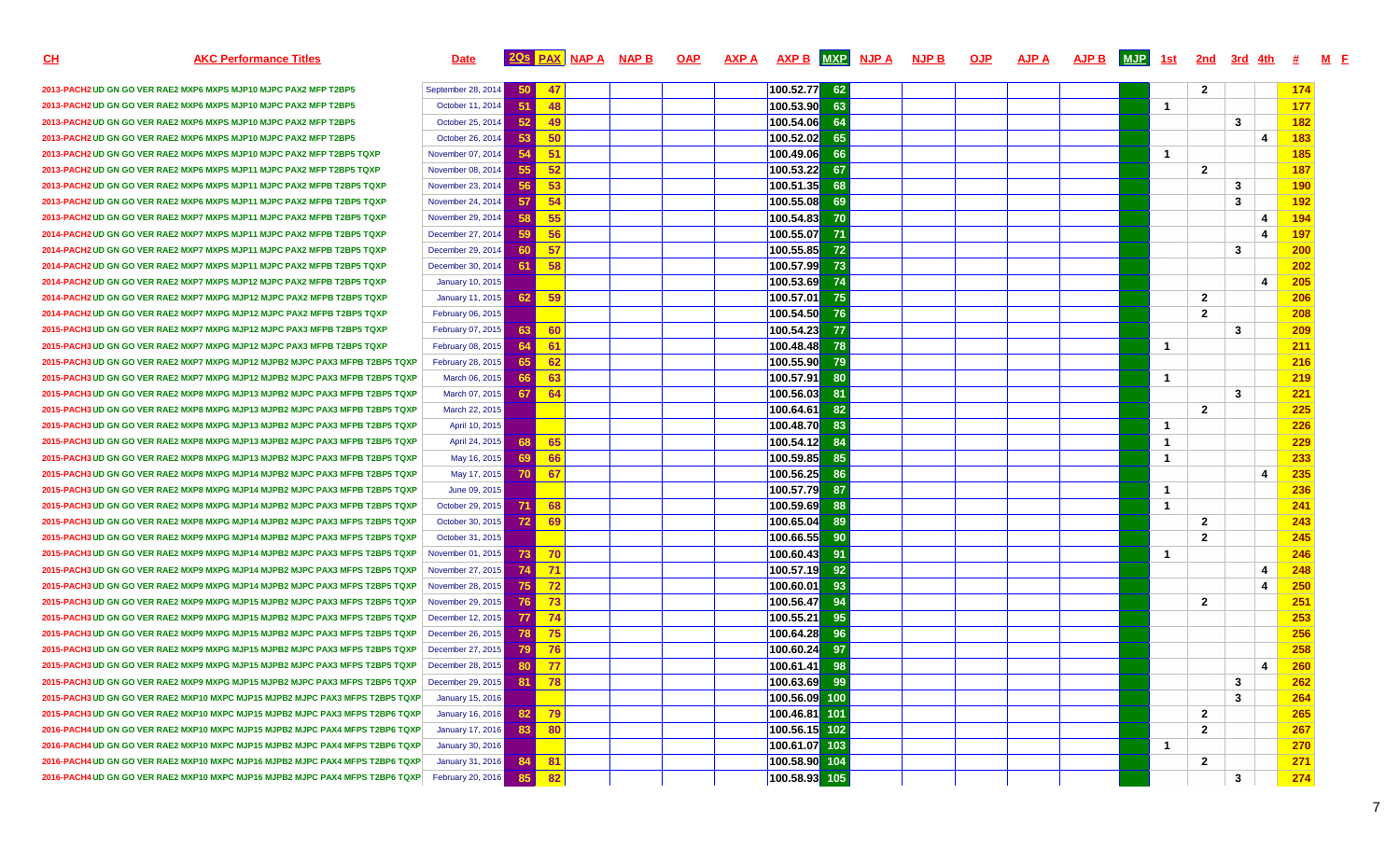| <u>CH</u> | <b>AKC Performance Titles</b>                                                 | <b>Date</b>             |           |                |   | <b>2QS PAX NAP A NAP B</b> | <u>OAP</u> | <b>AXP A</b> | AXP B MXP NJP A |     |   | <b>NJP B</b> | <b>OJP</b> | <b>AJP A</b> | AJP B MJP           |                 | <u>1st</u>     | 2nd            | <u>3rd 4th</u> |   | #               |
|-----------|-------------------------------------------------------------------------------|-------------------------|-----------|----------------|---|----------------------------|------------|--------------|-----------------|-----|---|--------------|------------|--------------|---------------------|-----------------|----------------|----------------|----------------|---|-----------------|
|           | 2016-PACH4 UD GN GO VER RAE2 MXP10 MXPC MJP16 MJPB2 MJPC PAX4 MFPS T2BP6 TQXP | February 21, 2016       | <b>86</b> | 83             |   |                            |            |              | 100.52.79 106   |     |   |              |            |              |                     |                 |                | $\mathbf{2}$   |                |   | 276             |
|           | 2016-PACH4 UD GN GO VER RAE2 MXP10 MXPC MJP16 MJPB2 MJPC PAX4 MFPS T2BP6 TQXP | March 05, 2016          | 87        | 84             |   |                            |            |              | 100.61.81 107   |     |   |              |            |              |                     |                 | $\overline{1}$ |                |                |   | 278             |
|           | Summary of the dog's individual class                                         | 110                     | 85        | 84             | 0 | 0                          | 0          | 3            | 107             | 107 | 0 | 0            | $\bf{0}$   | $\mathbf 0$  | $\mathbf{0}$        |                 | 0 26 33 26 15  |                |                |   | 110             |
|           | (3) Excellent Jumpers With Weaves                                             |                         |           |                |   |                            |            |              |                 |     |   |              |            |              |                     |                 |                |                |                |   |                 |
|           | UD GN GO VER RAE NAP OJP OFP                                                  | January 15, 2011        |           |                |   |                            |            |              |                 |     |   |              |            | 100.38.22    |                     |                 |                | $\mathbf{2}$   |                |   |                 |
|           | UD GN GO VER RAE NAP OJP OFP                                                  | February 06, 2011       |           |                |   |                            |            |              |                 |     |   |              |            | 100.40.36    |                     |                 |                | $\overline{2}$ |                |   | $\overline{7}$  |
|           | UD GN GO VER RAE OAP AJP OFP                                                  | April 15, 2011          |           |                |   |                            |            |              |                 |     |   |              |            | 100.40.38    |                     |                 | $\blacksquare$ |                |                |   | $\overline{9}$  |
|           | UD GN GO VER RAE OAP AJP OFP                                                  | April 16, 2011          |           |                |   |                            |            |              |                 |     |   |              |            |              | 100.42.95           |                 |                | $\mathbf{2}$   |                |   | 10              |
|           | UD GN GO VER RAE OAP AJP OFP                                                  | September 25, 2011      |           |                |   |                            |            |              |                 |     |   |              |            |              | 100.39.06           |                 |                |                | $\mathbf{3}$   |   | 11              |
|           | UD GN GO VER RAE OAP AJP OFP                                                  | November 25, 2011       |           |                |   |                            |            |              |                 |     |   |              |            |              | 100.33.04           |                 |                |                | $\mathbf{3}$   |   | 12              |
|           | UD GN GO VER RAE OAP AJP OFP                                                  | November 26, 2011       |           |                |   |                            |            |              |                 |     |   |              |            |              | 100.38.06           |                 |                |                | $\mathbf{3}$   |   | 13              |
|           | UD GN GO VER RAE OAP AJP OFP                                                  | November 27, 2011       |           |                |   |                            |            |              |                 |     |   |              |            |              | 100.33.88           |                 |                | $\mathbf{2}$   |                |   | 14              |
|           | UD GN GO VER RAE OAP AJP XFP                                                  | December 31, 2011       |           |                |   |                            |            |              |                 |     |   |              |            |              | 100.35.36           |                 |                | $\overline{2}$ |                |   | 15              |
|           | UD GN GO VER RAE OAP AJP XFP                                                  | <b>January 14, 2012</b> |           |                |   |                            |            |              |                 |     |   |              |            |              | 100.33.68           |                 |                | $\overline{2}$ |                |   | 16              |
|           | UD GN GO VER RAE OAP AJP XFP                                                  | February 18, 2012       |           |                |   |                            |            |              |                 |     |   |              |            |              | 100.35.45           |                 |                |                | $\mathbf{3}$   |   | 17              |
|           | UD GN GO VER RAE OAP AJP XFP                                                  | February 19, 2012       |           |                |   |                            |            |              |                 |     |   |              |            |              | 100.38.15           |                 |                |                | $\mathbf{3}$   |   | 18              |
|           | UD GN GO VER RAE OAP MJP XFP                                                  | February 20, 2012       |           |                |   |                            |            |              |                 |     |   |              |            |              | 100.38.83           | 10              |                | $\overline{2}$ |                |   | 19              |
|           | UD GN GO VER RAE OAP MJP XFP                                                  | March 03, 2012          |           |                |   |                            |            |              |                 |     |   |              |            |              | 100.34.22           |                 |                |                | 3              |   | 20              |
|           | UD GN GO VER RAE OAP MJP XFP                                                  | March 25, 2012          |           |                |   |                            |            |              |                 |     |   |              |            |              | 100.35.20           | 12 <sub>2</sub> | $\blacksquare$ |                |                |   | 21              |
|           | UD GN GO VER RAE OAP MJP XFP                                                  | April 15, 2012          |           |                |   |                            |            |              |                 |     |   |              |            |              | 100.37.06           | 13              | $\overline{1}$ |                |                |   | 22              |
|           | UD GN GO VER RAE OAP MJP XFP                                                  | May 20, 2012            |           |                |   |                            |            |              |                 |     |   |              |            |              | 100.38.19           |                 |                |                | 3              |   | 24              |
|           | UD GN GO VER RAE2 OAP MJP XFP                                                 | September 23, 2012      |           |                |   |                            |            |              |                 |     |   |              |            |              | 100.35.13           | 15 <sub>1</sub> | $\overline{1}$ |                |                |   | <b>25</b>       |
|           | UD GN GO VER RAE2 OAP MJP XFP                                                 | October 14, 2012        |           |                |   |                            |            |              |                 |     |   |              |            |              | 100.42.87           | 16              |                |                | 3              |   | <b>26</b>       |
|           | UD GN GO VER RAE2 OAP MJP XFP                                                 | October 25, 2012        |           |                |   |                            |            |              |                 |     |   |              |            |              | 100.34.98           |                 |                |                | $\mathbf{3}$   |   | 27              |
|           | UD GN GO VER RAE2 AXP MJP XFP                                                 | October 28, 2012        |           |                |   |                            |            |              |                 |     |   |              |            |              | 100.34.97           | 18              |                |                | $\mathbf{3}$   |   | 30 <sub>o</sub> |
|           | UD GN GO VER RAE2 AXP MJP XFP                                                 | November 23, 2012       |           |                |   |                            |            |              |                 |     |   |              |            |              | 100.36.79           | 19              |                | $\mathbf{2}$   |                |   | 31              |
|           | UD GN GO VER RAE2 AXP MJP2 XFP                                                | December 30, 2012       |           |                |   |                            |            |              |                 |     |   |              |            |              | 100.38.97           | 20              |                | $\mathbf{2}$   |                |   | 34              |
|           | UD GN GO VER RAE2 AXP MJP2 XFP                                                | January 11, 2013        |           |                |   |                            |            |              |                 |     |   |              |            |              | 100.36.14           | 21              |                | $\mathbf{2}$   |                |   | 36              |
|           | UD GN GO VER RAE2 AXP MJP2 XFP                                                | January 12, 2013        |           | $\overline{2}$ |   |                            |            |              |                 |     |   |              |            |              | 100.39.57           | 22              | $\blacksquare$ |                |                |   | 38              |
|           | UD GN GO VER RAE2 AXP MJP2 XFP                                                | January 13, 2013        |           | $\mathbf{3}$   |   |                            |            |              |                 |     |   |              |            |              | 100.38.17           | -23             |                |                | $\mathbf{3}$   |   | 40              |
|           | UD GN GO VER RAE2 AXP MJP2 XFP                                                | February 02, 2013       |           |                |   |                            |            |              |                 |     |   |              |            |              | 100.42.52           | 24              |                |                |                | 4 | 41              |
|           | UD GN GO VER RAE2 AXP MJP2 MJPB XFP                                           | February 03, 2013       |           |                |   |                            |            |              |                 |     |   |              |            |              | 100.33.44           | 25              |                | $\mathbf{2}$   |                |   | 42              |
|           | UD GN GO VER RAE2 AXP MJP2 MJPB XFP                                           | February 16, 2013       |           |                |   |                            |            |              |                 |     |   |              |            |              | 100.37.19           | 26              |                |                |                |   | 43              |
|           | UD GN GO VER RAE2 AXP MJP2 MJPB XFP T2BP                                      | February 17, 2013       |           |                |   |                            |            |              |                 |     |   |              |            |              | 100.38.16           | 27              |                | $\overline{2}$ |                |   | 44              |
|           | UD GN GO VER RAE2 AXP MJP2 MJPB XFP T2BP                                      | February 18, 2013       |           |                |   |                            |            |              |                 |     |   |              |            |              | 100.34.94           | 28              | $\blacksquare$ |                |                |   | 45              |
|           | UD GN GO VER RAE2 AXP MJP2 MJPB XFP T2BP                                      | February 22, 2013       |           |                |   |                            |            |              |                 |     |   |              |            |              | 100.40.86           | 29              |                |                |                | 4 | 46              |
|           | UD GN GO VER RAE2 AXP MJP3 MJPB XFP T2BP                                      | February 23, 2013       |           |                |   |                            |            |              |                 |     |   |              |            |              | 100.37.22 30        |                 |                | $\mathbf{2}$   |                |   | 47              |
|           | UD GN GO VER RAE2 AXP MJP3 MJPB XFP T2BP                                      | February 24, 2013       |           |                |   |                            |            |              |                 |     |   |              |            |              | 100.36.46 <b>31</b> |                 |                |                | $\mathbf{3}$   |   | 48              |
|           | UD GN GO VER RAE2 AXP MJP3 MJPB XFP T2BP                                      | March 03, 2013          |           |                |   |                            |            |              |                 |     |   |              |            |              | 100.39.55 <b>32</b> |                 |                | $\overline{2}$ |                |   | 50              |
|           | UD GN GO VER RAE2 AXP MJP3 MJPB MFP T2BP                                      | April 12, 2013          |           |                |   |                            |            |              |                 |     |   |              |            |              | 100.36.34           | 33              |                | $\overline{2}$ |                |   | 51              |
|           | UD GN GO VER RAE2 AXP MJP3 MJPB MFP T2BP                                      | April 14, 2013          |           |                |   |                            |            |              |                 |     |   |              |            |              | 100.36.12           | 34              |                | $\overline{2}$ |                |   | 53              |
|           | UD GN GO VER RAE2 AXP MJP3 MJPB MFP T2BP                                      | April 26, 2013          |           | $\overline{4}$ |   |                            |            |              |                 |     |   |              |            |              | 100.37.74 35        |                 | $\blacksquare$ |                |                |   | 55              |
|           | UD GN GO VER RAE2 AXP MJP3 MJPB MFP T2BP                                      | April 28, 2013          |           |                |   |                            |            |              |                 |     |   |              |            |              | 100.33.82 36        |                 | $\overline{1}$ |                |                |   | 57              |
|           | UD GN GO VER RAE2 AXP MJP3 MJPB MFP T2BP                                      | May 17, 2013            |           |                |   |                            |            |              |                 |     |   |              |            |              | 100.34.41 37        |                 | $\overline{1}$ |                |                |   | 58              |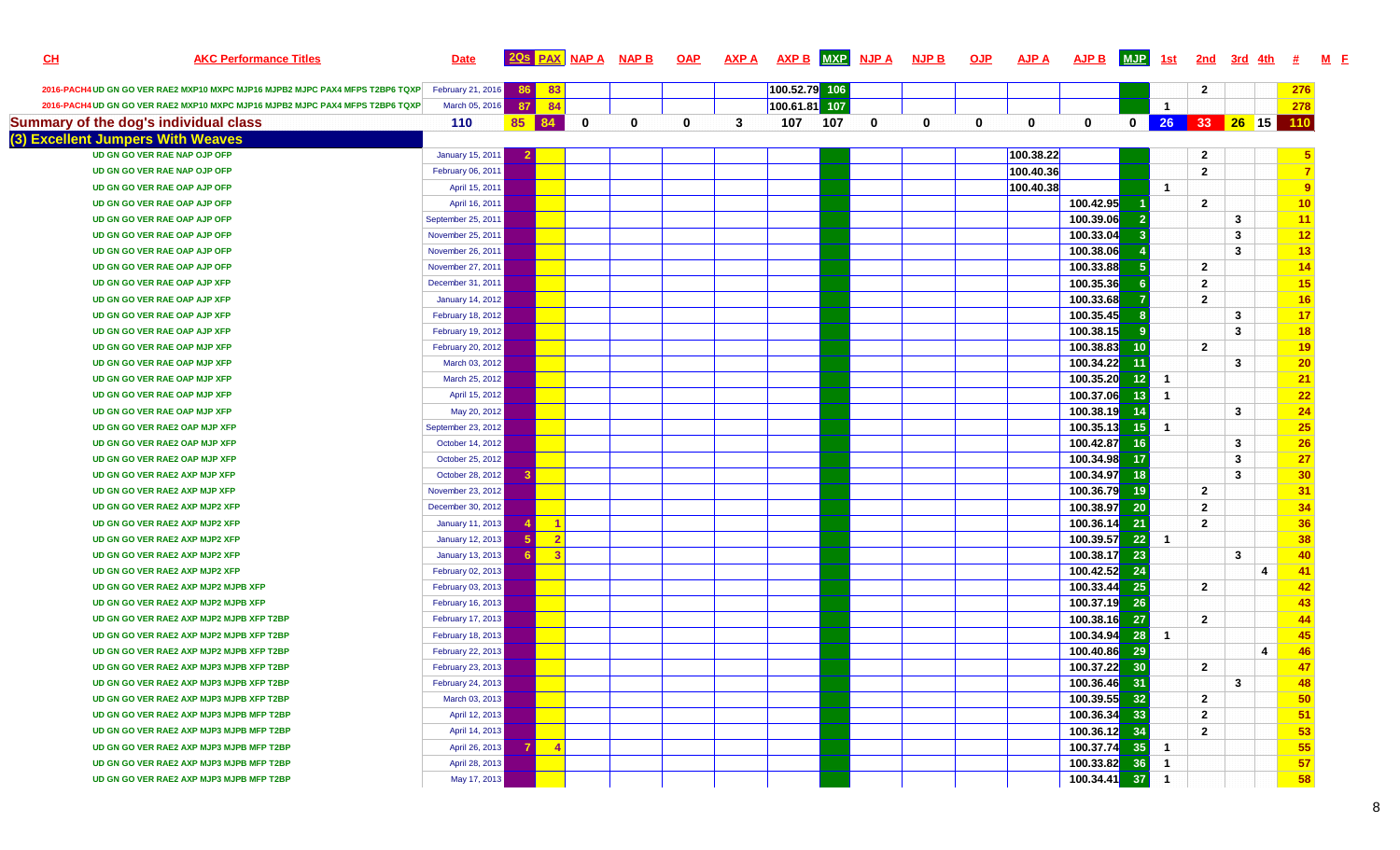# <u>H</u> home and a set of the set of the same are a set of the set of the set of the set of the set of the set of the set of the set of the set of the set of the set of the set of the set of the set of the set of the set of th

**UD GN GO VER RAE2 AXP MJP3 MJPB MFP T2BPUD GN GO VER RAE2 AXP MJP3 MJPB MFP T2BPUD GN GO VER RAE2 AXP MJP4 MJPB MFP T2BPUD GN GO VER RAE2 MXP MJP4 MJPB MFP T2BPUD GN GO VER RAE2 MXP MJP4 MJPB MFP T2BPUD GN GO VER RAE2 MXP MJP4 MJPB MFP T2BPUD GN GO VER RAE2 MXP MJP4 MJPB MFP T2BPUD GN GO VER RAE2 MXP MJP4 MJPB MFP T2BPUD GN GO VER RAE2 MXP MJP4 MJPB MFP T2BPUD GN GO VER RAE2 MXP MJP4 MJPB MFP T2BPUD GN GO VER RAE2 MXP MJP4 MJPB MFP T2BPUD GN GO VER RAE2 MXP MJP4 MJPB MFP T2BPUD GN GO VER RAE2 MXP MJP5 MJPS MFP T2BP2UD GN GO VER RAE2 MXP MJP5 MJPS MFP T2BP2UD GN GO VER RAE2 MXP MJP5 MJPS MFP T2BP2UD GN GO VER RAE2 MXP MJP5 MJPS MFP T2BP2UD GN GO VER RAE2 MXP MJP5 MJPS MFP T2BP2UD GN GO VER RAE2 MXP2 MJP5 MJPS MFP T2BP2UD GN GO VER RAE2 MXP2 MJP5 MJPS MFP T2BP2UD GN GO VER RAE2 MXP2 MJP5 MJPS MFP T2BP2UD GN GO VER RAE2 MXP2 MJP5 MJPS MFP T2BP2UD GN GO VER RAE2 MXP2 MJP5 MJPS MFP T2BP2UD GN GO VER RAE2 MXP2 MJP6 MJPS MFP T2BP2UD GN GO VER RAE2 MXP2 MXPB MJP6 MJPS MFP T2BP2UD GN GO VER RAE2 MXP2 MXPB MJP6 MJPS MFP T2BP2UD GN GO VER RAE2 MXP2 MXPB MJP6 MJPS MFP T2BP2**

**2013-PACHUD GN GO VER RAE2 MXP2 MXPB MJP6 MJPS PAX MFP T2BP22013-PACHUD GN GO VER RAE2 MXP2 MXPB MJP6 MJPS PAX MFP T2BP22013-PACHUD GN GO VER RAE2 MXP2 MXPB MJP6 MJPS PAX MFP T2BP22013-PACHUD GN GO VER RAE2 MXP2 MXPB MJP6 MJPS PAX MFP T2BP22013-PACHUD GN GO VER RAE2 MXP2 MXPB MJP6 MJPS PAX MFP T2BP32013-PACHUD GN GO VER RAE2 MXP2 MXPB MJP6 MJPS PAX MFP T2BP32013-PACHUD GN GO VER RAE2 MXP3 MXPB MJP7 MJPS PAX MFP T2BP32013-PACHUD GN GO VER RAE2 MXP3 MXPB MJP7 MJPS PAX MFP T2BP32013-PACHUD GN GO VER RAE2 MXP3 MXPB MJP7 MJPS PAX MFP T2BP32013-PACHUD GN GO VER RAE2 MXP3 MXPB MJP7 MJPS PAX MFP T2BP32013-PACHUD GN GO VER RAE2 MXP3 MXPB MJP7 MJPS PAX MFP T2BP32013-PACHUD GN GO VER RAE2 MXP3 MXPB MJP7 MJPG PAX MFP T2BP32013-PACHUD GN GO VER RAE2 MXP3 MXPB MJP7 MJPG PAX MFP T2BP32013-PACHUD GN GO VER RAE2 MXP3 MXPB MJP7 MJPG PAX MFP T2BP32013-PACHUD GN GO VER RAE2 MXP3 MXPB MJP7 MJPG PAX MFP T2BP32013-PACHUD GN GO VER RAE2 MXP3 MXPB MJP7 MJPG PAX MFP T2BP32013-PACHUD GN GO VER RAE2 MXP3 MXPB MJP8 MJPG PAX MFP T2BP32013-PACHUD GN GO VER RAE2 MXP4 MXPB MJP8 MJPG PAX MFP T2BP3**

|                  | May 18, 2013            |    |                |  |  |  |  | 100.36.66 | 38  |                      | $\overline{2}$ |              |                         | 59         |
|------------------|-------------------------|----|----------------|--|--|--|--|-----------|-----|----------------------|----------------|--------------|-------------------------|------------|
|                  | July 13, 2013           |    |                |  |  |  |  | 100.39.29 | 39  | $\blacktriangleleft$ |                |              |                         | 60         |
|                  | July 14, 2013           | 8. | 5              |  |  |  |  | 100.33.19 | 40  |                      | $\overline{2}$ |              |                         | 62         |
| P)               | July 20, 2013           | 9  | 6              |  |  |  |  | 100.46.76 | -41 | $\mathbf{1}$         |                |              |                         | 64         |
|                  | July 21, 2013           |    |                |  |  |  |  | 100.37.96 | 42  | $\overline{1}$       |                |              |                         | 65         |
| ١P               | July 22, 2013           | 10 | $\overline{7}$ |  |  |  |  | 100.34.85 | 43  | $\mathbf{1}$         |                |              |                         | 66         |
| P)               | August 03, 2013         |    |                |  |  |  |  | 100.30.27 | 44  |                      |                | 3            |                         | 67         |
| ۱P               | August 04, 2013         |    |                |  |  |  |  | 100.37.00 | 45  |                      | $\overline{2}$ |              |                         | 68         |
| ۱P               | August 30, 2013         | 11 | 8              |  |  |  |  | 100.34.99 | 46  | $\mathbf{1}$         |                |              |                         | 70         |
| P)               | August 31, 2013         |    |                |  |  |  |  | 100.37.88 | 47  | $\overline{1}$       |                |              |                         | 71         |
| P)               | September 01, 2013      | 12 | $\overline{9}$ |  |  |  |  | 100.32.87 | 48  | $\overline{1}$       |                |              |                         | 73         |
| ۱P               | September 02, 2013      | 13 | 10             |  |  |  |  | 100.45.66 | 49  | $\mathbf{1}$         |                |              |                         | 75         |
| P <sub>2</sub>   | September 20, 2013      | 14 | 11             |  |  |  |  | 100.33.59 | 50  | $\overline{1}$       |                |              |                         | 77         |
| P2               | September 21, 2013      | 15 | 12             |  |  |  |  | 100.33.18 | 51  |                      | $\overline{2}$ |              |                         | 79         |
| P2               | September 28, 2013      |    |                |  |  |  |  | 100.39.96 | 52  | $\mathbf{1}$         |                |              |                         | 80         |
| P2               | October 11, 2013        | 16 | 13             |  |  |  |  | 100.39.48 | 53  |                      |                | 3            |                         | 83         |
| P <sub>2</sub>   | October 12, 2013        |    |                |  |  |  |  | 100.43.05 | 54  |                      |                | 3            |                         | 84         |
| BP2              | October 24, 2013        |    |                |  |  |  |  | 100.35.36 | 55  |                      |                |              | 4                       | 86         |
| BP <sub>2</sub>  | October 25, 2013        | 17 | 14             |  |  |  |  | 100.37.93 | 56  |                      |                |              | 4                       | 88         |
| BP <sub>2</sub>  | October 26, 2013        | 18 | 15             |  |  |  |  | 100.40.73 | 57  |                      | $\overline{2}$ |              |                         | 90         |
| BP2              | October 27, 2013        |    |                |  |  |  |  | 100.40.84 | 58  |                      |                |              |                         | 91         |
| BP <sub>2</sub>  | November 08, 2013       | 19 | 16             |  |  |  |  | 100.41.99 | 59  | $\mathbf{1}$         |                |              |                         | 93         |
| BP2              | November 09, 2013       | 20 | 17             |  |  |  |  | 100.32.49 | 60  |                      | $\overline{2}$ |              |                         | 95         |
| <b>IFP T2BP2</b> | November 10, 2013       | 21 | 18             |  |  |  |  | 100.32.64 | 61  | -1                   |                |              |                         | 97         |
| <b>IFP T2BP2</b> | November 23, 2013       | 22 | 19             |  |  |  |  | 100.32.38 | 62  |                      |                | $\mathbf{3}$ |                         | 99         |
| <b>IFP T2BP2</b> | November 24, 2013       |    |                |  |  |  |  | 100.36.44 | 63  |                      |                |              | $\overline{\mathbf{4}}$ | 100        |
| AX MFP T2BP2     | November 25, 2013       | 23 | 20             |  |  |  |  | 100.41.63 | 64  | $\overline{1}$       |                |              |                         | 102        |
| AX MFP T2BP2     | November 29, 2013       | 24 | 21             |  |  |  |  | 100.31.33 | 65  | $\mathbf{1}$         |                |              |                         | 104        |
| AX MFP T2BP2     | November 30, 2013       |    |                |  |  |  |  | 100.35.56 | 66  |                      | $\overline{2}$ |              |                         | 105        |
| AX MFP T2BP2     | December 01, 2013       | 25 | 22             |  |  |  |  | 100.37.97 | 67  |                      |                | 3            |                         | 107        |
| AX MFP T2BP3     | December 27, 2013       |    |                |  |  |  |  | 100.38.70 | 68  | $\mathbf{1}$         |                |              |                         | 108        |
| AX MFP T2BP3     | December 28, 2013       |    |                |  |  |  |  | 100.38.74 | 69  | $\overline{1}$       |                |              |                         | 109        |
| AX MFP T2BP3     | December 29, 2013       | 26 | 23             |  |  |  |  | 100.40.76 | 70  | $\overline{1}$       |                |              |                         | 111        |
| AX MFP T2BP3     | December 30, 2013       | 27 | 24             |  |  |  |  | 100.36.42 | 71  | $\mathbf{1}$         |                |              |                         | 113        |
| AX MFP T2BP3     | <b>January 10, 2014</b> |    |                |  |  |  |  | 100.39.65 | 72  | $\overline{1}$       |                |              |                         | 114        |
| AX MFP T2BP3     | <b>January 11, 2014</b> |    |                |  |  |  |  | 100.34.30 | 73  |                      | $\overline{2}$ |              |                         | 115        |
| AX MFP T2BP3     | January 12, 2014        | 28 | 25             |  |  |  |  | 100.35.89 | 74  |                      | $\overline{2}$ |              |                         | 117        |
| AX MFP T2BP3     | <b>January 24, 2014</b> | 29 | 26             |  |  |  |  | 100.42.01 | 75  |                      | $\overline{2}$ |              |                         | 119        |
| AX MFP T2BP3     | January 25, 2014        | 30 | 27             |  |  |  |  | 100.35.77 | 76  |                      |                | 3            |                         | 121        |
| AX MFP T2BP3     | February 08, 2014       |    |                |  |  |  |  | 100.38.65 | 77  |                      | $\overline{2}$ |              |                         | 124        |
| AX MFP T2BP3     | February 09, 2014       | 31 | 28             |  |  |  |  | 100.35.82 | 78  | $\mathbf{1}$         |                |              |                         | <b>126</b> |
| AX MFP T2BP3     | February 15, 2014       | 32 | 29             |  |  |  |  | 100.36.07 | 79  | $\mathbf{1}$         |                |              |                         | <b>128</b> |
| AX MFP T2BP3     | February 16, 2014       | 33 | 30             |  |  |  |  | 100.35.46 | 80  |                      | $\overline{2}$ |              |                         | 130        |
| AX MFP T2BP3     | February 17, 2014       | 34 | 31             |  |  |  |  | 100.36.38 | 81  |                      | $\overline{2}$ |              |                         | 132        |
|                  |                         |    |                |  |  |  |  |           |     |                      |                |              |                         |            |

**CH**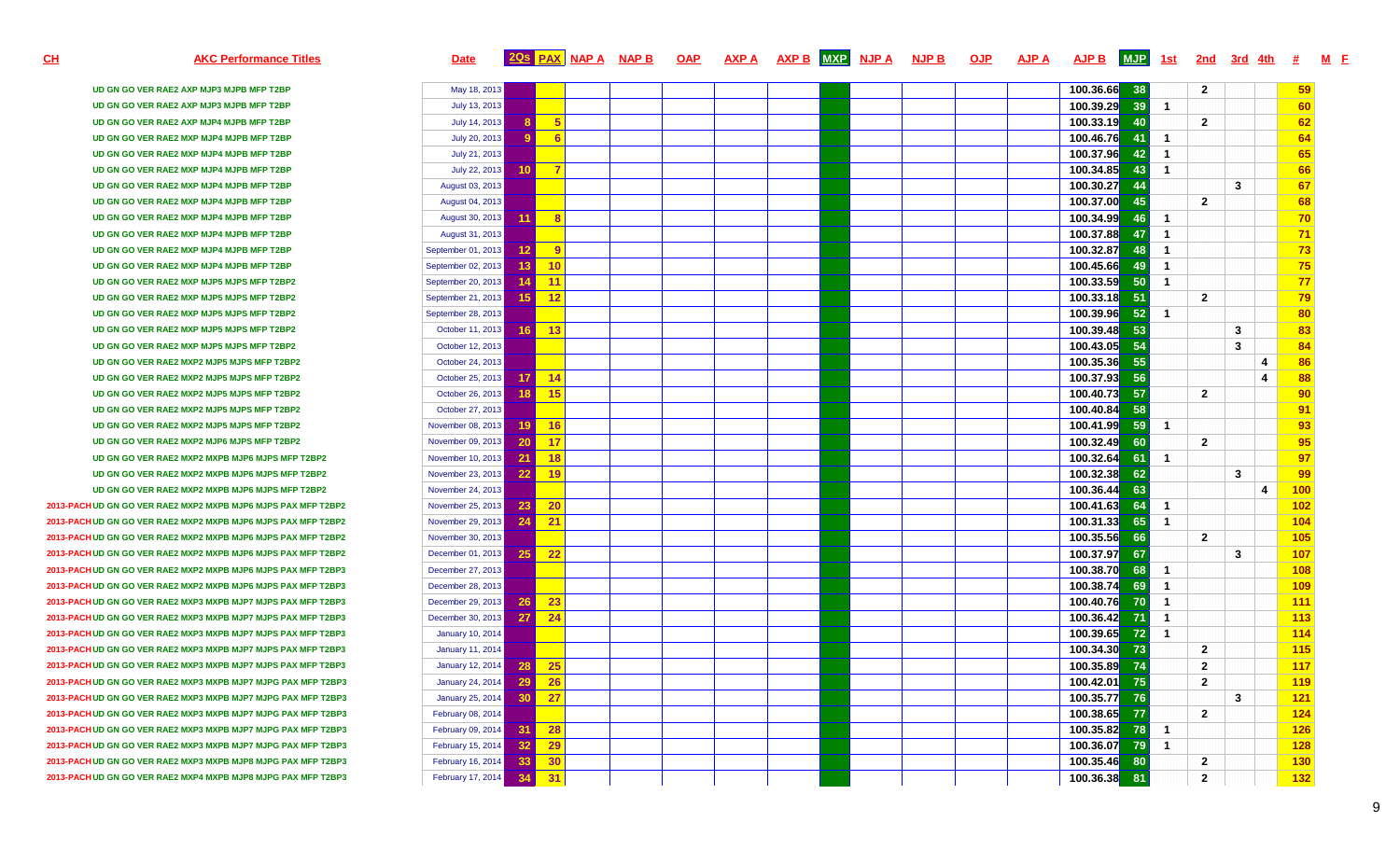**CH**

## AKC Performance Titles **Example 2018 AVALUATE AVALUATE STATE AVALUATE AVALUATE AVALUATE AVALUATE AVALUATE AVALU**  $\overline{A}$ **JPB**  $\overline{M}$ **JP**  $\overline{1}$  3t  $\overline{2}$  2nd  $\overline{3}$ rd  $\overline{4}$ th  $\overline{4}$   $\overline{M}$  F

| 2013-PACH UD GN GO VER RAE2 MXP4 MXPB MJP8 MJPG PAX MFP T2BP3                | February 28, 2014  |                 |       |  |  |  | 100.36.88 | 82  |                         |                |   | 133        |
|------------------------------------------------------------------------------|--------------------|-----------------|-------|--|--|--|-----------|-----|-------------------------|----------------|---|------------|
| 2013-PACH UD GN GO VER RAE2 MXP4 MXPB MJP8 MJPG PAX MFP T2BP3                | March 01, 2014     | 35              | 32    |  |  |  | 100.35.43 | 83  | $\blacksquare$          |                |   | 135        |
| 2013-PACH UD GN GO VER RAE2 MXP4 MXPB MJP8 MJPG PAX MFP T2BP3                | March 02, 2014     | 36              | 33    |  |  |  | 100.38.75 | 84  | $\overline{1}$          |                |   | 137        |
| 2013-PACH UD GN GO VER RAE2 MXP4 MXPB MJP8 MJPG PAX MFP T2BP3                | March 14, 2014     | 37 <sup>1</sup> | 34    |  |  |  | 100.32.73 | 85  | $\overline{1}$          |                |   | 139        |
| 2013-PACH UD GN GO VER RAE2 MXP4 MXPB MJP8 MJPG PAX MFP T2BP3                | March 16, 2014     | 38 <sup>1</sup> | 35    |  |  |  | 100.35.04 | 86  | $\overline{1}$          |                |   | 141        |
| 2013-PACH UD GN GO VER RAE2 MXP4 MXPB MJP8 MJPG PAX MFP T2BP4                | April 13, 2014     | 39              | 36    |  |  |  | 100.32.35 | 87  | $\overline{1}$          |                |   | <b>144</b> |
| 2013-PACH UD GN GO VER RAE2 MXP4 MXPB MJP8 MJPG PAX MFP T2BP4                | April 25, 2014     |                 |       |  |  |  | 100.33.00 | 88  |                         | 3              |   | 145        |
| 2013-PACH UD GN GO VER RAE2 MXP4 MXPB MJP8 MJPG PAX MFP T2BP4                | April 27, 2014     | 40 <sup>1</sup> | 37    |  |  |  | 100.36.26 | 89  |                         | $\overline{2}$ |   | 148        |
| 2013-PACH UD GN GO VER RAE2 MXP4 MXPB MJP9 MJPG PAX MFP T2BP4                | May 16, 2014       | 41              | 38    |  |  |  | 100.39.86 | 90  | $\overline{1}$          |                |   | 150        |
| 2013-PACH UD GN GO VER RAE2 MXP5 MXPS MJP9 MJPG PAX MFP T2BP4                | May 17, 2014       | 42 <sub>1</sub> | 39    |  |  |  | 100.43.31 | 91  | $\overline{1}$          |                |   | 152        |
| 2014-PACH2 UD GN GO VER RAE2 MXP5 MXPS MJP9 MJPG PAX2 MFP T2BP4              | May 24, 2014       | 43              | 40    |  |  |  | 100.35.96 | 92  | $\overline{1}$          |                |   | 155        |
| 2014-PACH2 UD GN GO VER RAE2 MXP5 MXPS MJP9 MJPG PAX2 MFP T2BP4              | May 26, 2014       |                 |       |  |  |  | 100.44.76 | 93  | $\overline{1}$          |                |   | 157        |
| 2014-PACH2 UD GN GO VER RAE2 MXP5 MXPS MJP9 MJPG PAX2 MFP T2BP4              | July 20, 2014      | 44              | $-41$ |  |  |  | 100.34.12 | 94  |                         | $\mathbf{2}$   |   | <b>160</b> |
| 2014-PACH2 UD GN GO VER RAE2 MXP5 MXPS MJP9 MJPG PAX2 MFP T2BP4              | July 21, 2014      | 45              | 42    |  |  |  | 100.45.51 | 95  |                         | 3              |   | 162        |
| 2014-PACH2 UD GN GO VER RAE2 MXP5 MXPS MJP9 MJPG PAX2 MFP T2BP4              | August 29, 2014    | 46              | 43    |  |  |  | 100.30.16 | 96  |                         | $\overline{2}$ |   | <b>164</b> |
| 2014-PACH2 UD GN GO VER RAE2 MXP5 MXPS MJP9 MJPG PAX2 MFP T2BP5              | August 31, 2014    |                 |       |  |  |  | 100.29.54 | 97  | $\overline{1}$          |                |   | 166        |
| 2014-PACH2 UD GN GO VER RAE2 MXP5 MXPS MJP9 MJPG PAX2 MFP T2BP5              | September 01, 2014 | 47              | -44   |  |  |  | 100.31.20 | 98  | $\overline{1}$          |                |   | 168        |
| 2014-PACH2 UD GN GO VER RAE2 MXP6 MXPS MJP9 MJPG PAX2 MFP T2BP5              | September 13, 2014 | 48              | 45    |  |  |  | 100.38.90 | 99  | $\overline{1}$          |                |   | 170        |
| 2014-PACH2 UD GN GO VER RAE2 MXP6 MXPS MJP10 MJPC PAX2 MFP T2BP5             | September 14, 2014 |                 |       |  |  |  | 100.33.89 | 100 |                         | 3              |   | 171        |
| 2014-PACH2 UD GN GO VER RAE2 MXP6 MXPS MJP10 MJPC PAX2 MFP T2BP5             | September 27, 2014 | 49              | 46    |  |  |  | 100.34.92 | 101 | $\overline{1}$          |                |   | 173        |
| 2014-PACH2 UD GN GO VER RAE2 MXP6 MXPS MJP10 MJPC PAX2 MFP T2BP5             | September 28, 2014 | 50 <sub>1</sub> | 47    |  |  |  | 100.29.98 | 102 | $\overline{1}$          |                |   | 175        |
| 2014-PACH2 UD GN GO VER RAE2 MXP6 MXPS MJP10 MJPC PAX2 MFP T2BP5             | October 10, 2014   |                 |       |  |  |  | 100.35.60 | 103 | $\overline{\mathbf{1}}$ |                |   | 176        |
| 2014-PACH2 UD GN GO VER RAE2 MXP6 MXPS MJP10 MJPC PAX2 MFP T2BP5             | October 11, 2014   | 51              | 48    |  |  |  | 100.32.09 | 104 | $\overline{1}$          |                |   | 178        |
| 2014-PACH2 UD GN GO VER RAE2 MXP6 MXPS MJP10 MJPC PAX2 MFP T2BP5             | October 12, 2014   |                 |       |  |  |  | 100.31.83 | 105 | $\overline{1}$          |                |   | 179        |
| 2014-PACH2 UD GN GO VER RAE2 MXP6 MXPS MJP10 MJPC PAX2 MFP T2BP5             | October 23, 2014   |                 |       |  |  |  | 100.33.02 | 106 | $\mathbf{1}$            |                |   | 180        |
| 2014-PACH2 UD GN GO VER RAE2 MXP6 MXPS MJP10 MJPC PAX2 MFP T2BP5             | October 24, 2014   |                 |       |  |  |  | 100.38.83 | 107 |                         |                |   | 181        |
| 2014-PACH2 UD GN GO VER RAE2 MXP6 MXPS MJP10 MJPC PAX2 MFP T2BP5             | October 25, 2014   | 52              | 49    |  |  |  | 100.35.19 | 108 | $\overline{1}$          |                |   | 182        |
| 2014-PACH2 UD GN GO VER RAE2 MXP6 MXPS MJP10 MJPC PAX2 MFP T2BP5             | October 26, 2014   | 53              | -50   |  |  |  | 100.35.61 | 109 |                         | $\mathbf{2}$   |   | 184        |
| 2014-PACH2 UD GN GO VER RAE2 MXP6 MXPS MJP11 MJPC PAX2 MFP T2BP5 TQXP        | November 07, 2014  | 54              | $-51$ |  |  |  | 100.33.33 | 110 | $\mathbf{1}$            |                |   | 186        |
| 2014-PACH2 UD GN GO VER RAE2 MXP6 MXPS MJP11 MJPC PAX2 MFP T2BP5 TQXP        | November 08, 2014  | 55              | 52    |  |  |  | 100.30.32 | 111 |                         | $\mathbf{2}$   |   | 188        |
| 2014-PACH2 UD GN GO VER RAE2 MXP6 MXPS MJP11 MJPC PAX2 MFP T2BP5 TQXP        | November 09, 2014  |                 |       |  |  |  | 100.36.43 | 112 |                         | $\mathbf{2}$   |   | <b>189</b> |
| 2014-PACH2 UD GN GO VER RAE2 MXP6 MXPS MJP11 MJPC PAX2 MFPB T2BP5 TQXP       | November 23, 2014  | 56              | 53    |  |  |  | 100.35.52 | 113 |                         | $\overline{2}$ |   | 191        |
| 2014-PACH2 UD GN GO VER RAE2 MXP6 MXPS MJP11 MJPC PAX2 MFPB T2BP5 TQXP       | November 24, 2014  | 57              | 54    |  |  |  | 100.30.58 | 114 |                         | 3              |   | 193        |
| 2014-PACH2 UD GN GO VER RAE2 MXP7 MXPS MJP11 MJPC PAX2 MFPB T2BP5 TQXP       | November 29, 2014  | 58              | 55    |  |  |  | 100.41.68 | 115 | $\overline{1}$          |                |   | 195        |
| 2014-PACH2 UD GN GO VER RAE2 MXP7 MXPS MJP11 MJPC PAX2 MFPB T2BP5 TQXP       | November 30, 2014  |                 |       |  |  |  | 100.38.52 | 116 |                         | $\mathbf{3}$   |   | 196        |
| 2014-PACH2 UD GN GO VER RAE2 MXP7 MXPS MJP11 MJPC PAX2 MFPB T2BP5 TQXP       | December 27, 2014  | 59 <sub>1</sub> | 56    |  |  |  | 100.36.32 |     |                         | $\mathbf{3}$   |   | 198        |
| 2014-PACH2 UD GN GO VER RAE2 MXP7 MXPS MJP11 MJPC PAX2 MFPB T2BP5 TQXP       | December 28, 2014  |                 |       |  |  |  | 100.39.99 | 118 |                         | $\mathbf{3}$   |   | 199        |
| 2014-PACH2 UD GN GO VER RAE2 MXP7 MXPS MJP11 MJPC PAX2 MFPB T2BP5 TQXP       | December 29, 2014  | 60 L            | -57   |  |  |  | 100.40.17 | 119 |                         |                | 4 | <b>201</b> |
| 2014-PACH2UD GN GO VER RAE2 MXP7 MXPS MJP12 MJPC PAX2 MFPB T2BP5 TQXP        | December 30, 2014  | 61              | 58    |  |  |  | 100.39.80 | 120 |                         | $\overline{2}$ |   | <b>203</b> |
| 2014-PACH2 UD GN GO VER RAE2 MXP7 MXPS MJP12 MJPC PAX2 MFPB T2BP5 TQXP       | January 09, 2015   |                 |       |  |  |  | 100.32.44 | 121 |                         | $\overline{2}$ |   | 204        |
| 2014-PACH2 UD GN GO VER RAE2 MXP7 MXPG MJP12 MJPC PAX2 MFPB T2BP5 TQXP       | January 11, 2015   | 62              | -59   |  |  |  | 100.34.07 | 122 | -1                      |                |   | 207        |
| 2015-PACH3 UD GN GO VER RAE2 MXP7 MXPG MJP12 MJPC PAX3 MFPB T2BP5 TQXP       | February 07, 2015  | 63              | 60    |  |  |  | 100.40.67 | 123 | $\mathbf{1}$            |                |   | 210        |
| 2015-PACH3 UD GN GO VER RAE2 MXP7 MXPG MJP12 MJPC PAX3 MFPB T2BP5 TQXP       | February 08, 2015  | 64              | -61   |  |  |  | 100.33.01 | 124 | $\overline{1}$          |                |   | 212        |
| 2015-PACH3 UD GN GO VER RAE2 MXP7 MXPG MJP12 MJPB2 MJPC PAX3 MFPB T2BP5 TQXP | February 15, 2015  |                 |       |  |  |  | 100.34.68 | 125 |                         | 3              |   | 213        |
|                                                                              |                    |                 |       |  |  |  |           |     |                         |                |   |            |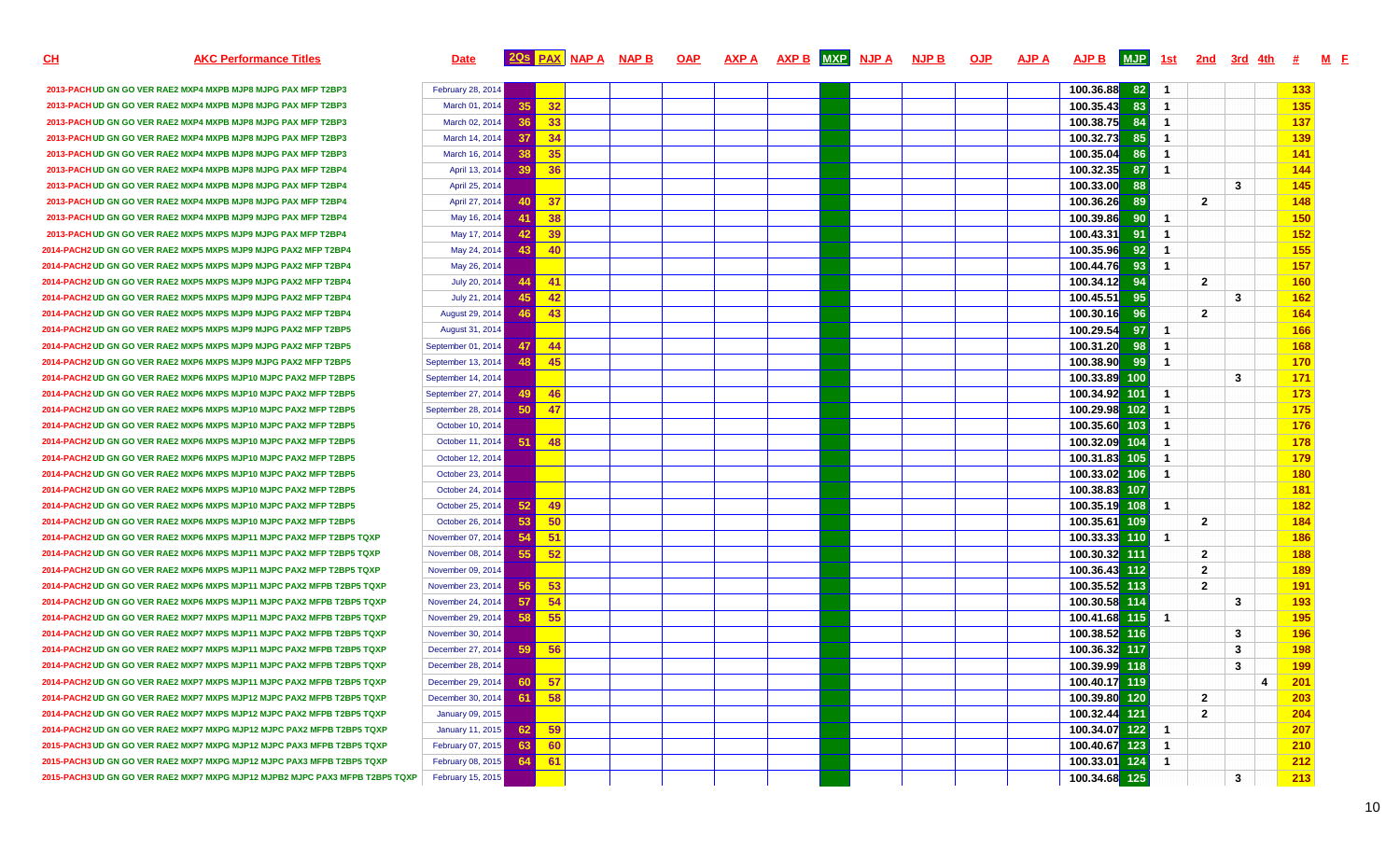| <u>СН</u> | <b>AKC Performance Titles</b>                                                                     | <b>Date</b>       |                 |       | <u>205 PAX NAPA NAPB</u> | <b>OAP</b> | AXP A | <b>AXP B MXP</b> | <u>NJP A</u> | <b>NJP B</b> | <b>OJP</b> | AJP A | <b>AJP B</b>  | <b>MJP</b> | <u>1st</u>           | <u>2nd</u>     | <u>3rd 4th</u> |    | M F<br><b>#</b> |
|-----------|---------------------------------------------------------------------------------------------------|-------------------|-----------------|-------|--------------------------|------------|-------|------------------|--------------|--------------|------------|-------|---------------|------------|----------------------|----------------|----------------|----|-----------------|
|           |                                                                                                   |                   |                 |       |                          |            |       |                  |              |              |            |       |               |            |                      |                |                |    |                 |
|           | 2015-PACH3 UD GN GO VER RAE2 MXP7 MXPG MJP12 MJPB2 MJPC PAX3 MFPB T2BP5 TQXP                      | February 16, 2015 |                 |       |                          |            |       |                  |              |              |            |       | 100.37.67     | 126        |                      |                | 3              |    | 214             |
|           | 2015-PACH3 UD GN GO VER RAE2 MXP7 MXPG MJP12 MJPB2 MJPC PAX3 MFPB T2BP5 TQXP                      | February 27, 2015 |                 |       |                          |            |       |                  |              |              |            |       | 100.31.02     | 127        | $\mathbf 1$          |                |                |    | 215             |
|           | 2015-PACH3 UD GN GO VER RAE2 MXP7 MXPG MJP12 MJPB2 MJPC PAX3 MFPB T2BP5 TQXP                      | February 28, 2015 | 65              | -62   |                          |            |       |                  |              |              |            |       | 100.33.44     | 128        |                      | $\mathbf{2}$   |                |    | 217             |
|           | 2015-PACH3 UD GN GO VER RAE2 MXP7 MXPG MJP12 MJPB2 MJPC PAX3 MFPB T2BP5 TQXP                      | March 01, 2015    |                 |       |                          |            |       |                  |              |              |            |       | 100.31.17     | 129        | -1                   |                |                |    | 218             |
|           | 2015-PACH3 UD GN GO VER RAE2 MXP8 MXPG MJP13 MJPB2 MJPC PAX3 MFPB T2BP5 TQXP                      | March 06, 2015    | 66              | 63    |                          |            |       |                  |              |              |            |       | 100.35.23     | 130        | -1                   |                |                |    | 220             |
|           | 2015-PACH3 UD GN GO VER RAE2 MXP8 MXPG MJP13 MJPB2 MJPC PAX3 MFPB T2BP5 TQXP                      | March 07, 2015    | 67              | 64    |                          |            |       |                  |              |              |            |       | 100.41.34     | 131        |                      | $\mathbf{2}$   |                |    | 222             |
|           | 2015-PACH3 UD GN GO VER RAE2 MXP8 MXPG MJP13 MJPB2 MJPC PAX3 MFPB T2BP5 TQXP                      | March 08, 2015    |                 |       |                          |            |       |                  |              |              |            |       | 100.35.37     | 132        |                      | $\mathbf{2}$   |                |    | 223             |
|           | 2015-PACH3 UD GN GO VER RAE2 MXP8 MXPG MJP13 MJPB2 MJPC PAX3 MFPB T2BP5 TQXP                      | March 20, 2015    |                 |       |                          |            |       |                  |              |              |            |       | 100.30.20     | 133        | -1                   |                |                |    | 224             |
|           | 2015-PACH3 UD GN GO VER RAE2 MXP8 MXPG MJP13 MJPB2 MJPC PAX3 MFPB T2BP5 TQXP                      | April 18, 2015    |                 |       |                          |            |       |                  |              |              |            |       | 100.34.89     | 134        | -1                   |                |                |    | 227             |
|           | 2015-PACH3 UD GN GO VER RAE2 MXP8 MXPG MJP13 MJPB2 MJPC PAX3 MFPB T2BP5 TQXP                      | April 19, 2015    |                 |       |                          |            |       |                  |              |              |            |       | 100.35.68     | 135        |                      |                | 3              |    | 228             |
|           | 2015-PACH3 UD GN GO VER RAE2 MXP8 MXPG MJP13 MJPB2 MJPC PAX3 MFPB T2BP5 TQXP                      | April 24, 2015    | 68.             | 65    |                          |            |       |                  |              |              |            |       | 100.35.92     | 136        | -1                   |                |                |    | 230             |
|           | 2015-PACH3 UD GN GO VER RAE2 MXP8 MXPG MJP13 MJPB2 MJPC PAX3 MFPB T2BP5 TQXP                      | April 26, 2015    |                 |       |                          |            |       |                  |              |              |            |       | 100.35.05     | 137        | $\mathbf{1}$         |                |                |    | 231             |
|           | 2015-PACH3 UD GN GO VER RAE2 MXP8 MXPG MJP13 MJPB2 MJPC PAX3 MFPB T2BP5 TQXP                      | May 15, 2015      |                 |       |                          |            |       |                  |              |              |            |       | 100.45.17     | 138        |                      |                | $\mathbf{3}$   |    | 232             |
|           | 2015-PACH3 UD GN GO VER RAE2 MXP8 MXPG MJP13 MJPB2 MJPC PAX3 MFPB T2BP5 TQXP                      | May 16, 2015      | <b>69</b>       | 66    |                          |            |       |                  |              |              |            |       | 100.40.02     | 139        |                      | $\mathbf{2}$   |                |    | 234             |
|           | 2015-PACH3 UD GN GO VER RAE2 MXP8 MXPG MJP14 MJPB2 MJPC PAX3 MFPB T2BP5 TQXP                      | May 17, 2015      | <b>70</b>       | 67    |                          |            |       |                  |              |              |            |       | 100.33.73     | 140        |                      | $\mathbf{2}$   |                |    | 226             |
|           | 2015-PACH3 UD GN GO VER RAE2 MXP8 MXPG MJP14 MJPB2 MJPC PAX3 MFPB T2BP5 TQXP                      | June 10, 2015     |                 |       |                          |            |       |                  |              |              |            |       | 100.28.37     | 141        | -1.                  |                |                |    | 237             |
|           | 2015-PACH3 UD GN GO VER RAE2 MXP8 MXPG MJP14 MJPB2 MJPC PAX3 MFPB T2BP5 TQXP   September 12, 2015 |                   |                 |       |                          |            |       |                  |              |              |            |       | 100.31.13     | 142        | $\mathbf{1}$         |                |                |    | 238             |
|           | 2015-PACH3 UD GN GO VER RAE2 MXP8 MXPG MJP14 MJPB2 MJPC PAX3 MFPB T2BP5 TQXP September 13, 2015   |                   |                 |       |                          |            |       |                  |              |              |            |       | 100.34.75     | 143        |                      | $\mathbf{2}$   |                |    | 239             |
|           | 2015-PACH3 UD GN GO VER RAE2 MXP8 MXPG MJP14 MJPB2 MJPC PAX3 MFPB T2BP5 TQXP                      | October 10, 2015  |                 |       |                          |            |       |                  |              |              |            |       | 100.37.19     | 144        | $\mathbf{1}$         |                |                |    | 240             |
|           | 2015-PACH3 UD GN GO VER RAE2 MXP8 MXPG MJP14 MJPB2 MJPC PAX3 MFPB T2BP5 TQXP                      | October 29, 2015  | <b>71</b>       | 68    |                          |            |       |                  |              |              |            |       | 100.39.35     | 145        | $\mathbf{1}$         |                |                |    | 242             |
|           | 2015-PACH3 UD GN GO VER RAE2 MXP8 MXPG MJP14 MJPB2 MJPC PAX3 MFPS T2BP5 TQXP                      | October 30, 2015  | 72              | 69    |                          |            |       |                  |              |              |            |       | 100.44.33     | 146        |                      | $\overline{2}$ |                |    | 244             |
|           | 2015-PACH3 UD GN GO VER RAE2 MXP9 MXPG MJP14 MJPB2 MJPC PAX3 MFPS T2BP5 TQXP                      | November 01, 2015 | 73              | $-70$ |                          |            |       |                  |              |              |            |       | 100.41.15     | 147        | $\blacktriangleleft$ |                |                |    | 247             |
|           | 2015-PACH3 UD GN GO VER RAE2 MXP9 MXPG MJP14 MJPB2 MJPC PAX3 MFPS T2BP5 TQXP   November 27, 2015  |                   | 74 I            | $-71$ |                          |            |       |                  |              |              |            |       | 100.40.67     | 148        |                      |                | 3              |    | 249             |
|           | 2015-PACH3 UD GN GO VER RAE2 MXP9 MXPG MJP14 MJPB2 MJPC PAX3 MFPS T2BP5 TQXP                      | November 28, 2015 | 75              | $-72$ |                          |            |       |                  |              |              |            |       | 100.39.36     | 149        |                      |                |                |    | 250             |
|           | 2015-PACH3 UD GN GO VER RAE2 MXP9 MXPG MJP15 MJPB2 MJPC PAX3 MFPS T2BP5 TQXP   November 29, 2015  |                   | -76             | - 73  |                          |            |       |                  |              |              |            |       | 100.42.22     | 150        |                      |                |                |    | 252             |
|           | 2015-PACH3 UD GN GO VER RAE2 MXP9 MXPG MJP15 MJPB2 MJPC PAX3 MFPS T2BP5 TQXP   December 12, 2015  |                   | -77             | $-74$ |                          |            |       |                  |              |              |            |       | 100.34.25     | 151        |                      |                |                | -4 | 254             |
|           | 2015-PACH3 UD GN GO VER RAE2 MXP9 MXPG MJP15 MJPB2 MJPC PAX3 MFPS T2BP5 TQXP                      | December 13, 2015 |                 |       |                          |            |       |                  |              |              |            |       | 100.37.82     | 152        |                      | $\overline{2}$ |                |    | 255             |
|           | 2015-PACH3 UD GN GO VER RAE2 MXP9 MXPG MJP15 MJPB2 MJPC PAX3 MFPS T2BP5 TQXP                      | December 26, 2015 | 78              | - 75  |                          |            |       |                  |              |              |            |       | 100.43.18     | 153        |                      |                | 3              |    | 257             |
|           | 2015-PACH3 UD GN GO VER RAE2 MXP9 MXPG MJP15 MJPB2 MJPC PAX3 MFPS T2BP5 TQXP                      | December 27, 2015 | 79              | 76    |                          |            |       |                  |              |              |            |       | 100.39.44     | 154        |                      |                |                | 4  | 259             |
|           | 2015-PACH3 UD GN GO VER RAE2 MXP9 MXPG MJP15 MJPB2 MJPC PAX3 MFPS T2BP5 TQXP                      | December 28, 2015 | <b>80</b>       | -77   |                          |            |       |                  |              |              |            |       | 100.39.92     | 155        |                      |                |                |    | 261             |
|           | 2015-PACH3 UD GN GO VER RAE2 MXP9 MXPG MJP15 MJPB2 MJPC PAX3 MFPS T2BP5 TQXP                      | December 29, 2015 | -81             | - 78  |                          |            |       |                  |              |              |            |       | 100.36.14     | 156        |                      | $\overline{2}$ |                |    | 263             |
|           | 2015-PACH3 UD GN GO VER RAE2 MXP10 MXPC MJP15 MJPB2 MJPC PAX3 MFPS T2BP6 TQXP                     | January 16, 2016  | 82              | - 79  |                          |            |       |                  |              |              |            |       | 100.37.00 157 |            |                      |                | 3              |    | 266             |
|           | 2016-PACH4 UD GN GO VER RAE2 MXP10 MXPC MJP15 MJPB2 MJPC PAX4 MFPS T2BP6 TQXP                     | January 17, 2016  | 83              | 80    |                          |            |       |                  |              |              |            |       | 100.33.44     | 158        | -1                   |                |                |    | 268             |
|           | 2016-PACH4 UD GN GO VER RAE2 MXP10 MXPC MJP15 MJPB2 MJPC PAX4 MFPS T2BP6 TQXP                     | January 29, 2016  |                 |       |                          |            |       |                  |              |              |            |       | 100.38.90     | 159        | -1                   |                |                |    | 269             |
|           | 2016-PACH4 UD GN GO VER RAE2 MXP10 MXPC MJP16 MJPB2 MJPC PAX4 MFPS T2BP6 TQXP                     | January 31, 2016  | <b>84</b>       | 81    |                          |            |       |                  |              |              |            |       | 100.34.84     | 160        |                      | $\mathbf{2}$   |                |    | 272             |
|           | 2016-PACH4 UD GN GO VER RAE2 MXP10 MXPC MJP16 MJPB2 MJPC PAX4 MFPS T2BP6 TQXP                     | February 19, 2016 |                 |       |                          |            |       |                  |              |              |            |       | 100.38.07     | 161        |                      |                | $\mathbf{3}$   |    | 273             |
|           | 2016-PACH4 UD GN GO VER RAE2 MXP10 MXPC MJP16 MJPB2 MJPC PAX4 MFPS T2BP6 TQXP                     | February 20, 2016 | 85              | 82    |                          |            |       |                  |              |              |            |       | 100.40.03 162 |            |                      |                |                |    | 275             |
|           | 2016-PACH4 UD GN GO VER RAE2 MXP10 MXPC MJP16 MJPB2 MJPC PAX4 MFPS T2BP6 TQXP                     | February 21, 2016 |                 | 83    |                          |            |       |                  |              |              |            |       | 100.36.00 163 |            |                      | $\mathbf{2}$   |                |    | <b>277</b>      |
|           | 2016-PACH4 UD GN GO VER RAE2 MXP10 MXPC MJP16 MJPB2 MJPC PAX4 MFPS T2BP6 TQXP                     | March 05, 2016    | 87 <sup>1</sup> | $-84$ |                          |            |       |                  |              |              |            |       | 100.36.38 164 |            |                      |                |                | -4 | 279             |
|           | 2016-PACH4 UD GN GO VER RAE2 MXP10 MXPC MJP16 MJPB2 MJPC PAX4 MFPS T2BP6 TQXP                     | March 06, 2016    |                 |       |                          |            |       |                  |              |              |            |       | 100.36.33 165 |            |                      |                |                |    | 280             |
|           | 2016-PACH4 UD GN GO VER RAE2 MXP10 MXPC MJP16 MJPB2 MJPC PAX4 MFPS T2BP6 TQXP                     | October 16, 2016  |                 |       |                          |            |       |                  |              |              |            |       | 100.42.79 166 |            | $\mathbf{1}$         |                |                |    | 281             |
|           | 2016-PACH4 UD GN GO VER RAE2 MXP10 MXPC MJP16 MJPB2 MJPC PAX4 MFPS T2BP6 TQXP November 26, 2016   |                   |                 |       |                          |            |       |                  |              |              |            |       | 100.36.04 167 |            |                      | $\mathbf{2}$   |                |    | 282             |
|           | 2016-PACH4 UD GN GO VER RAE2 MXP10 MXPC MJP16 MJPB2 MJPC PAX4 MFPS T2BP6 TQXP November 27, 2016   |                   |                 |       |                          |            |       |                  |              |              |            |       | 100.43.22 168 |            | $\mathbf{1}$         |                |                |    | 283             |
|           | 2016-PACH4 UD GN GO VER RAE2 MXP10 MXPC MJP16 MJPB2 MJPC PAX4 MFPS T2BP6 TQXP December 16, 2016   |                   |                 |       |                          |            |       |                  |              |              |            |       | 100.42.21 169 |            |                      | $\mathbf{2}$   |                |    | 284             |
|           |                                                                                                   |                   |                 |       |                          |            |       |                  |              |              |            |       |               |            |                      |                |                |    |                 |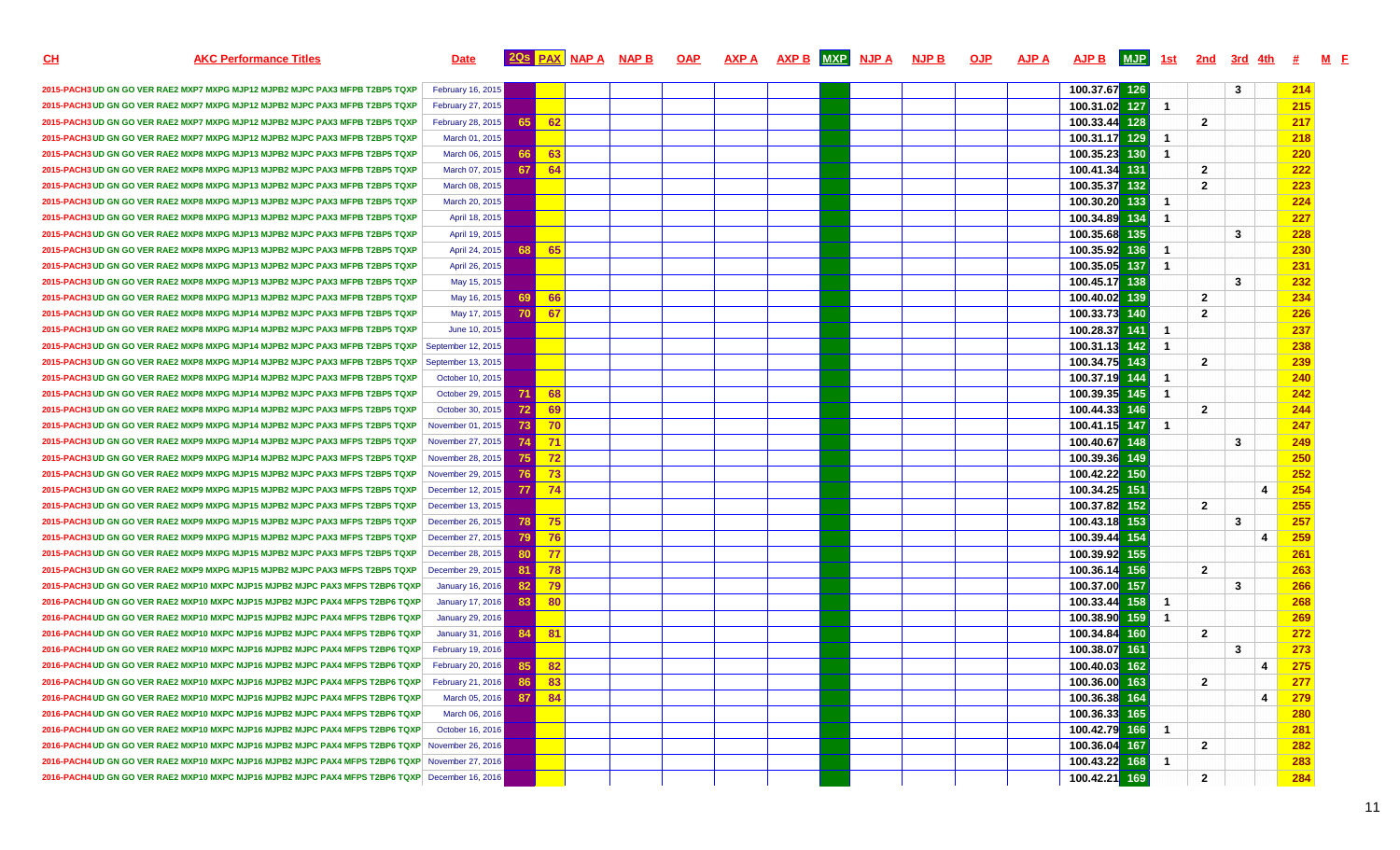| CL            | <b>AKC Performance Titles</b>                                                                   | <b>Date</b>                                  |                |              | 20s PAX NAP A          | <b>NAP B</b> | <b>OAP</b>   | <b>AXP A</b> | <b>AXP B</b>           |              | MXP NJP A    | <b>NJP B</b> | QJP            | <b>AJP A</b> | <b>AJP B</b>  | <b>MJP</b>   | 1st                     | 2 <sub>nd</sub>                                                                                           | 3rd                                                                             |                |                                                       |  |
|---------------|-------------------------------------------------------------------------------------------------|----------------------------------------------|----------------|--------------|------------------------|--------------|--------------|--------------|------------------------|--------------|--------------|--------------|----------------|--------------|---------------|--------------|-------------------------|-----------------------------------------------------------------------------------------------------------|---------------------------------------------------------------------------------|----------------|-------------------------------------------------------|--|
|               | 2016-PACH4 UD GN GO VER RAE2 MXP10 MXPC MJP17 MJPB2 MJPC PAX4 MFPS T2BP6 TQXP December 17, 2016 |                                              |                |              |                        |              |              |              |                        |              |              |              |                |              | 100.41.15     | 170          | $\mathbf{1}$            |                                                                                                           |                                                                                 |                | 285                                                   |  |
|               | 2016-PACH4 UD GN GO VER RAE2 MXP10 MXPC MJP17 MJPB2 MJPC PAX4 MFPS T2BP6 TQXP December 18, 2016 |                                              |                |              |                        |              |              |              |                        |              |              |              |                |              | 100.38.65 171 |              |                         | $\mathbf{2}$                                                                                              |                                                                                 |                | 286                                                   |  |
|               | 2016-PACH4 UD GN GO VER RAE2 MXP10 MXPC MJP17 MJPB2 MJPC PAX4 MFPS T2BP6 TQXP                   | March 23, 2017                               |                |              |                        |              |              |              |                        |              |              |              |                |              | 100.41.35 172 |              |                         | $\mathbf{2}$                                                                                              |                                                                                 |                | 287                                                   |  |
|               | <b>Summary of the dog's individual class</b>                                                    | 175                                          | 86             | 84           | $\mathbf 0$            | 0            | 0            | 0            | $\mathbf 0$            | $\mathbf{0}$ | 0            | 0            | $\mathbf 0$    | 3            | 172           |              |                         | 172 72 53 33 10                                                                                           |                                                                                 |                | 175                                                   |  |
|               | <b>Summary of ALL the dog's classes</b>                                                         | 298                                          | 87             | 84           | $\boldsymbol{\Lambda}$ | $\bf{0}$     | 3            | 3            | 107                    | 107          | 3            | $\mathbf{0}$ | $\overline{3}$ | 3            | 172           | 172 108 89   |                         |                                                                                                           | <b>59 25</b>                                                                    |                | 291 m                                                 |  |
|               | <b>Snowy Pines Tundra</b>                                                                       |                                              |                |              |                        |              |              |              |                        |              |              |              |                |              |               |              |                         |                                                                                                           |                                                                                 |                |                                                       |  |
| (1) Novice    |                                                                                                 |                                              |                |              |                        |              |              |              |                        |              |              |              |                |              |               |              |                         |                                                                                                           |                                                                                 |                |                                                       |  |
|               | <b>CD GN RE</b>                                                                                 | January 02, 201                              |                |              |                        | 100.63.46    |              |              |                        |              |              |              |                |              |               |              |                         | $\mathbf{2}$                                                                                              |                                                                                 |                |                                                       |  |
|               | <b>CD GN RE</b>                                                                                 | <b>January 15, 2011</b>                      |                |              |                        | 100.60.31    |              |              |                        |              |              |              |                |              |               |              |                         | $\mathbf{2}$                                                                                              |                                                                                 |                |                                                       |  |
|               | <b>CD GN RE NAP</b>                                                                             | <b>January 16, 2011</b>                      |                |              |                        | 100.70.51    |              |              |                        |              |              |              |                |              |               |              |                         | $\mathbf{2}$                                                                                              |                                                                                 |                |                                                       |  |
|               | <b>Summary of the dog's individual class</b>                                                    | 3                                            | $\mathbf{0}$   | $\Omega$     | $\mathbf{0}$           | 3            | $\mathbf{0}$ | $\mathbf{0}$ | $\mathbf{0}$           | $\mathbf{0}$ | $\mathbf{0}$ | $\mathbf{0}$ | $\mathbf 0$    | $\mathbf{0}$ | $\mathbf{0}$  | $\mathbf{0}$ | $\bullet$               | 3 <sup>1</sup>                                                                                            | $\begin{array}{ c c c c c }\hline \textbf{0} & \textbf{0} & \hline \end{array}$ |                |                                                       |  |
|               | (1) Novice Jumpers With Weaves                                                                  |                                              |                |              |                        |              |              |              |                        |              |              |              |                |              |               |              |                         |                                                                                                           |                                                                                 |                |                                                       |  |
|               | <b>CD GN RE NAP OAP</b>                                                                         | April 29, 2011                               |                |              |                        |              |              |              |                        |              |              | 100.48.55    |                |              |               |              | $\mathbf{1}$            |                                                                                                           |                                                                                 |                |                                                       |  |
|               | <b>CD GN RE NAP OAP</b>                                                                         | April 30, 2011                               |                |              |                        |              |              |              |                        |              |              | 100.44.87    |                |              |               |              | $\mathbf{1}$            |                                                                                                           |                                                                                 |                |                                                       |  |
|               | CD GN RE OAP NJP                                                                                | May 01, 2011                                 |                |              |                        |              |              |              |                        |              |              | 100.47.32    |                |              |               |              |                         | $\mathbf{2}$                                                                                              |                                                                                 |                |                                                       |  |
|               | <b>Summary of the dog's individual class</b>                                                    | $\mathbf{3}$                                 | $\overline{0}$ | $\mathbf{0}$ | $\mathbf{0}$           | $\mathbf{0}$ | 0            | $\mathbf 0$  | $\mathbf{0}$           | $\bf{0}$     | $\mathbf 0$  | 3            | $\mathbf 0$    | $\mathbf{0}$ | 0             | $\mathbf{0}$ | $\vert$ 2 $\vert$       | <b>100</b>                                                                                                |                                                                                 |                |                                                       |  |
| (2) Open      |                                                                                                 |                                              |                |              |                        |              |              |              |                        |              |              |              |                |              |               |              |                         |                                                                                                           |                                                                                 |                |                                                       |  |
|               | <b>CD GN RE NAP</b>                                                                             | February 19, 2011                            |                |              |                        |              | 100.73.39    |              |                        |              |              |              |                |              |               |              |                         |                                                                                                           | 3                                                                               |                |                                                       |  |
|               | <b>CD GN RE NAP</b>                                                                             | April 15, 2011                               |                |              |                        |              | 100.69.82    |              |                        |              |              |              |                |              |               |              | $\mathbf{1}$            |                                                                                                           |                                                                                 |                |                                                       |  |
|               | <b>CD GN RE OAP</b>                                                                             | April 16, 2011                               |                |              |                        |              | 100.68.50    |              |                        |              |              |              |                |              |               |              | $\overline{1}$          |                                                                                                           |                                                                                 |                |                                                       |  |
|               | <b>Summary of the dog's individual class</b>                                                    | 3                                            | $\mathbf{0}$   | $\mathbf{0}$ | $\mathbf 0$            | $\mathbf{0}$ | 3            | $\mathbf 0$  | $\mathbf 0$            | $\mathbf{0}$ | 0            | 0            | $\mathbf 0$    | $\mathbf 0$  | 0             | $\mathbf{0}$ | $\overline{2}$          | $\begin{array}{ c c c c c c c c c } \hline \multicolumn{1}{ c }{0} & \multicolumn{1}{ c }{1} \end{array}$ |                                                                                 | $\mathbf 0$    |                                                       |  |
|               | (2) Open Jumpers With Weaves                                                                    |                                              |                |              |                        |              |              |              |                        |              |              |              |                |              |               |              |                         |                                                                                                           |                                                                                 |                |                                                       |  |
|               | <b>CD GN RE OAP NJP</b>                                                                         | September 24, 2011                           |                |              |                        |              |              |              |                        |              |              |              | 100.41.44      |              |               |              | $\mathbf{1}$            |                                                                                                           |                                                                                 |                |                                                       |  |
|               | <b>CD GN RE OAP NJP</b>                                                                         | September 25, 2011                           |                |              |                        |              |              |              |                        |              |              |              | 98.44.96       |              |               |              | $\mathbf{1}$            |                                                                                                           |                                                                                 |                |                                                       |  |
|               | <b>CD GN RE OAP OJP</b>                                                                         | October 15, 2011                             |                |              |                        |              |              |              |                        |              |              |              | 100.47.70      |              |               |              | $\overline{1}$          |                                                                                                           |                                                                                 |                |                                                       |  |
|               | <b>Summary of the dog's individual class</b>                                                    | $\mathbf{3}$                                 | $\mathbf{0}$   | $\mathbf{0}$ | $\mathbf 0$            | $\mathbf{0}$ | 0            | $\mathbf 0$  | $\mathbf{0}$           | $\mathbf{0}$ | $\mathbf 0$  | $\mathbf{0}$ | 3              | $\mathbf 0$  | $\mathbf{0}$  | 0            | $\overline{\mathbf{3}}$ | $\overline{\mathbf{0}}$                                                                                   |                                                                                 |                |                                                       |  |
| (3) Excellent |                                                                                                 |                                              |                |              |                        |              |              |              |                        |              |              |              |                |              |               |              |                         |                                                                                                           |                                                                                 |                |                                                       |  |
|               | <b>CD GN RE OAP OJP</b>                                                                         | October 15, 2011                             |                |              |                        |              |              | 88.78.27     |                        |              |              |              |                |              |               |              |                         | $\mathbf{2}$                                                                                              |                                                                                 |                |                                                       |  |
|               | <b>CD GN RE OAP OJP</b>                                                                         | December 17, 2011                            |                |              |                        |              |              | 97.71.23     |                        |              |              |              |                |              |               |              |                         | $\overline{2}$                                                                                            |                                                                                 |                | 10                                                    |  |
|               | <b>CD GN RE AXP AJP NFP</b>                                                                     | January 01, 2012                             |                |              |                        |              |              | 100.72.86    |                        |              |              |              |                |              |               |              | $\mathbf{1}$            |                                                                                                           |                                                                                 |                | 12                                                    |  |
|               | <b>CD GN RE AXP AJP NFP</b>                                                                     | February 19, 2012                            |                |              |                        |              |              |              | 100.71.33              |              |              |              |                |              |               |              |                         |                                                                                                           |                                                                                 | $\overline{4}$ | 13                                                    |  |
|               | <b>CD GN RE AXP AJP NFP</b>                                                                     | November 24, 2012                            |                |              |                        |              |              |              | 100.74.45              |              |              |              |                |              |               |              |                         |                                                                                                           |                                                                                 |                | 14                                                    |  |
|               | <b>CD GN RE AXP AJP NFP</b>                                                                     | November 25, 2012                            |                |              |                        |              |              |              | 100.74.68              |              |              |              |                |              |               |              |                         |                                                                                                           |                                                                                 |                | 15                                                    |  |
|               | CD GN RE AXP AJP OFP                                                                            | <b>January 11, 2013</b>                      |                |              |                        |              |              |              | 100.74.34              |              |              |              |                |              |               |              |                         |                                                                                                           |                                                                                 |                | 16                                                    |  |
|               | <b>CD GN RE AXP AJP OFP</b><br><b>CD GN RE AXP AJP OFP</b>                                      | <b>January 13, 2013</b><br>February 16, 2013 |                |              |                        |              |              |              | 100.76.54<br>100.64.08 |              |              |              |                |              |               |              |                         |                                                                                                           | $\mathbf{3}$                                                                    |                | 17<br>18                                              |  |
|               | CD GN RE AXP AJP OFP                                                                            |                                              |                |              |                        |              |              |              | 100.75.23              |              |              |              |                |              |               |              |                         |                                                                                                           |                                                                                 |                |                                                       |  |
|               | <b>CD GN RE AXP AJP OFP</b>                                                                     | February 17, 2013<br>February 23, 2013       |                |              |                        |              |              |              | 100.70.40              | -8           |              |              |                |              |               |              |                         |                                                                                                           |                                                                                 |                | <u>19</u><br>20                                       |  |
|               | <b>CD GN RE AXP AJP OFP</b>                                                                     | March 02, 2013                               |                |              |                        |              |              |              | 100.72.85              | -9           |              |              |                |              |               |              |                         |                                                                                                           |                                                                                 |                | 21                                                    |  |
|               | CD GN RE MXP AJP OFP                                                                            | March 03, 2013                               |                |              |                        |              |              |              | 100.70.46 10           |              |              |              |                |              |               |              |                         |                                                                                                           | $\mathbf{3}$                                                                    |                | 22                                                    |  |
|               | CD GN RE MXP AJP OFP                                                                            | March 24, 2013                               |                |              |                        |              |              |              | 100.68.92              | 11           |              |              |                |              |               |              |                         | $\mathbf{2}$                                                                                              |                                                                                 |                | 23                                                    |  |
|               | CD GN RE MXP AJP OFP                                                                            | April 25, 2013                               |                |              |                        |              |              |              | 100.75.73              | $-12$        |              |              |                |              |               |              |                         |                                                                                                           |                                                                                 | 4              | 24                                                    |  |
|               | CD GN RE MXP AJP OFP                                                                            | April 26, 2013                               |                |              |                        |              |              |              | 100.72.40              | $-13$        |              |              |                |              |               |              |                         |                                                                                                           |                                                                                 | $\overline{4}$ |                                                       |  |
|               | CD GN RE MXP AJP OFP                                                                            | July 13, 2013                                |                |              |                        |              |              |              | 100.67.94 14           |              |              |              |                |              |               |              |                         |                                                                                                           |                                                                                 | $\overline{4}$ | $\begin{array}{c} \hline 25 \\ \hline 27 \end{array}$ |  |
|               |                                                                                                 |                                              |                |              |                        |              |              |              |                        |              |              |              |                |              |               |              |                         |                                                                                                           |                                                                                 |                |                                                       |  |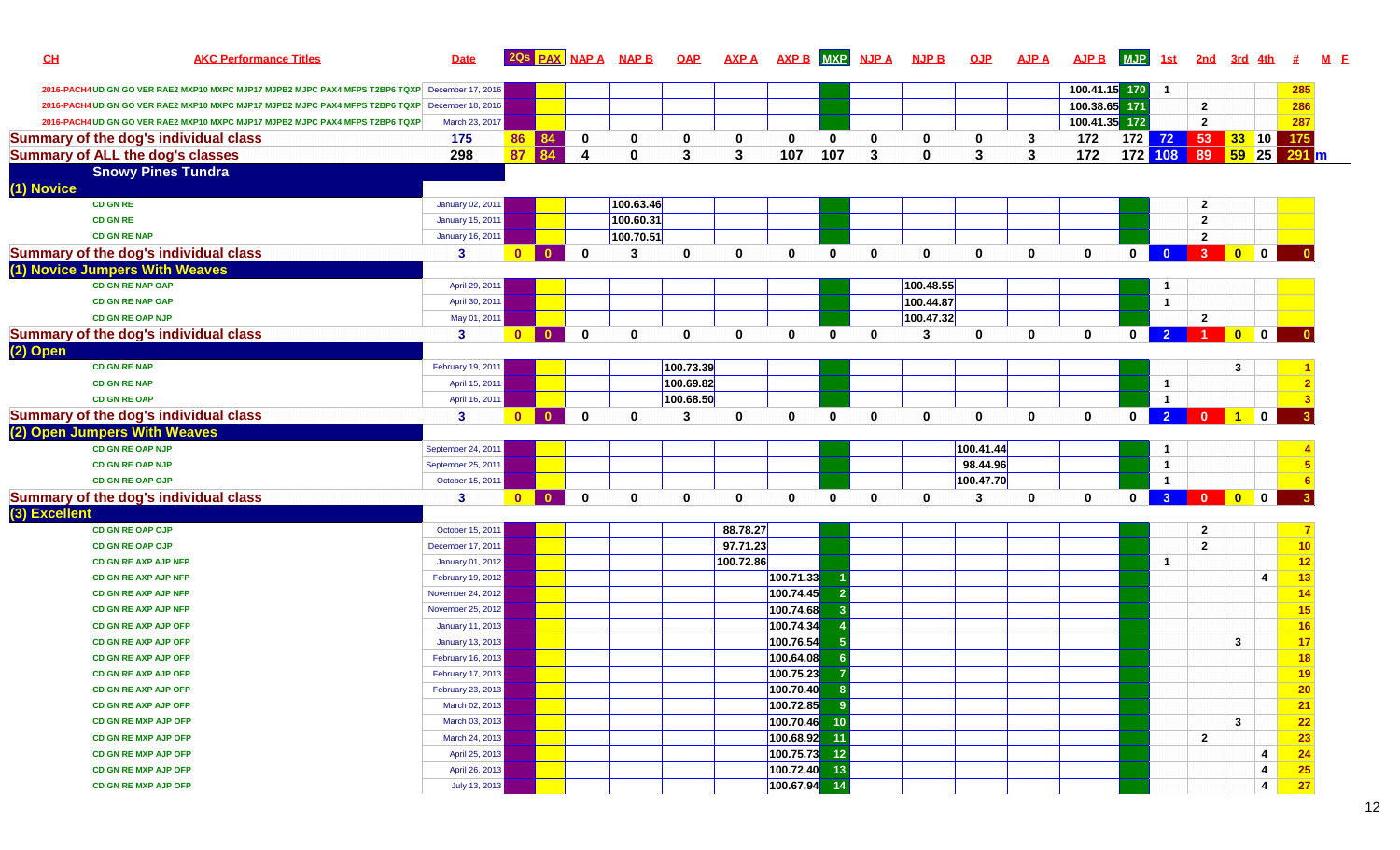| CL         | <b>AKC Performance Titles</b>                | <b>Date</b>        | 2Qs                                     | <b>PAX</b> NAP A | <b>NAP B</b> | <b>OAP</b> | <b>AXP A</b> | <b>AXP B</b> | <b>MXP</b>  | <b>NJP A</b> | <b>NJP B</b> | <b>OJP</b> | <u>AJP A</u> | AJP B          | <b>MJP</b>   | 1st                     | <u>2nd</u>     | 3rd             |                         |              |  |
|------------|----------------------------------------------|--------------------|-----------------------------------------|------------------|--------------|------------|--------------|--------------|-------------|--------------|--------------|------------|--------------|----------------|--------------|-------------------------|----------------|-----------------|-------------------------|--------------|--|
|            | CD GN RE MXP AJP OFP                         | July 20, 2013      |                                         |                  |              |            |              | 100.68.71    | -15         |              |              |            |              |                |              |                         |                | 3               |                         | 28           |  |
|            | <b>CD GN RE MXP AJP OFP</b>                  | July 22, 2013      |                                         |                  |              |            |              | 100.65.47    | 16          |              |              |            |              |                |              |                         |                |                 | $\overline{4}$          | <b>29</b>    |  |
|            | <b>CDX GN RE MXP AJP OFP</b>                 | September 01, 2013 |                                         |                  |              |            |              | 100.71.15    | 17          |              |              |            |              |                |              |                         |                |                 | 4                       | 30           |  |
|            | <b>CDX GN RE MXP AJP OFP</b>                 | September 20, 2013 |                                         |                  |              |            |              | 100.72.38    | 18          |              |              |            |              |                |              |                         |                |                 |                         | 31           |  |
|            | <b>CDX GN RE MXP AJP OFP</b>                 | September 22, 2013 |                                         |                  |              |            |              | 100.68.91    | 19          |              |              |            |              |                |              |                         | $\overline{2}$ |                 |                         | 32           |  |
|            | <b>CDX GN RE MXP2 AJP OFP</b>                | October 11, 2013   |                                         |                  |              |            |              | 100.60.94    | 20          |              |              |            |              |                |              |                         |                |                 | 4                       | 33           |  |
|            | <b>CDX GN RE MXP2 AJP OFP</b>                | November 30, 2013  |                                         |                  |              |            |              | 100.66.99    | 21          |              |              |            |              |                |              |                         |                | 3               |                         | 35           |  |
|            | <b>CDX GN RE MXP2 AJP OFP</b>                | February 08, 2014  |                                         |                  |              |            |              | 100.71.77    | 22          |              |              |            |              |                |              |                         |                |                 |                         | 36           |  |
|            | <b>CDX GN RE MXP2 AJP OFP</b>                | February 16, 2014  |                                         |                  |              |            |              | 700.67.20    | 23          |              |              |            |              |                |              |                         |                |                 |                         | 37           |  |
|            | <b>CDX GN RE MXP2 AJP OFP</b>                | March 15, 2014     |                                         |                  |              |            |              | 100.67.55    | 24          |              |              |            |              |                |              |                         |                |                 |                         | 38           |  |
|            | CDX GN RE MXP2 MXPB AJP OFP                  | April 11, 2014     |                                         |                  |              |            |              | 100.65.43    | 25          |              |              |            |              |                |              |                         |                |                 | $\overline{\mathbf{4}}$ | 39           |  |
|            | CDX GN RE MXP2 MXPB AJP OFP                  | April 25, 2014     |                                         |                  |              |            |              | 100.67.59    | 26          |              |              |            |              |                |              |                         |                |                 |                         | 40           |  |
|            | CDX GN RE MXP2 MXPB AJP OFP                  | May 16, 2014       |                                         |                  |              |            |              | 100.70.53    | 27          |              |              |            |              |                |              |                         |                | $\mathbf{3}$    |                         | 41           |  |
|            | <b>CDX GN RE MXP2 MXPB AJP OFP</b>           | May 17, 2014       |                                         |                  |              |            |              | 100.68.65    | 28          |              |              |            |              |                |              |                         |                | $\mathbf{3}$    |                         | 42           |  |
|            | <b>CDX GN RE MXP2 MXPB AJP OFP</b>           | July 19, 2014      |                                         |                  |              |            |              | 100.66.66    | 29          |              |              |            |              |                |              |                         |                |                 |                         | 43           |  |
|            | CDX GN RE MXP3 MXPB AJP OFP                  | March 21, 2015     |                                         |                  |              |            |              | 100.70.87    | 30          |              |              |            |              |                |              |                         |                | $\mathbf{3}$    |                         | 44           |  |
|            | CDX GN RE MXP3 MXPB AJP OFP                  | June 10, 2015      |                                         |                  |              |            |              | 100.64.72    | 31          |              |              |            |              |                |              |                         | $\overline{2}$ |                 |                         | 45           |  |
|            | CDX GN RE MXP3 MXPB AJP AXP XFP              | December 28, 2015  |                                         |                  |              |            |              | 100.72.63    | 32          |              |              |            |              |                |              |                         |                |                 |                         | 46           |  |
|            | Summary of the dog's individual class        | 35                 | $\mathbf{0}$<br>$\mathbf{0}$            | $\mathbf{0}$     | 0            | 0          | 3            | 32           | 32          | $\mathbf 0$  | $\mathbf 0$  | 0          | $\mathbf{0}$ | $\mathbf 0$    | $\mathbf{0}$ | $\clubsuit$             |                | $5 \mid 7 \mid$ | 8                       | 35           |  |
|            | (3) Excellent Jumpers With Weaves            |                    |                                         |                  |              |            |              |              |             |              |              |            |              |                |              |                         |                |                 |                         |              |  |
|            | CD GN RE OAP OJP                             | November 11, 2011  |                                         |                  |              |            |              |              |             |              |              |            | 91.52.30     |                |              | $\overline{\mathbf{1}}$ |                |                 |                         |              |  |
|            | <b>CD GN RE OAP OJP</b>                      | November 25, 2011  |                                         |                  |              |            |              |              |             |              |              |            | 100.46.35    |                |              | $\overline{1}$          |                |                 |                         | -9           |  |
|            | CD GN RE OAP AJP NFP                         | December 30, 2011  |                                         |                  |              |            |              |              |             |              |              |            | 91.53.70     |                |              | $\overline{\mathbf{1}}$ |                |                 |                         | 11           |  |
|            | CD GN RE MXP AJP OFP                         | May 17, 2013       |                                         |                  |              |            |              |              |             |              |              |            |              | 100.47.64      |              |                         |                |                 |                         | 26           |  |
|            | CDX GN RE MXP2 AJP OFP                       | October 12, 2013   |                                         |                  |              |            |              |              |             |              |              |            |              | 100.52.59      |              |                         |                |                 | $\overline{4}$          | 34           |  |
|            | <b>Summary of the dog's individual class</b> | 5                  | $\bullet$<br>$\bullet$                  | 0                | 0            | 0          | 0            | 0            | $\mathbf 0$ | $\bf{0}$     | 0            | 0          | 3            | $\overline{2}$ | $2 \mid$     | 3 <sup>°</sup>          | $\bullet$      | $\bullet$       | $\overline{2}$          | $-5$         |  |
|            | <b>Summary of ALL the dog's classes</b>      | 52                 | ##<br>##                                | $\mathbf{0}$     | 3            | 3          | 3            | 32           | 32          | $\bf{0}$     | 3            | 3          | $\mathbf{3}$ | $\overline{2}$ | $2 \mid$     | 11                      | $\overline{9}$ | 8               | $ 10\rangle$            | 46           |  |
| (1) Novice | <b>Swissmiss Shayna Snoflake</b>             |                    |                                         |                  |              |            |              |              |             |              |              |            |              |                |              |                         |                |                 |                         |              |  |
|            | <b>BN RE SIN SEN CGCA TKA</b>                | June 07, 2020      |                                         | 95.48.84         |              |            |              |              |             |              |              |            |              |                |              | -1                      |                |                 |                         |              |  |
|            | <b>BN RE SIN SEN CGCA TKA</b>                | June 13, 2020      |                                         | 95.47.74         |              |            |              |              |             |              |              |            |              |                |              | $\overline{1}$          |                |                 |                         |              |  |
|            | BN RE NAP OFP SIN SEN CGCA TKA               | June 17, 2020      |                                         | 85.50.94         |              |            |              |              |             |              |              |            |              |                |              | $\overline{\mathbf{1}}$ |                |                 |                         |              |  |
|            | Summary of the dog's individual class        | 3                  | $\overline{\mathbf{0}}$<br>$\mathbf{0}$ | 3                | 0            | 0          | $\bf{0}$     | 0            | $\bf{0}$    | $\mathbf{0}$ | 0            | 0          | 0            | 0              | $\mathbf 0$  | 3 <sup>°</sup>          |                |                 | $\mathbf 0$             |              |  |
|            | (1) Novice Jumpers With Weaves               |                    |                                         |                  |              |            |              |              |             |              |              |            |              |                |              |                         |                |                 |                         |              |  |
|            | <b>BN RE SIN SEN CGCA TKA</b>                | June 07, 2020      |                                         |                  |              |            |              |              |             | 100.22.12    |              |            |              |                |              | -1                      |                |                 |                         |              |  |
|            | BN RE NAP OFP SIN SEN CGCA TKA               | June 24, 2020      |                                         |                  |              |            |              |              |             | 95.34.75     |              |            |              |                |              | $\overline{1}$          |                |                 |                         |              |  |
|            | BN RE NAP NJP XFP SIN SEN CGCA TKA           | July 10, 2020      |                                         |                  |              |            |              |              |             | 95.40.91     |              |            |              |                |              | $\blacksquare$          |                |                 |                         |              |  |
|            | Summary of the dog's individual class        | 3                  | $\bullet$<br>$\bullet$                  | $\mathbf 0$      | 0            | 0          | 0            | 0            | $\bf{0}$    | 3            | $\mathbf 0$  | 0          | 0            | $\mathbf 0$    | $\mathbf{0}$ |                         | <b>3</b> 0 0 0 |                 |                         |              |  |
| $(2)$ Open |                                              |                    |                                         |                  |              |            |              |              |             |              |              |            |              |                |              |                         |                |                 |                         |              |  |
|            | BN RE NAP NJP XFP SIN SEN CGCA TKA           | August 01, 2020    |                                         |                  |              | 90.61.15   |              |              |             |              |              |            |              |                |              | $\overline{\mathbf{1}}$ |                |                 |                         |              |  |
|            | BN RE NAP NJP XFP SIN SEN CGCA TKA           | August 29, 2020    |                                         |                  |              | 100.45.27  |              |              |             |              |              |            |              |                |              | $\mathbf{1}$            |                |                 |                         |              |  |
|            | BN RE OAP NJP XFP SIN SEN CGCA TKA           | September 26, 2020 |                                         |                  |              | 90.54.74   |              |              |             |              |              |            |              |                |              | $\overline{1}$          |                |                 |                         |              |  |
|            | Summary of the dog's individual class        | 3 <sup>2</sup>     | $\bullet$<br>$\mathbf{0}$               | $\mathbf 0$      | 0            | 3          | 0            | 0            | 0           | $\mathbf 0$  | $\mathbf 0$  | 0          | 0            | $\mathbf 0$    |              |                         | 0 3 0 0 0      |                 |                         | $\mathbf{3}$ |  |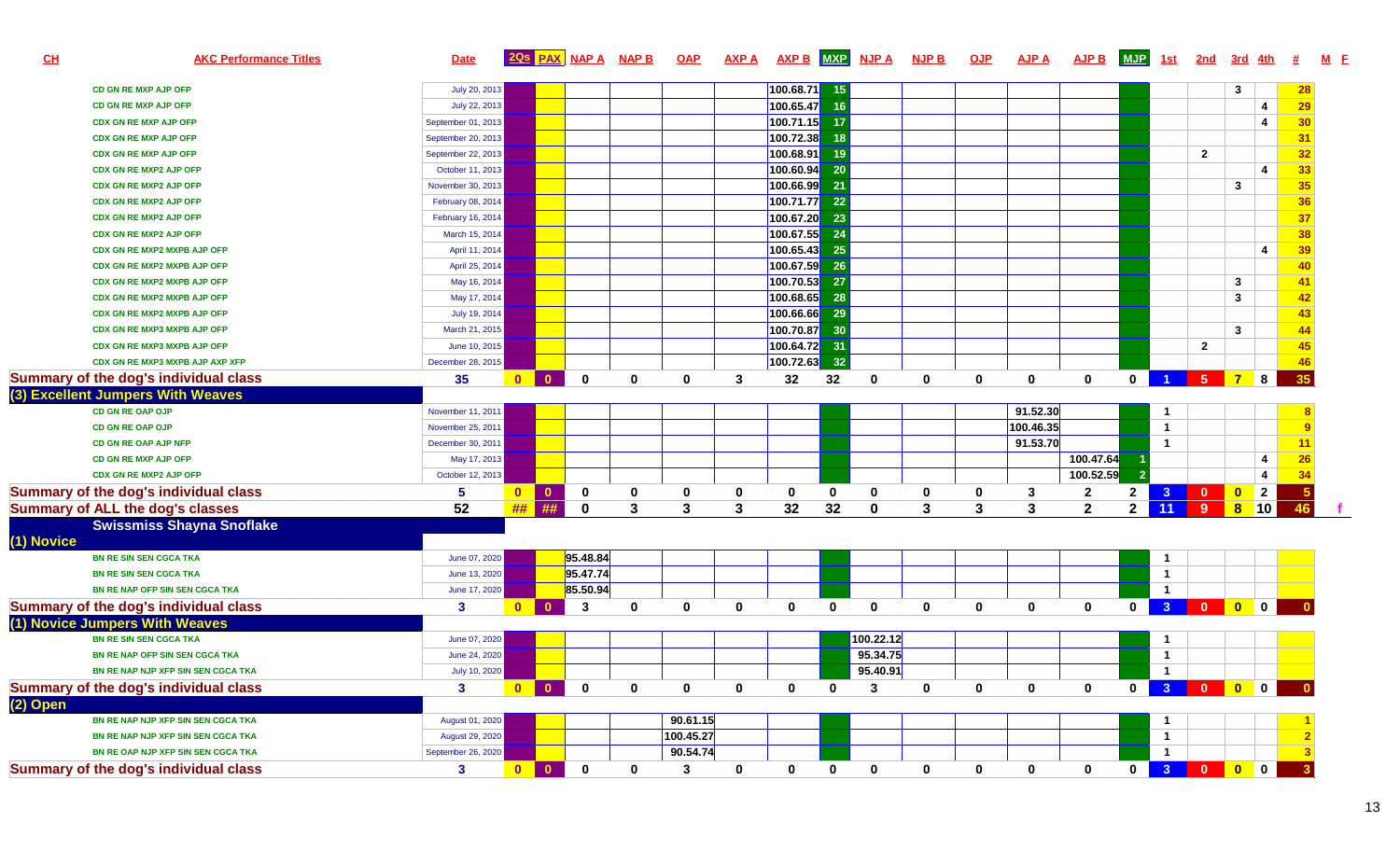| CL            | <b>AKC Performance Titles</b>                                   | <b>Date</b>             |                      | 20s PAX NAP A NAP B                     |              | <b>OAP</b>   | <b>AXP A</b> | AXP B MXP NJP A |                |              | <b>NJP B</b> | <b>OJP</b>   | <b>AJP A</b> | <b>AJP B</b> | <b>MJP</b>   | 1st                  | 2nd                     | 3rd 4th                                                            |                |    |  |
|---------------|-----------------------------------------------------------------|-------------------------|----------------------|-----------------------------------------|--------------|--------------|--------------|-----------------|----------------|--------------|--------------|--------------|--------------|--------------|--------------|----------------------|-------------------------|--------------------------------------------------------------------|----------------|----|--|
|               | (2) Open Jumpers With Weaves                                    |                         |                      |                                         |              |              |              |                 |                |              |              |              |              |              |              |                      |                         |                                                                    |                |    |  |
|               | BN RE OAP NJP XFP SIN SEN CGCA TKA                              | January 30, 2021        |                      |                                         |              |              |              |                 |                |              |              | 95.37.56     |              |              |              | $\mathbf{1}$         |                         |                                                                    |                |    |  |
|               | CD BN RM RAE OAP NJP XFP SIN SEN CGCA TKA                       | June 25, 2021           |                      |                                         |              |              |              |                 |                |              |              | 100.36.94    |              |              |              | $\overline{1}$       |                         |                                                                    |                |    |  |
|               | CD BN RM RAE OAP OJP XFP SIN SEN CGCA TKA                       | July 31, 2021           |                      |                                         |              |              |              |                 |                |              |              | 100.37.69    |              |              |              | $\overline{1}$       |                         |                                                                    |                |    |  |
|               | <b>Summary of the dog's individual class</b>                    | 3                       | $\bullet$            | $\bullet$<br>$\Omega$                   | $\bf{0}$     | $\mathbf{0}$ | $\bf{0}$     | $\mathbf{0}$    | $\bf{0}$       | $\bf{0}$     | $\mathbf{0}$ | 3            | $\mathbf{0}$ | $\mathbf{0}$ | $\mathbf{0}$ |                      | $3$ 0                   | $\begin{array}{ c c c c c }\n\hline\n0 & 0 \\ \hline\n\end{array}$ |                |    |  |
| (3) Excellent |                                                                 |                         |                      |                                         |              |              |              |                 |                |              |              |              |              |              |              |                      |                         |                                                                    |                |    |  |
|               | BN RE OAP NJP XFP SIN SEN CGCA TKA                              | <b>January 29, 2021</b> |                      |                                         |              |              | 100.53.08    |                 |                |              |              |              |              |              |              | -1                   |                         |                                                                    |                |    |  |
|               | CD BN RM RAE OAP NJP XFP SIN SEN CGCA TKA                       | June 25, 2021           |                      |                                         |              |              | 100.59.98    |                 |                |              |              |              |              |              |              | $\mathbf{1}$         |                         |                                                                    |                |    |  |
|               | CD BN RM RAE AXP OJP MFP SIN SEN CGCA TKA                       | August 14, 2021         |                      |                                         |              |              | 100.53.89    |                 |                |              |              |              |              |              |              | $\mathbf{1}$         |                         |                                                                    |                | 9  |  |
|               | CD BN RM RAE AXP OJP MFP SIN SEN CGCA TKA                       | September 25, 2021      |                      |                                         |              |              |              | 100.55.20       |                |              |              |              |              |              |              | $\mathbf{1}$         |                         |                                                                    |                | 10 |  |
|               | CD BN RM RAE AXP OJP MFP SIN SEN CGCA TKA                       | October 01, 2021        |                      |                                         |              |              |              | 100.55.18       |                |              |              |              |              |              |              | $\mathbf{1}$         |                         |                                                                    |                | 11 |  |
|               | CD BN RM RAE AXP OJP MFP SIN SEN CGCA TKA                       | October 15, 2021        |                      |                                         |              |              |              | 100.58.58       |                |              |              |              |              |              |              | $\mathbf{1}$         |                         |                                                                    |                | 13 |  |
|               | CD BN RM2 RAE2 AXP AJP MFP SIN SEN CGCA TKA                     | December 17, 2021       |                      |                                         |              |              |              | 100.59.46       |                |              |              |              |              |              |              | $\mathbf{1}$         |                         |                                                                    |                | 15 |  |
|               | CD BN RM2 RAE2 AXP AJP MFP SIN SEN CGCA TKA                     | January 08, 2022        |                      | $-1$                                    |              |              |              | 100.53.48       | -5             |              |              |              |              |              |              | $\mathbf{1}$         |                         |                                                                    |                | 17 |  |
|               | CD BN RM2 RAE2 AXP AJP MFP SIN SEN CGCA TKA                     | <b>January 14, 2022</b> |                      |                                         |              |              |              | 100.53.62       | - 6            |              |              |              |              |              |              | $\mathbf{1}$         |                         |                                                                    |                | 19 |  |
|               | CD BN RM2 RAE2 AXP AJP MFP SIN SEN CGCA TKA                     | February 19, 2022       |                      |                                         |              |              |              | 100.47.68       | $\overline{7}$ |              |              |              |              |              |              |                      |                         | $\mathbf{3}$                                                       |                | 21 |  |
|               | <b>Summary of the dog's individual class</b>                    | 10                      |                      | $\mathbf{0}$                            | $\bf{0}$     | $\bf{0}$     | 3            | 7               | 7              | $\mathbf{0}$ | $\mathbf{0}$ | $\mathbf{0}$ | $\mathbf{0}$ | $\mathbf{0}$ | $\mathbf{0}$ | 9 <sup>°</sup>       | $\overline{\mathbf{0}}$ | $1 \ 0$                                                            |                | 10 |  |
|               | (3) Excellent Jumpers With Weaves                               |                         |                      |                                         |              |              |              |                 |                |              |              |              |              |              |              |                      |                         |                                                                    |                |    |  |
|               | CD BN RM RAE AXP OJP MFP SIN SEN CGCA TKA                       | October 02, 2021        |                      |                                         |              |              |              |                 |                |              |              |              | 100.45.68    |              |              | -1                   |                         |                                                                    |                | 12 |  |
|               | CD BN RM RAE AXP OJP MFP SIN SEN CGCA TKA                       | October 16, 2021        |                      |                                         |              |              |              |                 |                |              |              |              | 100.39.70    |              |              | $\overline{1}$       |                         |                                                                    |                | 14 |  |
|               | CD BN RM2 RAE2 AXP AJP MFP SIN SEN CGCA TKA                     | December 18, 2021       |                      |                                         |              |              |              |                 |                |              |              |              | 100.41.20    |              |              | $\mathbf{1}$         |                         |                                                                    |                | 16 |  |
|               | CD BN RM2 RAE2 AXP AJP MFP SIN SEN CGCA TKA                     | January 08, 2022        |                      | $-1$                                    |              |              |              |                 |                |              |              |              |              | 100.39.34    |              | $\blacktriangleleft$ |                         |                                                                    |                | 18 |  |
|               | CD BN RM2 RAE2 AXP AJP MFP SIN SEN CGCA TKA                     | <b>January 22, 2022</b> |                      |                                         |              |              |              |                 |                |              |              |              |              | 100.44.59    |              |                      | $\mathbf{2}$            |                                                                    |                | 20 |  |
|               | 2022-RACHCD BN RM3 RAE2 FDC AXP AJP MFPB BCAT SWN RATN CGCA TKP | April 16, 2022          |                      |                                         |              |              |              |                 |                |              |              |              |              | 100.43.30    | ß            | -1                   |                         |                                                                    |                | 22 |  |
|               | Summary of the dog's individual class                           | 6                       |                      | 0                                       | 0            | 0            | 0            | 0               | ŋ              | $\bf{0}$     | 0            | 0            | 3            | 3            | 3            | 5 <sub>5</sub>       |                         | $\mathbf{0}$                                                       | $\mathbf 0$    | 6  |  |
|               | <b>Summary of ALL the dog's classes</b>                         | 28                      |                      | 3<br>$\blacktriangleleft$               | $\mathbf{0}$ | 3            | 3            | $\overline{ }$  |                | 3            | $\bf{0}$     | 3            | 3            | 3            | 3            | 26                   |                         | 1                                                                  | $\mathbf 0$    | 22 |  |
|               | <b>Woodcrest On A Slippery Slope Aspen</b>                      |                         |                      |                                         |              |              |              |                 |                |              |              |              |              |              |              |                      |                         |                                                                    |                |    |  |
| (1) Novice    |                                                                 |                         |                      |                                         |              |              |              |                 |                |              |              |              |              |              |              |                      |                         |                                                                    |                |    |  |
|               | <b>RN CGCA</b>                                                  | May 26, 2016            |                      |                                         | 100.73.29    |              |              |                 |                |              |              |              |              |              |              |                      | $\overline{2}$          |                                                                    |                |    |  |
|               | <b>Summary of the dog's individual class</b>                    |                         | $\blacktriangleleft$ | $\Omega$<br>$\mathbf{0}$                |              | $\mathbf{0}$ | $\bf{0}$     | $\mathbf{0}$    | $\bf{0}$       | $\mathbf{0}$ | $\mathbf{0}$ | $\bf{0}$     | $\mathbf{0}$ | $\mathbf{0}$ | $\mathbf{0}$ | $\overline{0}$       | $-1$                    | $\bullet$                                                          | $\mathbf 0$    |    |  |
|               | (1) Novice Jumpers With Weaves                                  |                         |                      |                                         |              |              |              |                 |                |              |              |              |              |              |              |                      |                         |                                                                    |                |    |  |
|               | <b>RN CGCA</b>                                                  | May 26, 2016            |                      |                                         |              |              |              |                 |                |              | 100.43.99    |              |              |              |              | $\mathbf{1}$         |                         |                                                                    |                |    |  |
|               | <b>RN CGCA</b>                                                  | May 27, 2016            |                      |                                         |              |              |              |                 |                |              | 100.28.63    |              |              |              |              | $\overline{1}$       |                         |                                                                    |                |    |  |
|               | <b>RN NJP CGCA</b>                                              | May 28, 2016            |                      |                                         |              |              |              |                 |                |              | 100.38.61    |              |              |              |              | $\overline{1}$       |                         |                                                                    |                |    |  |
|               | Summary of the dog's individual class                           | 3                       | $\blacktriangleleft$ | $\mathbf{0}$<br>0                       | 0            | 0            | 0            | 0               | 0              | 0            | 3            | 0            | 0            | 0            | 0            | 3                    | $\mathbf{0}$            | $\mathbf{0}$                                                       | $\blacksquare$ |    |  |
|               | <b>Summary of ALL the dog's classes</b>                         |                         |                      | ##<br>$\Omega$                          |              | $\bf{0}$     | 0            | $\bf{0}$        | U              | 0            | 3            | $\bf{0}$     | $\bf{0}$     | $\bf{0}$     | $\bf{0}$     | $\overline{3}$       |                         | $\bf{0}$                                                           | $\mathbf 0$    |    |  |
|               | 2001-CHXmaxKris Van 'T Hof Ten Eynder                           |                         |                      |                                         |              |              |              |                 |                |              |              |              |              |              |              |                      |                         |                                                                    |                |    |  |
| (1) Novice    |                                                                 |                         |                      |                                         |              |              |              |                 |                |              |              |              |              |              |              |                      |                         |                                                                    |                |    |  |
|               | 2001-CHUD                                                       | September 14, 2002      |                      | 00.67.40                                |              |              |              |                 |                |              |              |              |              |              |              | -1                   |                         |                                                                    |                |    |  |
|               | 2001-CHUD                                                       | September 15, 2002      |                      | 00.63.88                                |              |              |              |                 |                |              |              |              |              |              |              | $\overline{1}$       |                         |                                                                    |                |    |  |
|               | 2001-CHUD NAP                                                   | September 21, 2002      |                      | 95.64.18                                |              |              |              |                 |                |              |              |              |              |              |              |                      |                         |                                                                    |                |    |  |
|               | Summary of the dog's individual class                           | $\mathbf{3}$            | 2 <sup>2</sup>       | $\overline{\mathbf{3}}$<br>$\mathbf{0}$ | $\mathbf 0$  | 0            | $\mathbf 0$  | 0               | $\mathbf 0$    | $\mathbf{0}$ | $\mathbf 0$  | $\mathbf 0$  | $\mathbf 0$  | $\mathbf 0$  |              |                      | 0 2 0 0 0               |                                                                    |                |    |  |
|               | (1) Novice Jumpers With Weaves                                  |                         |                      |                                         |              |              |              |                 |                |              |              |              |              |              |              |                      |                         |                                                                    |                |    |  |
|               | <b>2001-CHUD</b>                                                | September 14, 2002      |                      |                                         |              |              |              |                 |                | 100.37.60    |              |              |              |              |              |                      | $\mathbf{2}$            |                                                                    |                |    |  |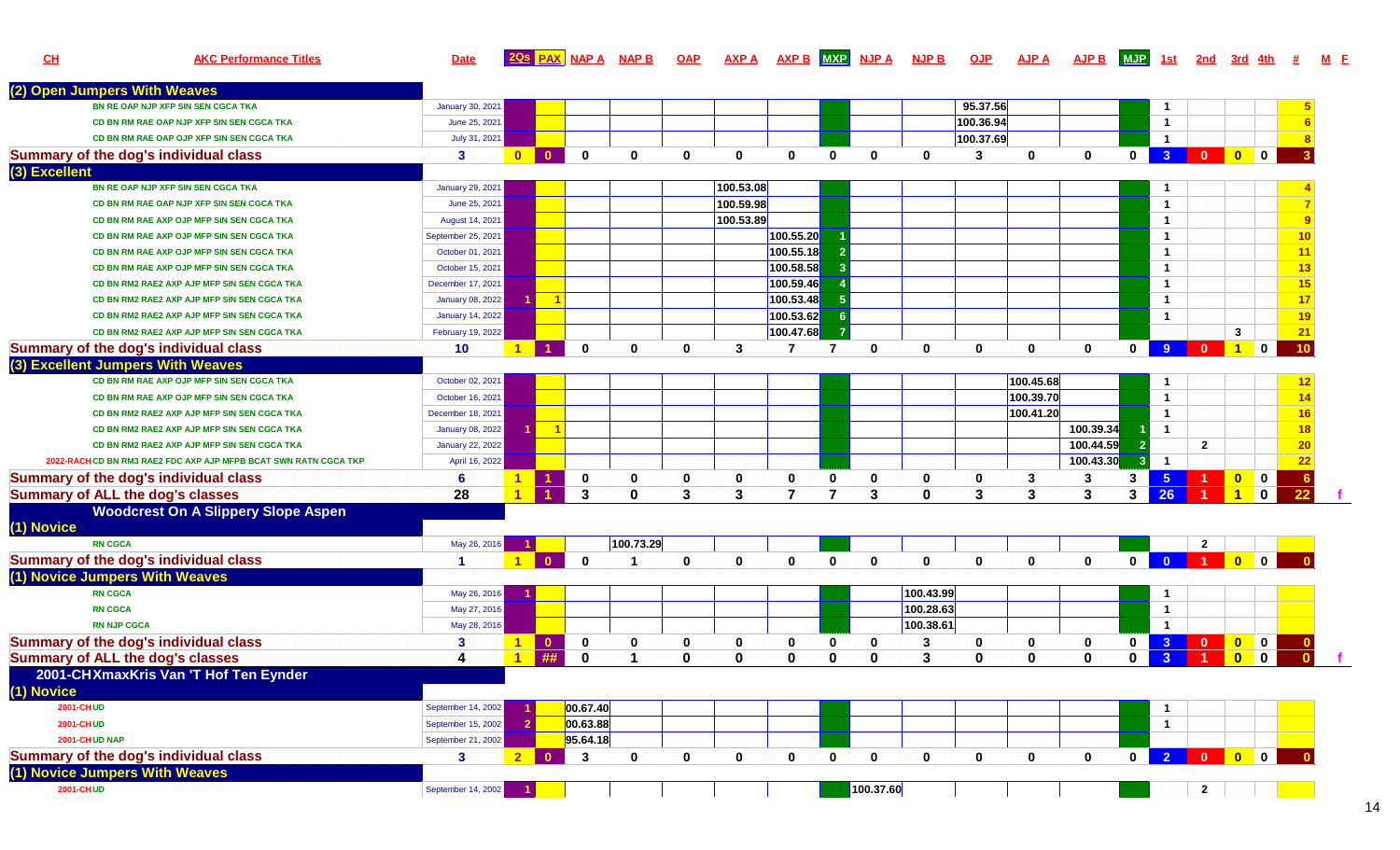| CL            |                                       | <b>AKC Performance Titles</b> | <b>Date</b>        |                 |                         | 20s PAX NAP A | <b>NAP B</b> | <b>OAP</b> | <b>AXP A</b> | <b>AXP B</b>   |              | MXP NJP A | <b>NJP B</b> | <b>OJP</b>   | <b>AJP A</b> | <b>AJP B</b> | <b>MJP</b>  | <u>1st</u>           | 2nd                                                        | <u>3rd</u>     | <u>4th</u>                                                                    | 坓              |
|---------------|---------------------------------------|-------------------------------|--------------------|-----------------|-------------------------|---------------|--------------|------------|--------------|----------------|--------------|-----------|--------------|--------------|--------------|--------------|-------------|----------------------|------------------------------------------------------------|----------------|-------------------------------------------------------------------------------|----------------|
|               | <b>2001-CHUD</b>                      |                               | September 15, 2002 |                 |                         |               |              |            |              |                |              | 100.41.35 |              |              |              |              |             |                      | $\mathbf{2}$                                               |                |                                                                               |                |
|               | 2001-CHUD NAP NJP                     |                               | September 22, 2002 |                 |                         |               |              |            |              |                |              | 100.38.37 |              |              |              |              |             |                      |                                                            | $\mathbf{3}$   |                                                                               |                |
|               | Summary of the dog's individual class |                               | 3                  | 3 <sup>1</sup>  | $\mathbf{0}$            | $\mathbf 0$   | 0            | 0          | $\mathbf{0}$ | $\mathbf 0$    | $\mathbf{0}$ | 3         | $\mathbf 0$  | $\bf{0}$     | $\mathbf 0$  | $\mathbf{0}$ | $\mathbf 0$ |                      | $\begin{array}{ c c c c c c }\n\hline\n0&2&1\n\end{array}$ |                | $\begin{array}{ c c } \hline \ \hline \ \hline \ \hline \ \hline \end{array}$ |                |
| (2) Open      |                                       |                               |                    |                 |                         |               |              |            |              |                |              |           |              |              |              |              |             |                      |                                                            |                |                                                                               |                |
|               | 2001-CHUD NAP NJP                     |                               | September 22, 2002 |                 |                         |               |              | 100.66.70  |              |                |              |           |              |              |              |              |             |                      |                                                            | 3              |                                                                               |                |
|               | 2001-CHUD NAP NJP                     |                               | November 09, 2002  |                 |                         |               |              | 98.72.91   |              |                |              |           |              |              |              |              |             |                      | $\mathbf{2}$                                               |                |                                                                               |                |
|               | 2001-CHVCD1 UD NJP OAP                |                               | November 29, 2002  |                 |                         |               |              | 91.76.88   |              |                |              |           |              |              |              |              |             | $\overline{1}$       |                                                            |                |                                                                               |                |
|               | Summary of the dog's individual class |                               | 3                  | 3 <sup>7</sup>  | $\mathbf{0}$            | $\mathbf 0$   | 0            | 3          | 0            | 0              | 0            | $\bf{0}$  | $\mathbf{0}$ | $\mathbf{0}$ | $\mathbf{0}$ | $\mathbf{0}$ | 0           | $\blacktriangleleft$ |                                                            | $\overline{1}$ | $\mathbf 0$                                                                   |                |
|               | (2) Open Jumpers With Weaves          |                               |                    |                 |                         |               |              |            |              |                |              |           |              |              |              |              |             |                      |                                                            |                |                                                                               |                |
|               | 2001-CHUD NAP NJP                     |                               | November 09, 2002  |                 |                         |               |              |            |              |                |              |           |              | 100.41.83    |              |              |             | -1                   |                                                            |                |                                                                               |                |
|               | 2001-CHVCD1 UD NJP OAP                |                               | November 29, 2002  |                 |                         |               |              |            |              |                |              |           |              | 95.48.89     |              |              |             | $\overline{1}$       |                                                            |                |                                                                               |                |
|               | 2001-CH VCD2 UD OAP OJP               |                               | November 30, 2002  |                 |                         |               |              |            |              |                |              |           |              | 100.39.38    |              |              |             | $\overline{1}$       |                                                            |                |                                                                               |                |
|               | Summary of the dog's individual class |                               | 3                  |                 | $2$ 0                   | $\mathbf 0$   | $\mathbf 0$  | 0          | 0            | 0              | 0            | 0         | $\bf{0}$     | 3            | 0            | $\mathbf{0}$ | 0           |                      |                                                            | <b>3</b> 0 0 0 |                                                                               | -3             |
| (3) Excellent |                                       |                               |                    |                 |                         |               |              |            |              |                |              |           |              |              |              |              |             |                      |                                                            |                |                                                                               |                |
|               | 2001-CHVCD2 UD OAP OJP                |                               | February 09, 2003  |                 |                         |               |              |            | 94.75.56     |                |              |           |              |              |              |              |             | -1                   |                                                            |                |                                                                               |                |
|               | 2001-CH VCD2 UD OAP OJP               |                               | April 13, 2003     |                 |                         |               |              |            | 100.65.19    |                |              |           |              |              |              |              |             | $\overline{1}$       |                                                            |                |                                                                               | 10             |
|               | 2001-CH VCD2 UD AXP AJP               |                               | April 19, 2003     |                 |                         |               |              |            | 100.63.30    |                |              |           |              |              |              |              |             |                      | $\mathbf{2}$                                               |                |                                                                               | 12             |
|               | 2001-CH VCD2 UD AXP AJP               |                               | April 20, 2003     |                 |                         |               |              |            |              | 100.65.38      |              |           |              |              |              |              |             |                      | $\overline{2}$                                             |                |                                                                               | 14             |
|               | 2001-CH VCD2 UD AXP AJP               |                               | May 03, 2003       |                 |                         |               |              |            |              | 100.67.60      |              |           |              |              |              |              |             | $\overline{1}$       |                                                            |                |                                                                               | 15             |
|               | 2001-CHVCD2 UD AXP AJP                |                               | May 04, 2003       |                 |                         |               |              |            |              | 100.65.55      |              |           |              |              |              |              |             | $\overline{1}$       |                                                            |                |                                                                               | 16             |
|               | 2001-CH VCD2 UD AXP AJP               |                               | May 24, 2003       |                 | $\sqrt{2}$              |               |              |            |              | 100.70.81      |              |           |              |              |              |              |             | $\overline{1}$       |                                                            |                |                                                                               | 18             |
|               | 2001-CH VCD2 UD AXP AJP               |                               | May 25, 2003       |                 | $^{\circ}$ 3            |               |              |            |              | 100.68.20      |              |           |              |              |              |              |             | $\overline{1}$       |                                                            |                |                                                                               | 20             |
|               | 2001-CH VCD2 UD AXP AJP               |                               | June 14, 2003      |                 |                         |               |              |            |              | 100.63.73      |              |           |              |              |              |              |             | $\overline{1}$       |                                                            |                |                                                                               | 22             |
|               | 2001-CH VCD2 UD AXP AJP               |                               | July 04, 2003      | 10 <sup>°</sup> | $\overline{\mathbf{A}}$ |               |              |            |              | 100.68.39      |              |           |              |              |              |              |             | $\overline{1}$       |                                                            |                |                                                                               | 25             |
|               | 2001-CH VCD2 UD AXP AJP               |                               | July 06, 2003      | 11              | $5\phantom{.0}$         |               |              |            |              | 100.59.40      |              |           |              |              |              |              |             | $\overline{1}$       |                                                            |                |                                                                               | 27             |
|               | 2001-CHVCD2 UD AXP AJP                |                               | July 12, 2003      |                 |                         |               |              |            |              | 100.67.18      |              |           |              |              |              |              |             | $\overline{1}$       |                                                            |                |                                                                               | 28             |
|               | 2001-CH VCD2 UD MXP AJP               |                               | July 13, 2003      | 12              | $\sqrt{6}$              |               |              |            |              | 100.71.06      | 10           |           |              |              |              |              |             | $\overline{1}$       |                                                            |                |                                                                               | 29             |
|               | 2001-CH VCD2 UDX MXP MJP              |                               | October 31, 2004   |                 |                         |               |              |            |              | 100.71.43      | 11           |           |              |              |              |              |             | $\overline{1}$       |                                                            |                |                                                                               | 33             |
|               | 2001-CHVCD2 UDX MXP MJP               |                               | November 27, 2004  |                 |                         |               |              |            |              | 100.66.16      | 12           |           |              |              |              |              |             |                      | $\mathbf{2}$                                               |                |                                                                               | 34             |
|               | 2001-CH VCD2 UDX MXP MJP              |                               | December 12, 2004  |                 |                         |               |              |            |              | 100.61.44      | 13           |           |              |              |              |              |             |                      | $\mathbf{2}$                                               |                |                                                                               | 35             |
|               | 2001-CH VCD2 UDX MXP MJP              |                               | January 01, 2005   |                 |                         |               |              |            |              | 100.65.06      | 14           |           |              |              |              |              |             |                      | $\overline{2}$                                             |                |                                                                               | 36             |
|               | 2001-CH VCD2 UDX MXP MJP              |                               | January 02, 2005   |                 |                         |               |              |            |              | 100.67.50      | 15           |           |              |              |              |              |             | $\overline{1}$       |                                                            |                |                                                                               | 37             |
|               | 2001-CH VCD2 UDX MXP MJP              |                               | January 17, 2005   |                 |                         |               |              |            |              | 100.71.42      | 16           |           |              |              |              |              |             | $\overline{1}$       |                                                            |                |                                                                               | 39             |
|               | 2001-CH VCD2 UDX MXP MJP              |                               | January 22, 2005   |                 |                         |               |              |            |              | 100.63.42      | 17           |           |              |              |              |              |             | $\overline{1}$       |                                                            |                |                                                                               | 40             |
|               | 2001-CH VCD2 UDX MXP MJP              |                               | February 12, 2005  | 13 <sup>1</sup> | $\overline{7}$          |               |              |            |              | 100.63.68      | 18           |           |              |              |              |              |             |                      | $\mathbf{2}$                                               |                |                                                                               | 42             |
|               | 2001-CH VCD2 UDX MXP MJP              |                               | February 13, 2005  |                 |                         |               |              |            |              | 100.70.04      | 19           |           |              |              |              |              |             |                      | $\overline{2}$                                             |                |                                                                               | 43             |
|               | 2001-CH VCD2 UDX MXP2 MJP             |                               | February 19, 2005  | 14              | $^{\circ}$ 8            |               |              |            |              | 100.67.20      | 20           |           |              |              |              |              |             | $\overline{1}$       |                                                            |                |                                                                               | $\overline{A}$ |
|               | 2001-CH VCD2 UDX MXP2 MJP             |                               | February 20, 2005  | 15              | - 9                     |               |              |            |              | $100.63.24$ 21 |              |           |              |              |              |              |             | $\mathbf{1}$         |                                                            |                |                                                                               | 46             |
|               | 2001-CH VCD2 UDX MXP2 MJP             |                               | March 12, 2005     | $16$            | 10                      |               |              |            |              | 100.69.55 22   |              |           |              |              |              |              |             | $\overline{1}$       |                                                            |                |                                                                               | 48             |
|               | 2001-CH VCD2 UDX MXP2 MJP             |                               | March 26, 2005     |                 |                         |               |              |            |              | 100.66.87      | 23           |           |              |              |              |              |             | $\overline{1}$       |                                                            |                |                                                                               | 50             |
|               | 2001-CH VCD2 UDX MXP2 MJP             |                               | May 07, 2005       |                 |                         |               |              |            |              | 100.67.37      | 24           |           |              |              |              |              |             | $\overline{1}$       |                                                            |                |                                                                               | 53             |
|               | 2001-CH VCD2 UDX MXP2 MXPB MJP        |                               | May 29, 2005       |                 |                         |               |              |            |              | 100.64.65 25   |              |           |              |              |              |              |             | $\mathbf{1}$         |                                                            |                |                                                                               | 55             |
|               | 2001-CH VCD2 UDX MXP2 MXPB MJP        |                               | June 10, 2005      | 17 <sup>1</sup> | $-11$                   |               |              |            |              | 100.70.20 26   |              |           |              |              |              |              |             | $\overline{1}$       |                                                            |                |                                                                               | 56             |
|               | 2001-CHVCD2 UDX MXP2 MXPB MJP         |                               | June 12, 2005      |                 |                         |               |              |            |              | 100.67.70 27   |              |           |              |              |              |              |             | $\overline{1}$       |                                                            |                |                                                                               | 58             |

**<sup>F</sup>**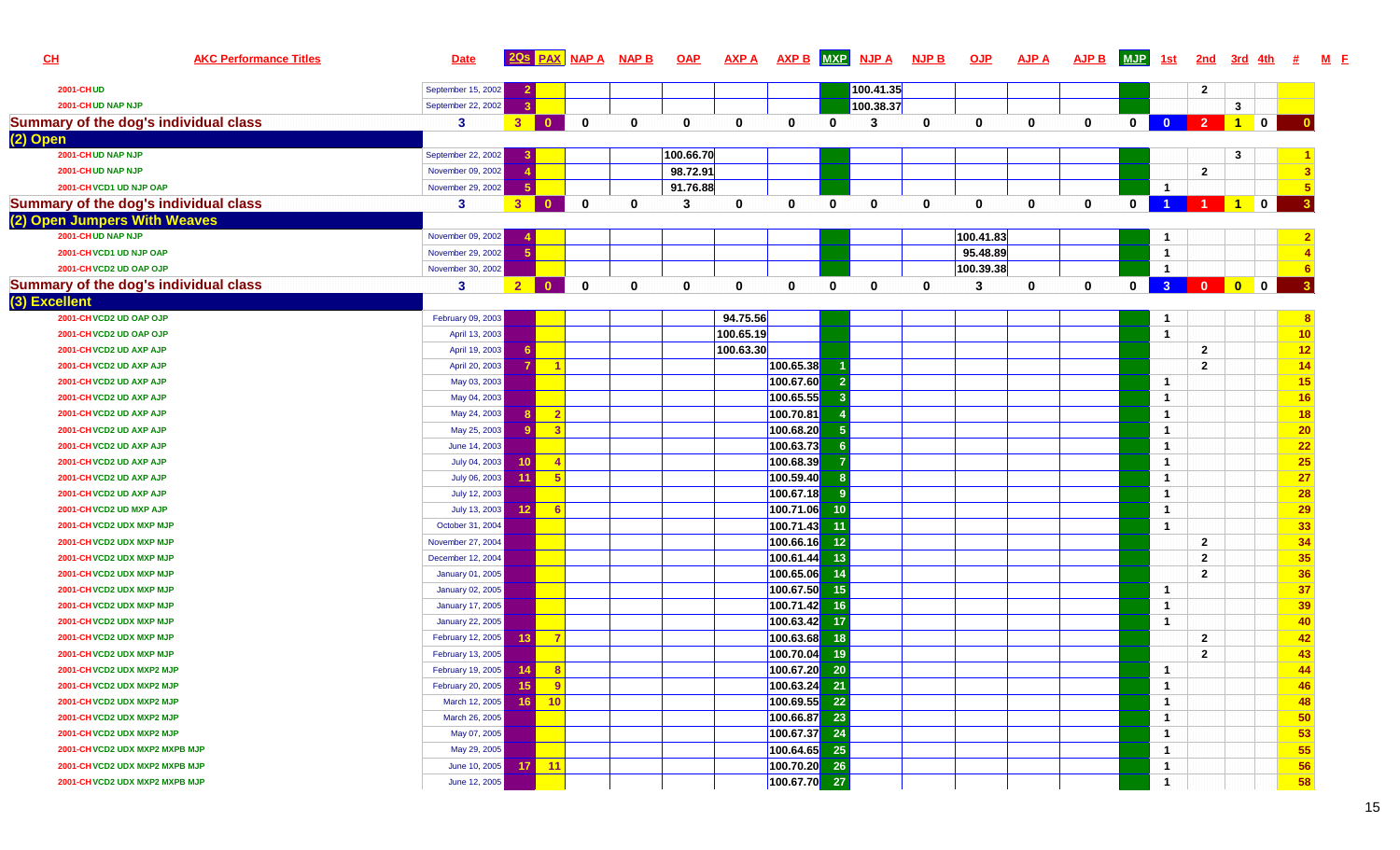| <u>СН</u> | <b>AKC Performance Titles</b>                | <b>Date</b>             |                 |                            | <b>2QS PAX NAP A</b> | <b>NAP B</b> |             |   | OAP AXPA AXPB MXP NJPA NJPB |       |             |             | <u>OJP</u>  | <b>AJP A</b> | <b>AJP B</b> | <b>MJP</b>      | <u>1st</u>              | <u>2nd</u>     | <u>3rd</u> |                 |  |
|-----------|----------------------------------------------|-------------------------|-----------------|----------------------------|----------------------|--------------|-------------|---|-----------------------------|-------|-------------|-------------|-------------|--------------|--------------|-----------------|-------------------------|----------------|------------|-----------------|--|
|           | 2001-CH VCD2 UDX MXP2 MXPB MJP               | June 19, 2005           |                 |                            |                      |              |             |   | 100.61.92                   | 28    |             |             |             |              |              |                 |                         | $\mathbf{2}$   |            | 59              |  |
|           | 2001-CH VCD2 UDX MXP2 MXPB MJP2              | July 31, 2005           |                 |                            |                      |              |             |   | 100.64.94                   | 29    |             |             |             |              |              |                 | - 1                     |                |            | 61              |  |
|           | 2001-CH VCD2 UDX MXP2 MXPB MJP2              | August 07, 2005         |                 |                            |                      |              |             |   | 100.65.65                   | 30    |             |             |             |              |              |                 | $\overline{\mathbf{1}}$ |                |            | 62              |  |
|           | 2001-CH VCD2 UDX RE MXP3 MXPB MJP2           | March 11, 2006          |                 |                            |                      |              |             |   | 100.68.78                   | 31    |             |             |             |              |              |                 | $\overline{1}$          |                |            | 65              |  |
|           | 2001-CH VCD2 UDX RE MXP3 MXPB MJP2           | March 12, 2006          | 18              | 12                         |                      |              |             |   | 100.63.02                   | 32    |             |             |             |              |              |                 | $\overline{1}$          |                |            | 67              |  |
|           | 2001-CH VCD2 UDX RE MXP3 MXPB MJP2           | April 09, 2006          |                 |                            |                      |              |             |   | 100.72.40                   | 33    |             |             |             |              |              |                 | - 1                     |                |            | 68              |  |
|           | 2001-CH VCD2 UDX RE MXP3 MXPB MJP2 MJPB      | May 07, 2006            |                 |                            |                      |              |             |   | 100.63.41 34                |       |             |             |             |              |              |                 | - 1                     |                |            | 71              |  |
|           | 2001-CH VCD2 UDX RE MXP3 MXPB MJP2 MJPB      | May 27, 2006            |                 |                            |                      |              |             |   | 100.63.21                   | 35    |             |             |             |              |              |                 | - 1                     |                |            | 72              |  |
|           | 2001-CH VCD2 UDX RE MXP3 MXPB MJP2 MJPB      | May 28, 2006            |                 |                            |                      |              |             |   | 100.67.41                   | 36    |             |             |             |              |              |                 | - 1                     |                |            | 73              |  |
|           | 2001-CH VCD2 UDX RAE MXP3 MXPB MJP2 MJPB     | June 23, 2006           | 19 <sup>1</sup> | $-13$                      |                      |              |             |   | 100.67.93                   | 37    |             |             |             |              |              |                 | $\overline{1}$          |                |            | 75              |  |
|           | 2001-CH VCD2 UDX RAE MXP3 MXPB MJP2 MJPB     | July 01, 2006           |                 |                            |                      |              |             |   | 100.65.26                   | 38    |             |             |             |              |              |                 | $\overline{1}$          |                |            | 77              |  |
|           | 2001-CH VCD2 UDX RAE MXP3 MXPB MJP2 MJPB     | August 05, 2006         | 20 <sub>1</sub> | $-14$                      |                      |              |             |   | 100.68.57                   | 39    |             |             |             |              |              |                 |                         | $\mathbf{2}$   |            | 79              |  |
|           | 2001-CH VCD2 UDX RAE MXP3 MXPB MJP2 MJPB     | August 20, 2006         |                 |                            |                      |              |             |   | 100.68.19                   | 40    |             |             |             |              |              |                 | - 1                     |                |            | 81              |  |
|           | 2001-CH VCD2 UDX RAE MXP3 MXPB MJP2 MJPB     | September 03, 2006      |                 |                            |                      |              |             |   | 100.62.92                   |       |             |             |             |              |              |                 |                         | $\overline{2}$ |            | 82              |  |
|           | 2001-CH VCD2 UDX RAE MXP3 MXPB MJP2 MJPB     | September 04, 2006      |                 |                            |                      |              |             |   | 100.70.05                   | 42    |             |             |             |              |              |                 | $\overline{1}$          |                |            | 83              |  |
|           | 2001-CH VCD2 UDX RAE MXP3 MXPB MJP2 MJPB     | September 09, 2006      | 21              | 15                         |                      |              |             |   | 100.68.97                   | 43    |             |             |             |              |              |                 | $\overline{1}$          |                |            | 84              |  |
|           | 2001-CH VCD2 UDX RAE MXP3 MXPB MJP3 MJPB     | January 15, 2007        | 22              | 16                         |                      |              |             |   | 100.64.25                   | 44    |             |             |             |              |              |                 |                         | $\overline{2}$ |            | 93              |  |
|           | 2001-CH VCD2 UDX RAE MXP3 MXPB MJP3 MJPB     | January 19, 2007        |                 |                            |                      |              |             |   | 100.61.79                   | 45    |             |             |             |              |              |                 | $\mathbf{1}$            |                |            | 94              |  |
|           | 2001-CH VCD2 UDX RAE MXP3 MXPB MJP3 MJPB     | January 20, 2007        |                 |                            |                      |              |             |   | 100.61.11                   | 46    |             |             |             |              |              |                 | - 1                     |                |            | 95              |  |
|           | 2001-CH VCD2 UDX RAE MXP3 MXPB MJP3 MJPB     | <b>January 22, 2007</b> |                 |                            |                      |              |             |   | 100.66.58                   | -47   |             |             |             |              |              |                 | - 1                     |                |            | 96              |  |
|           | 2001-CH VCD2 UDX RAE MXP4 MXPB MJP4 MJPB NFP | April 29, 2007          |                 |                            |                      |              |             |   | 100.61.18                   | -48   |             |             |             |              |              |                 |                         |                | 3          | 100             |  |
|           | 2001-CH VCD2 UDX RAE MXP4 MXPB MJP4 MJPB NFP | May 19, 2007            |                 |                            |                      |              |             |   | 100.63.82                   | 49    |             |             |             |              |              |                 |                         | $\overline{2}$ |            | 101             |  |
|           | 2001-CH VCD2 UDX RAE MXP4 MXPS MJP4 MJPB NFP | May 26, 2007            |                 |                            |                      |              |             |   | 100.63.93                   | $-50$ |             |             |             |              |              |                 | $\overline{1}$          |                |            | 102             |  |
|           | Summary of the dog's individual class        | 53                      |                 | $17$ 16                    | $\mathbf 0$          | $\mathbf{0}$ | $\mathbf 0$ | 3 | 50                          | 50    | $\mathbf 0$ | $\mathbf 0$ | $\mathbf 0$ | 0            | $\mathbf{0}$ | $\mathbf{0}$    | 40                      |                |            | 53              |  |
|           | (3) Excellent Jumpers With Weaves            |                         |                 |                            |                      |              |             |   |                             |       |             |             |             |              |              |                 |                         |                |            |                 |  |
|           | 2001-CH VCD2 UD OAP OJP                      | February 08, 2003       |                 |                            |                      |              |             |   |                             |       |             |             |             | 88.50.36     |              |                 |                         | $\mathbf{2}$   |            |                 |  |
|           | 2001-CH VCD2 UD OAP OJP                      | April 12, 2003          |                 |                            |                      |              |             |   |                             |       |             |             |             | 94.48.99     |              |                 | - 1                     |                |            | -9              |  |
|           | 2001-CHVCD2 UD AXP AJP                       | April 19, 2003          |                 |                            |                      |              |             |   |                             |       |             |             |             | 100.49.66    |              |                 | - 1                     |                |            |                 |  |
|           | 2001-CHVCD2 UD AXP AJP                       | April 20, 2003          |                 |                            |                      |              |             |   |                             |       |             |             |             |              | 100.42.12    |                 | - 1                     |                |            | 13              |  |
|           | 2001-CH VCD2 UD AXP AJP                      | May 24, 2003            |                 | $\mathbf{2}$               |                      |              |             |   |                             |       |             |             |             |              | 100.47.16    | $\mathbf{2}$    | $\overline{1}$          |                |            | 17              |  |
|           | 2001-CHVCD2 UD AXP AJP                       | May 25, 2003            |                 |                            |                      |              |             |   |                             |       |             |             |             |              | 100.46.95    | 3               | $\overline{1}$          |                |            | 19              |  |
|           | 2001-CH VCD2 UD AXP AJP                      | June 08, 2003           |                 |                            |                      |              |             |   |                             |       |             |             |             |              | 100.47.01    |                 |                         | $\overline{2}$ |            | 21              |  |
|           | 2001-CHVCD2 UD AXP AJP                       | June 15, 2003           |                 |                            |                      |              |             |   |                             |       |             |             |             |              | 100.42.64    |                 |                         | $\overline{2}$ |            | 23              |  |
|           | 2001-CH VCD2 UD AXP AJP                      | July 04, 2003           | 10 <sup>°</sup> |                            |                      |              |             |   |                             |       |             |             |             |              | 100.49.49    |                 |                         | $\overline{2}$ |            | 24              |  |
|           | 2001-CHVCD2 UD AXP AJP                       | July 06, 2003           | -11             | 5                          |                      |              |             |   |                             |       |             |             |             |              | 100.48.78    |                 |                         | $\overline{2}$ |            | 26              |  |
|           | 2001-CH VCD2 UD MXP AJP                      | July 13, 2003           | 12 <sup>°</sup> | 6                          |                      |              |             |   |                             |       |             |             |             |              | 100.43.29    | 8               | $\blacksquare$          |                |            | 30 <sub>2</sub> |  |
|           | 2001-CH VCD2 UD MXP AJP                      | July 19, 2003           |                 |                            |                      |              |             |   |                             |       |             |             |             |              | 100.47.95    | <b>Q</b>        | $\overline{1}$          |                |            | 31              |  |
|           | 2001-CH VCD2 UD MXP MJP                      | July 27, 2003           |                 |                            |                      |              |             |   |                             |       |             |             |             |              | 100.47.15    | 10              |                         | $\overline{2}$ |            | 32              |  |
|           | 2001-CH VCD2 UDX MXP MJP                     | January 14, 2005        |                 |                            |                      |              |             |   |                             |       |             |             |             |              | 100.43.03    | -11             |                         | $\mathbf{2}$   |            | 38 <sup>2</sup> |  |
|           | 2001-CH VCD2 UDX MXP MJP                     | February 12, 2005       | 13              | $\overline{\phantom{0}}$ 7 |                      |              |             |   |                             |       |             |             |             |              | 100.43.06    | 12              | $\blacksquare$          |                |            | 41              |  |
|           | 2001-CH VCD2 UDX MXP2 MJP                    | February 19, 2005       | 14 <sup>1</sup> | $^{\circ}$ 8               |                      |              |             |   |                             |       |             |             |             |              | 100.36.37    | 13 <sup>°</sup> | $\blacksquare$          |                |            | 45              |  |
|           | 2001-CH VCD2 UDX MXP2 MJP                    | February 20, 2005       | 15 <sup>1</sup> | $\overline{9}$             |                      |              |             |   |                             |       |             |             |             |              | 100.46.00    | 14              | $\blacksquare$          |                |            | 47              |  |
|           | 2001-CH VCD2 UDX MXP2 MJP                    | March 12, 2005          | 16              | 10                         |                      |              |             |   |                             |       |             |             |             |              | 100.42.33    | 15              | $\blacksquare$          |                |            | 49              |  |
|           | 2001-CH VCD2 UDX MXP2 MJP                    | March 27, 2005          |                 |                            |                      |              |             |   |                             |       |             |             |             |              | 100.44.89    | 16              |                         | $\overline{2}$ |            | 51              |  |

**<sup>F</sup>**